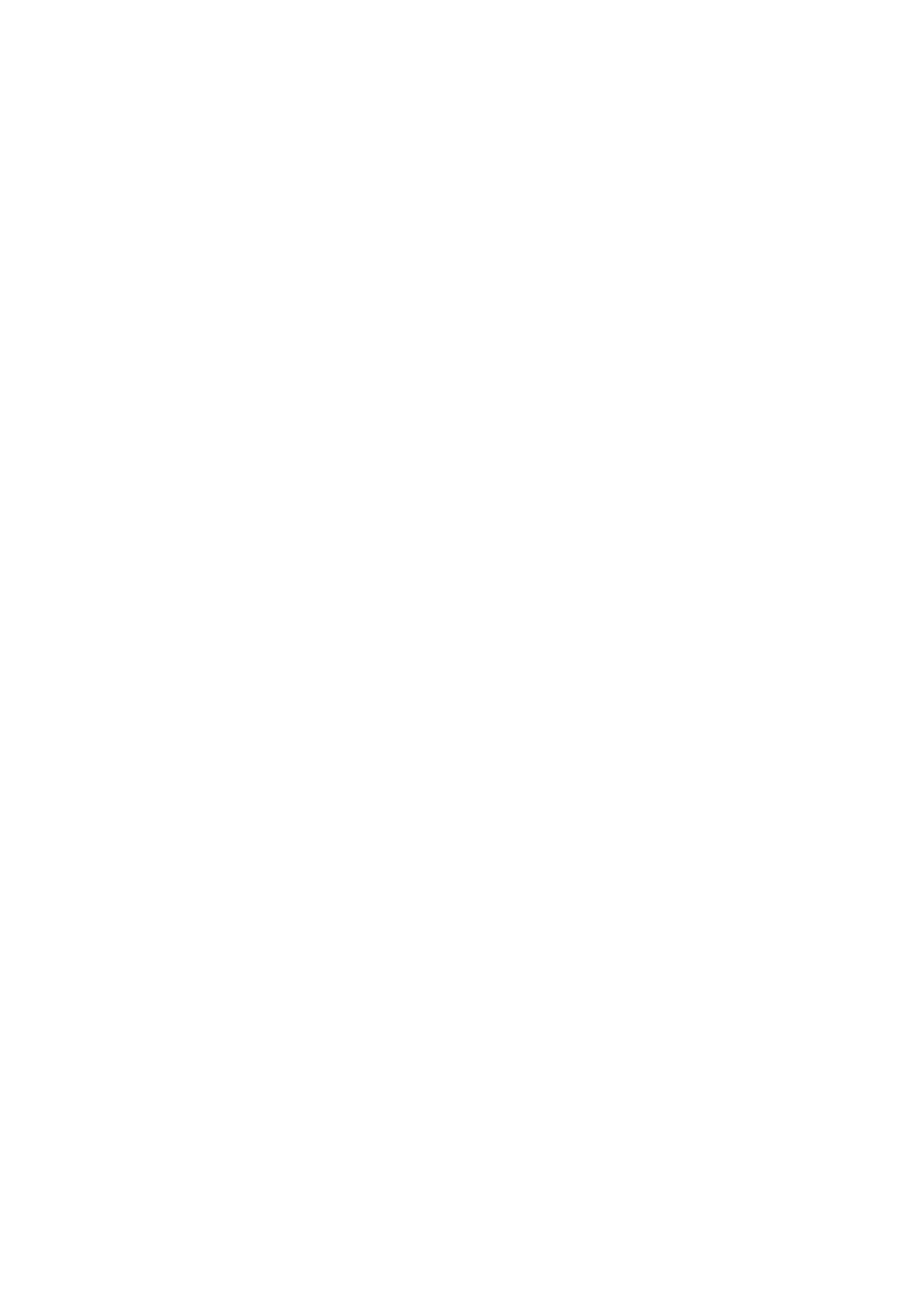**Jyske Bank** 

## Contents

| 3.6. Stress-testing and the need for an additional buffer for cyclical changes  16 |  |
|------------------------------------------------------------------------------------|--|
|                                                                                    |  |
|                                                                                    |  |
|                                                                                    |  |
|                                                                                    |  |
|                                                                                    |  |
|                                                                                    |  |
|                                                                                    |  |
|                                                                                    |  |
|                                                                                    |  |
|                                                                                    |  |
|                                                                                    |  |
|                                                                                    |  |
|                                                                                    |  |
|                                                                                    |  |
|                                                                                    |  |
|                                                                                    |  |
|                                                                                    |  |
|                                                                                    |  |
|                                                                                    |  |
|                                                                                    |  |
| 5.6.3. Counterparty risk on derivatives and the calculation of economic capital 32 |  |
|                                                                                    |  |
|                                                                                    |  |
|                                                                                    |  |
|                                                                                    |  |
|                                                                                    |  |
|                                                                                    |  |
|                                                                                    |  |
|                                                                                    |  |
|                                                                                    |  |
|                                                                                    |  |
|                                                                                    |  |
|                                                                                    |  |
|                                                                                    |  |

#### Publisher

Jyske Bank Financial Management Vestergade 8-16 DK-8600 Silkeborg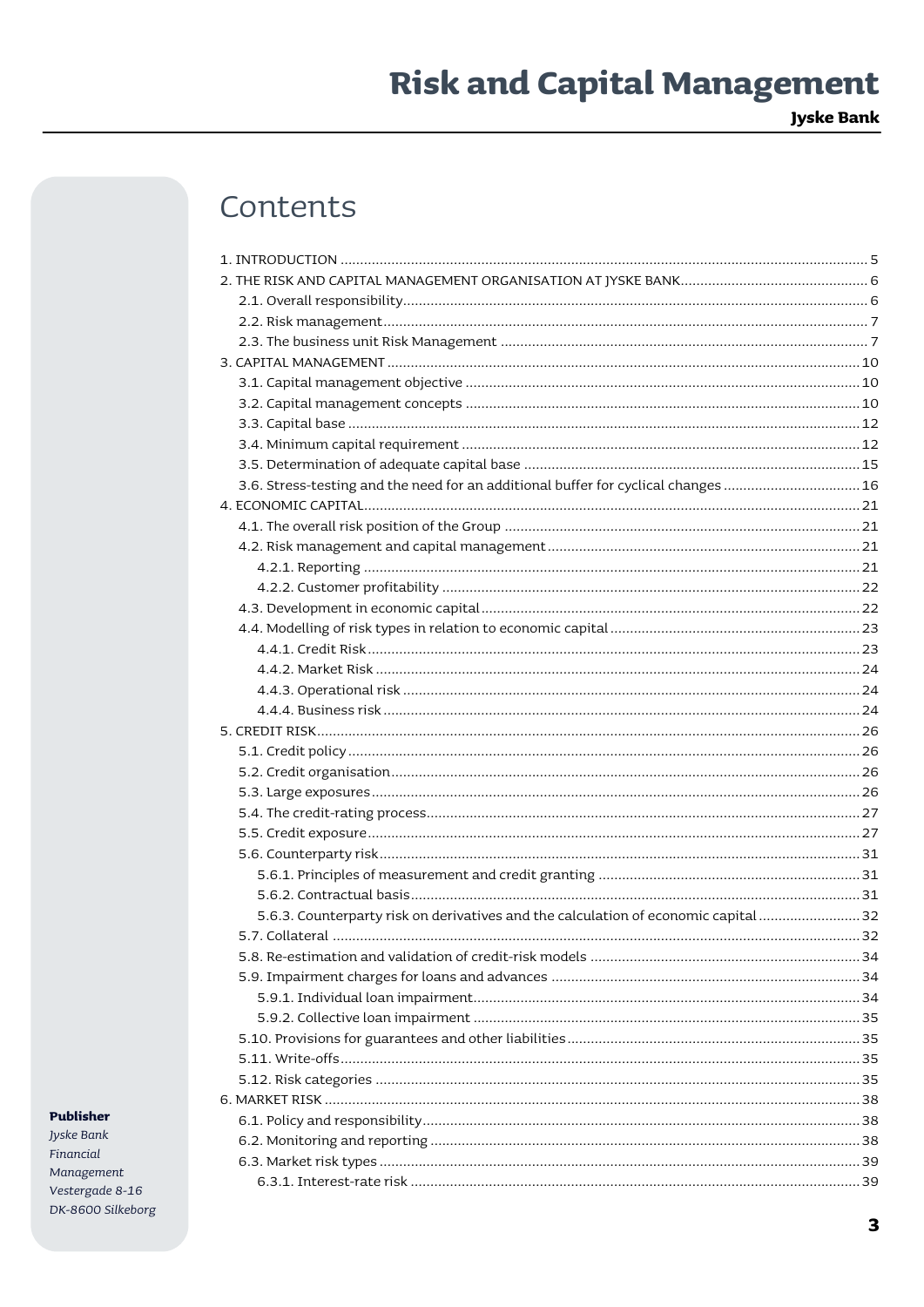## Jyske Bank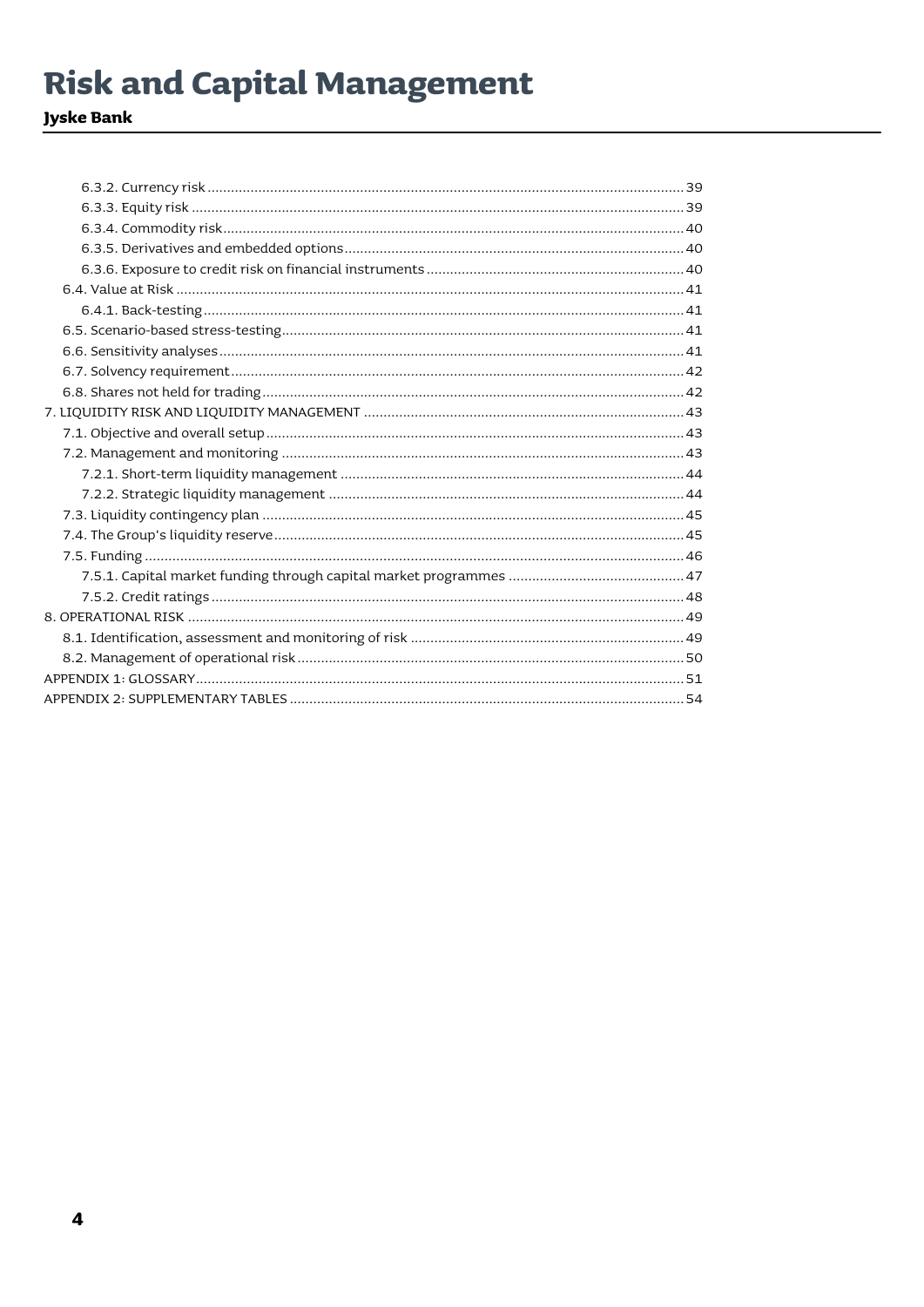## **1. Introduction**

The object of this risk management report is to give the reader insight into the Jyske Bank Group's risk and capital management procedures and the regulatory capital requirements.

First the report describes the Group's risk management organisation and approach to risk followed by a description of the risk and capital management procedures. The description introduces the risks to which the Group is exposed, dealing in detail with the following risks: credit risk, market risk, liquidity risk and operational risk.

As will be evident, the advanced internal ratings-based risk management approach and a strong capital base are essential to the Group, so risk management is an integral part of the Group's day-today management and its strategic decision-making.

Appendix 1 is a glossary with brief definitions of the main concepts used in the report. Appendix 2 sets out supplementary information and tables.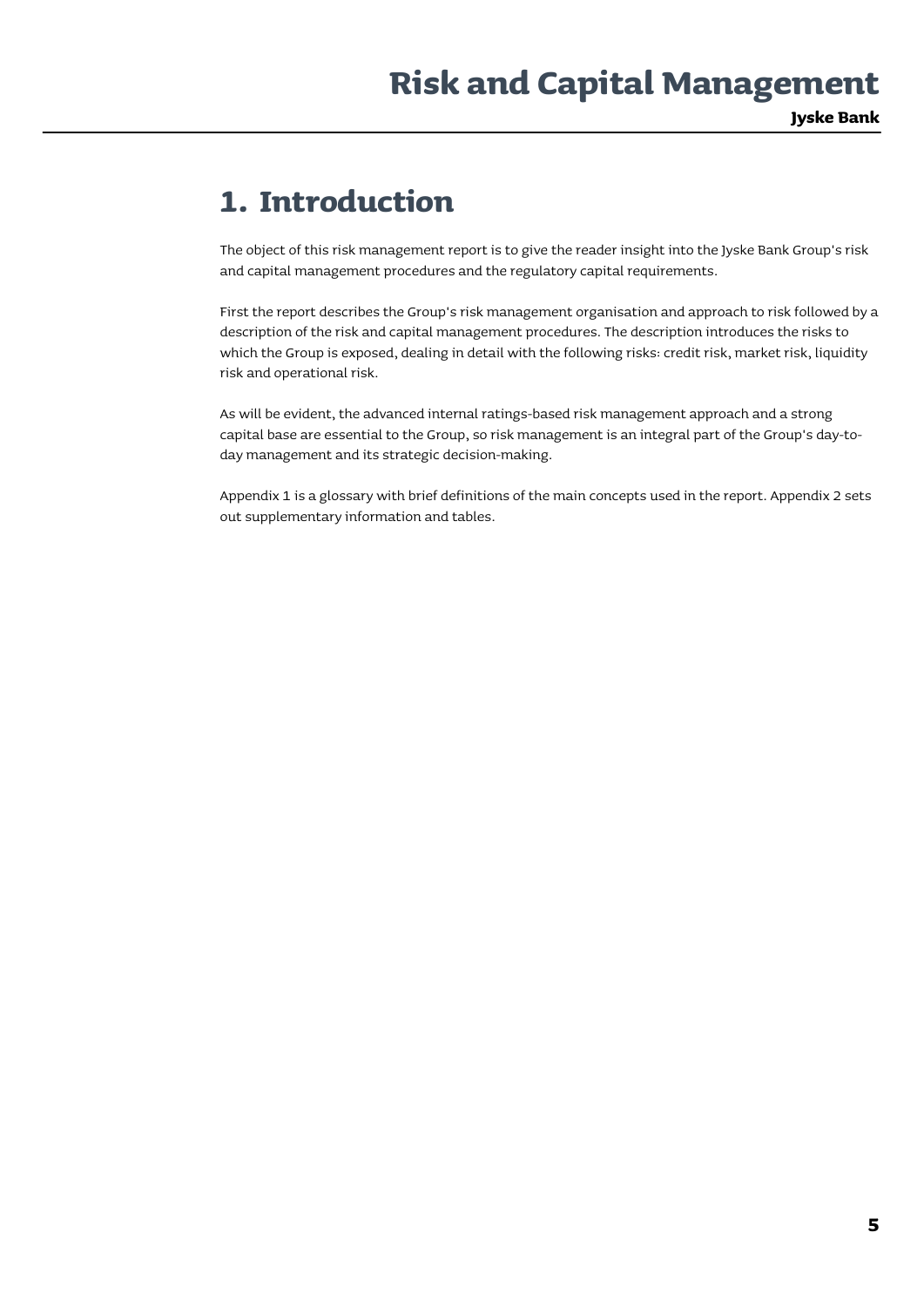## **2. The risk and capital management organisation at Jyske Bank**

## **2.1. Overall responsibility**

The Supervisory Board lays down and regularly reviews the overall policies, guidelines and principles for risk and capital management and regularly receives reports on exposure and the utilisation of allocated risk limits.

Treasury, Finance and Risk Management is in charge of overall financial and risk management as well as asset and liability management. The business unit consists of:

- functions responsible for the Group's own securities portfolio and asset and liability management (Treasury);
- functions responsible for Group financial management and for the implementation of adviseroriented financial and risk management tools (Finance);
- functions whose task is to measure, monitor, analyse, model and report Group risk exposure and capital position (Risk Management).

## **Jyske Bank's risk management organisation**

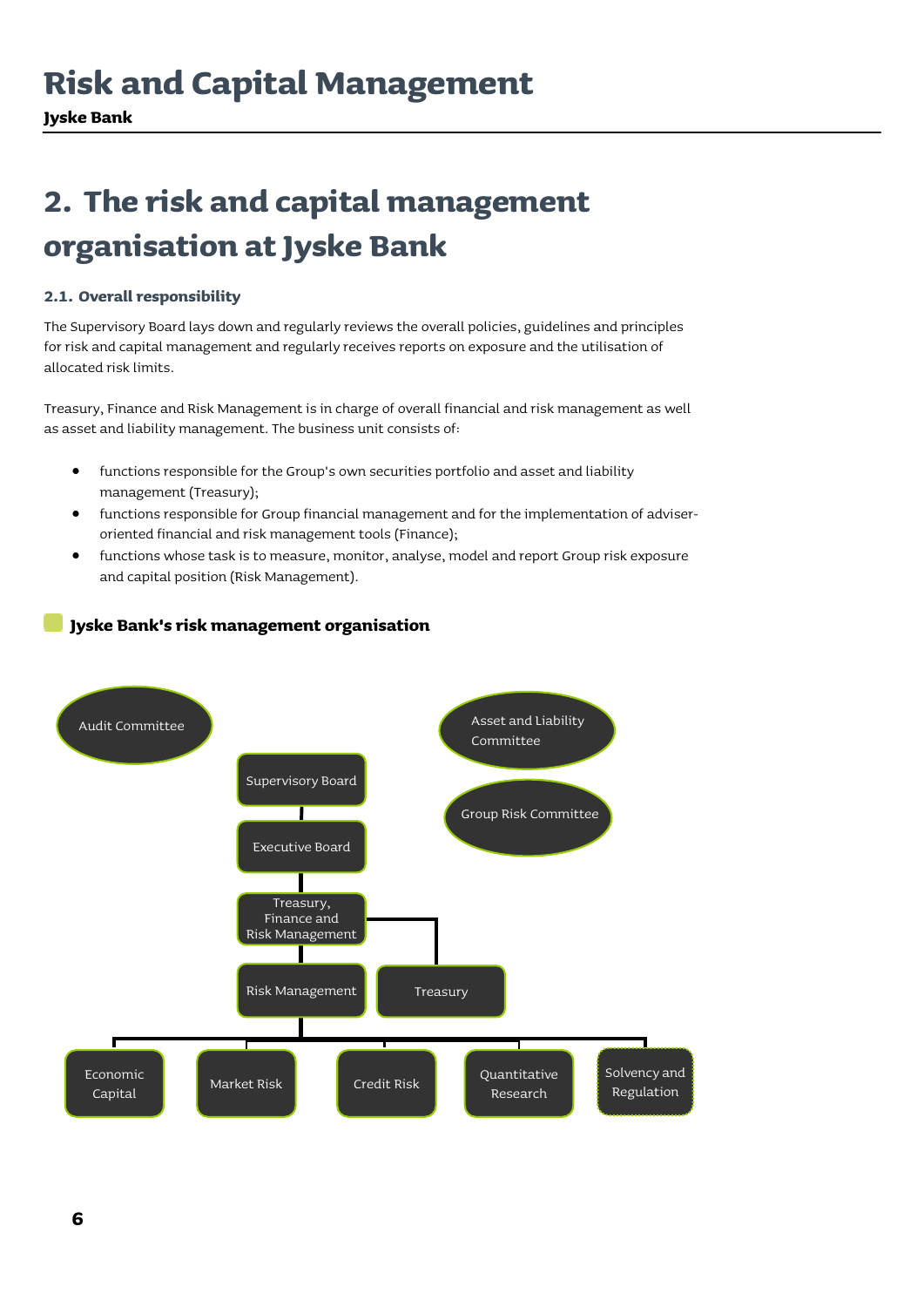The functions which enter into transactions and assume risk are segregated from those which are in charge of overall risk management.

### **2.2. Risk management**

The business unit Risk Management checks that the Group's exposure does not exceed the limits laid down by the Supervisory Board.

Risk Management also submits new risk management principles and policies to the Executive Board and the Supervisory Board for approval. Moreover, Risk Management is responsible for the implementation of these principles and policies with a view to improving both risk management and capital allocation.

Day-to-day management of Group credit risk is undertaken by account managers and the central credit department, whereas the overall monitoring of the Group's aggregate credit exposure is undertaken by Risk Management.

Treasury is responsible for the day-to-day management of Group market risk. Investments made by Treasury are in general based on macroeconomic principles and are thus of a long-term nature.

Treasury undertakes strategic liquidity management.

Heads of units are responsible for operational risk management in their own unit. The management of significant Group operational risks is monitored by Risk Management.

At quarterly meetings of the Group Risk Committee, subjects with relation to the following are discussed:

- regulatory requirements for capital-adequacy calculation;
- internal procedures for risk measurement and management;
- the Group's capital base, the solvency requirement, and capital and liquidity reserves (with attached contingency plans);
- allocation of risk capital to business units and risk types;
- material changes of the model set-up for risk management, and the annual re-estimate and validation of this setup.

Group market risk positions are assessed at monthly meetings of the Asset and Liability Committee. The Committee must ensure that the Group's actual market risk profile coincides with the intended market risk profile.

### **2.3. The business unit Risk Management**

Risk Management's organisation is illustrated in the below chart.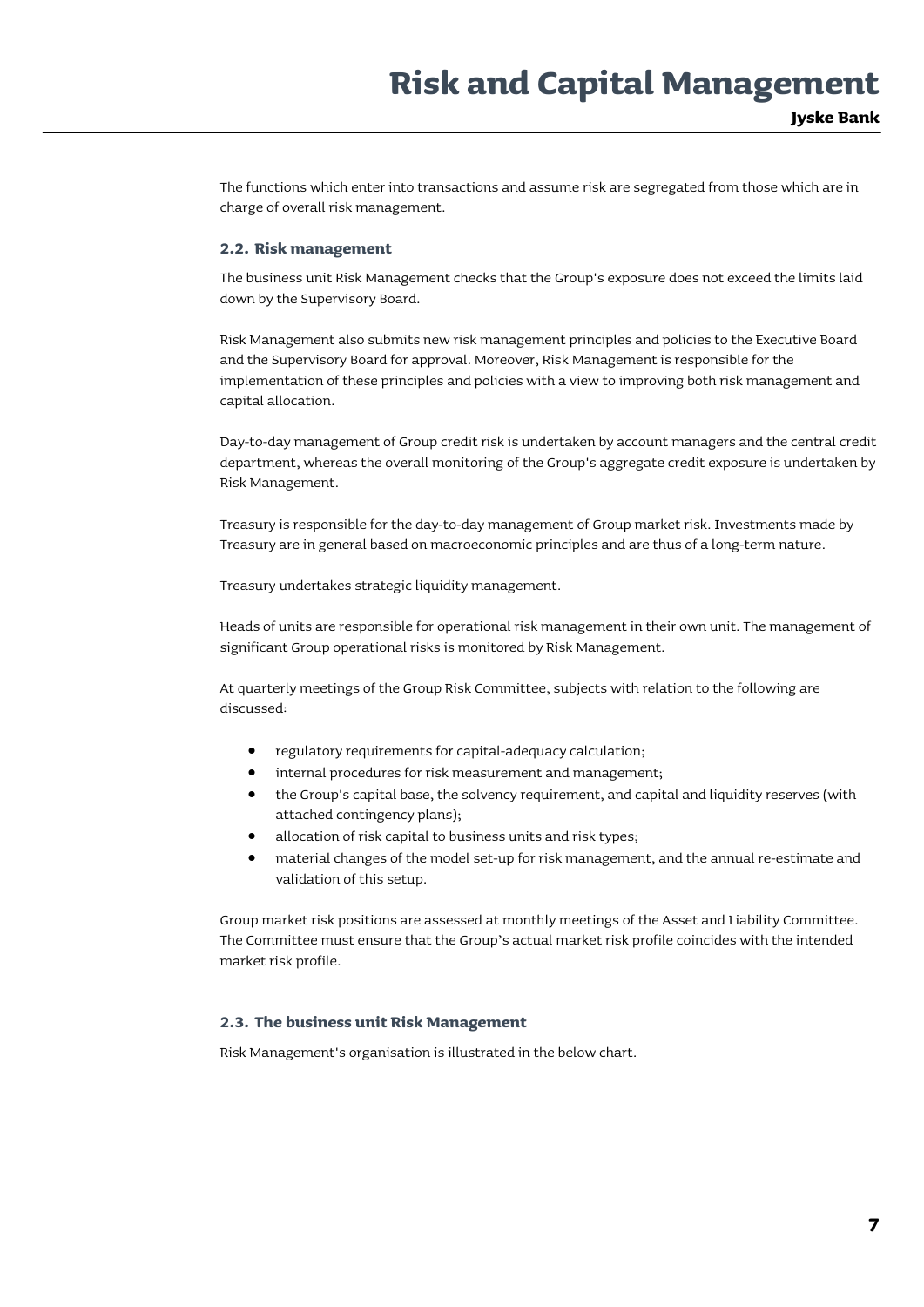**Jyske Bank** 

### **The Division's view on risk**



The core element of the view on risk is the Group setup for economic capital, which is described in more detail later in the report. In general terms, economic capital expresses the maximum probable loss over a given period with a given probability. Economic capital is thus a VaR setup (over a 1-year horizon) for those risk types to which the Group wishes to apply quantitative modelling; that is, all main risk types.

However, the risks extend beyond the next twelve months, and there are elements which the VaR setup does not take into account. To get an overview of the Group's aggregate risk profile, the Group setup for economic capital is therefore supplemented with macroeconomic stress tests, partial sensitivity analyses, top-down analyses, expert assessments, etc.

Day-to-day operations and the overall picture of risk are subject to monitoring and reporting, and the underlying quantitative models are constantly reviewed, validated and improved.

The business unit thus consists of five functions

*Credit Risk* 

Credit Risk is responsible for monitoring the Group's credit risk exposure of every kind. Monitoring involves

• credit reviews of the Group's domestic and international units and the Group's financial subsidiaries as well as reviews of data quality at the Group's domestic units and Jyske Finans;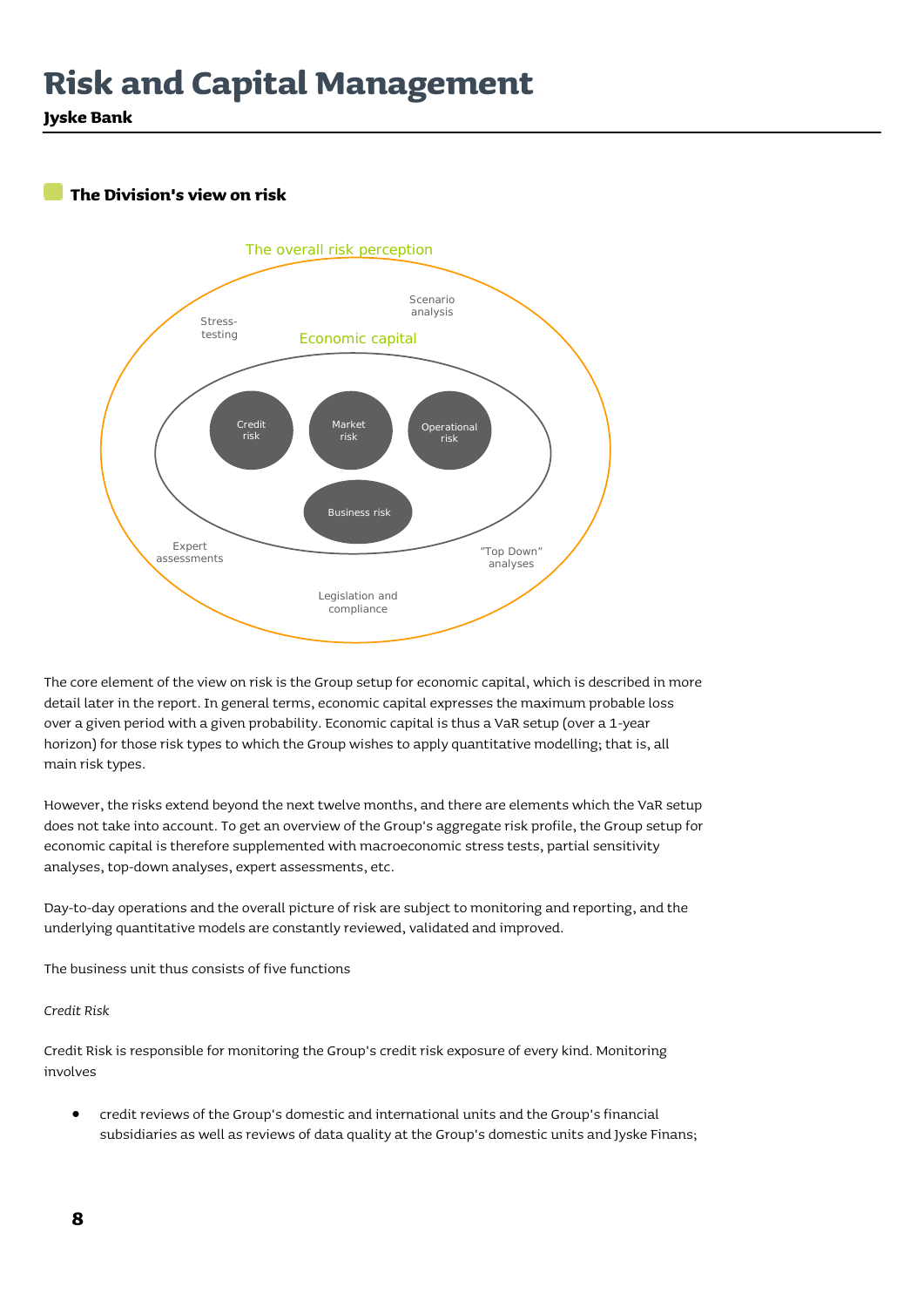- monitoring of Group credit risk and reporting to management and external interested parties (including the Danish Financial Supervisory Authority) of impairment charges/provisions;
- assignment of credit ratings made by experts and monitoring of credit ratings and the collateral values of specific asset types.

#### *Market Risk*

Market Risk is responsible for ensuring ongoing development of the Group's risk measurement and risk management tools in relation to market risk and counterparty risk. Market Risk monitors and reports on the utilisation of market risk limits at division and Group level.

Moreover, the department ascertains whether the Group's financial risk can safely be limited, either by quantification (applying fair risk calculation principles) or by the formulation of qualitative limitation possibilities.

#### *Economic Capital*

Economic Capital is responsible for the development and operation of, and reporting on, the Group's aggregate economic capital. This comprises

- the integration of all material risk types contained in the setup for economic capital;
- Jyske Bank's credit portfolio model with its attached pricing and risk tools;
- the operation and development of the Group's setup for operational risk.

#### *Quantitative Research*

Quantitative Research is responsible for developing, maintaining, re-estimating, and validating the quantitative models used for quantification and structuring the various risk types which make up the Group's overall risk.

The result of this work is evidenced in re-estimation and validation documentation which is sent to the Group Risk Committee.

#### *Solvency and Regulation*

Solvency and Regulation is responsible for supervising the above-mentioned validation and reestimation processes and thus acts as a control unit in relation to the Group's AIRB setup under the Capital Requirement Directive.

In addition, the function is responsible for Group ICAAP. Against that background, the Treasury Division prepares solvency proposals for the Supervisory Board. Finally, the function is responsible for stress-testing and compliance with risk-related regulations - including the conceptual responsibility for the Group's setup for impairment charges, large commitments and regulatory capital.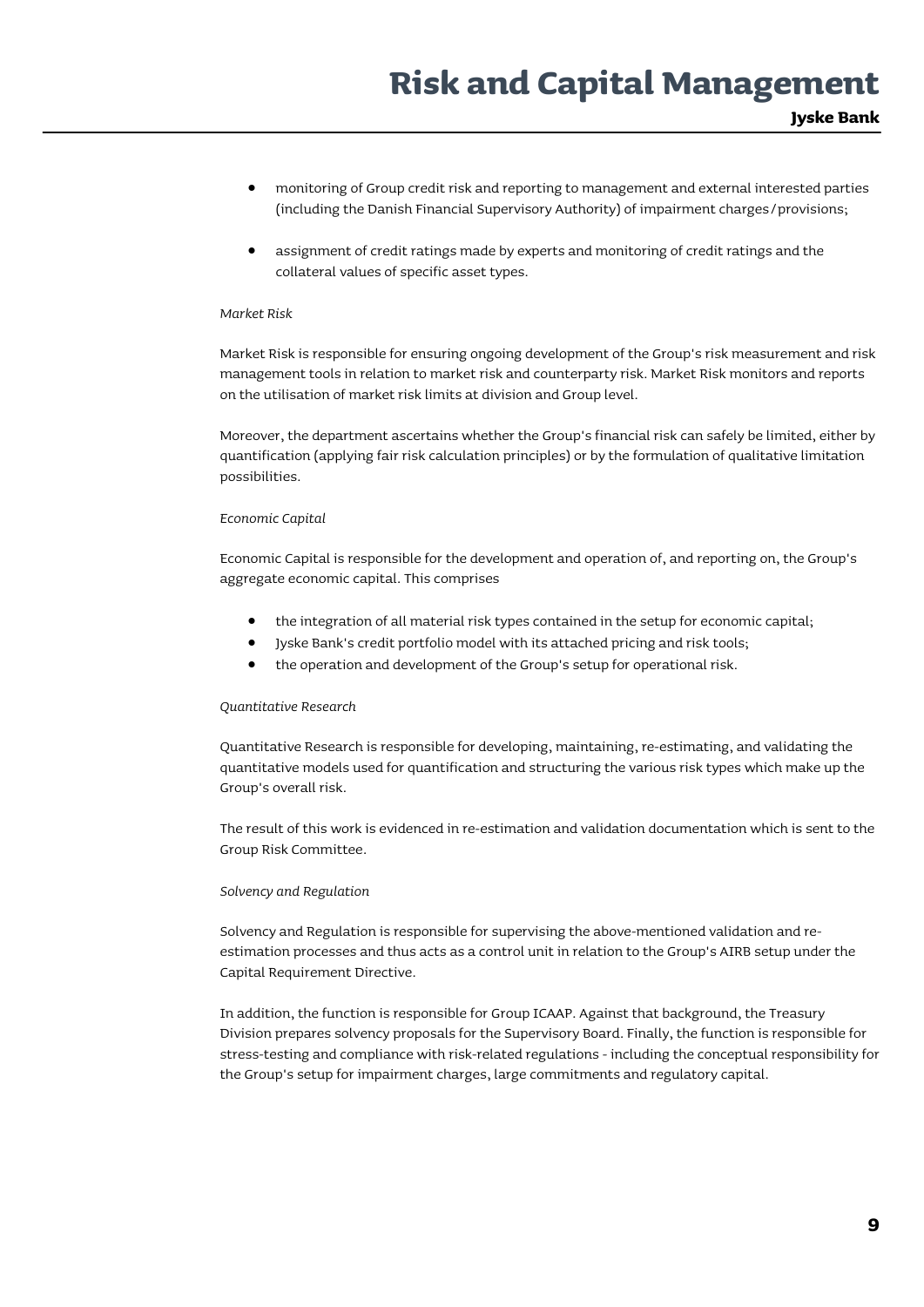**Jyske Bank** 

## **3. Capital management**

The objective of capital management is to manage the Group's aggregate risk in relation to the capital available to the Group. The description below is based on the Group's overall capital management objectives and on the capital measurements used for the purpose.

In the following section about economic capital we describe the quantitative methods used to reach Jyske Bank's own assessment of the most important risks.

## **3.1. Capital management objective**

Jyske Bank's capital management objective is a solvency ratio sufficient for the Group to continue its lending activities during a period of difficult business conditions. The available capital must be such that regulatory capital requirements are met during such a situation, and it must be possible to weather heavy unexpected losses. For that purpose, a higher capital reserve is held than required by law.

The Group's capital planning and capital management objective are adapted to the prevailing economic situation and to the legislation in force, under which share buy-back is prohibited and Danish banks are subject to a number of quantitative restrictions with regard to lending etc. The Group therefore focuses on the following objectives:

- maximum consolidation
- optimisation of risk-adjusted items with due regard to the business strategy, the risk targets of the Group and the economic situation

### **3.2. Capital management concepts**

This section describes the concepts used in the calculation of Jyske Bank's capital. Basically, the Group's activities generate a requirement for capital. The requirement is determined partly by regulation, partly by the Group's capital objective. The requirement for capital and the capital available to the Group, i.e., the capital base, are balanced and matched in the capital planning of the Group. The chart below illustrates the most important capital concepts.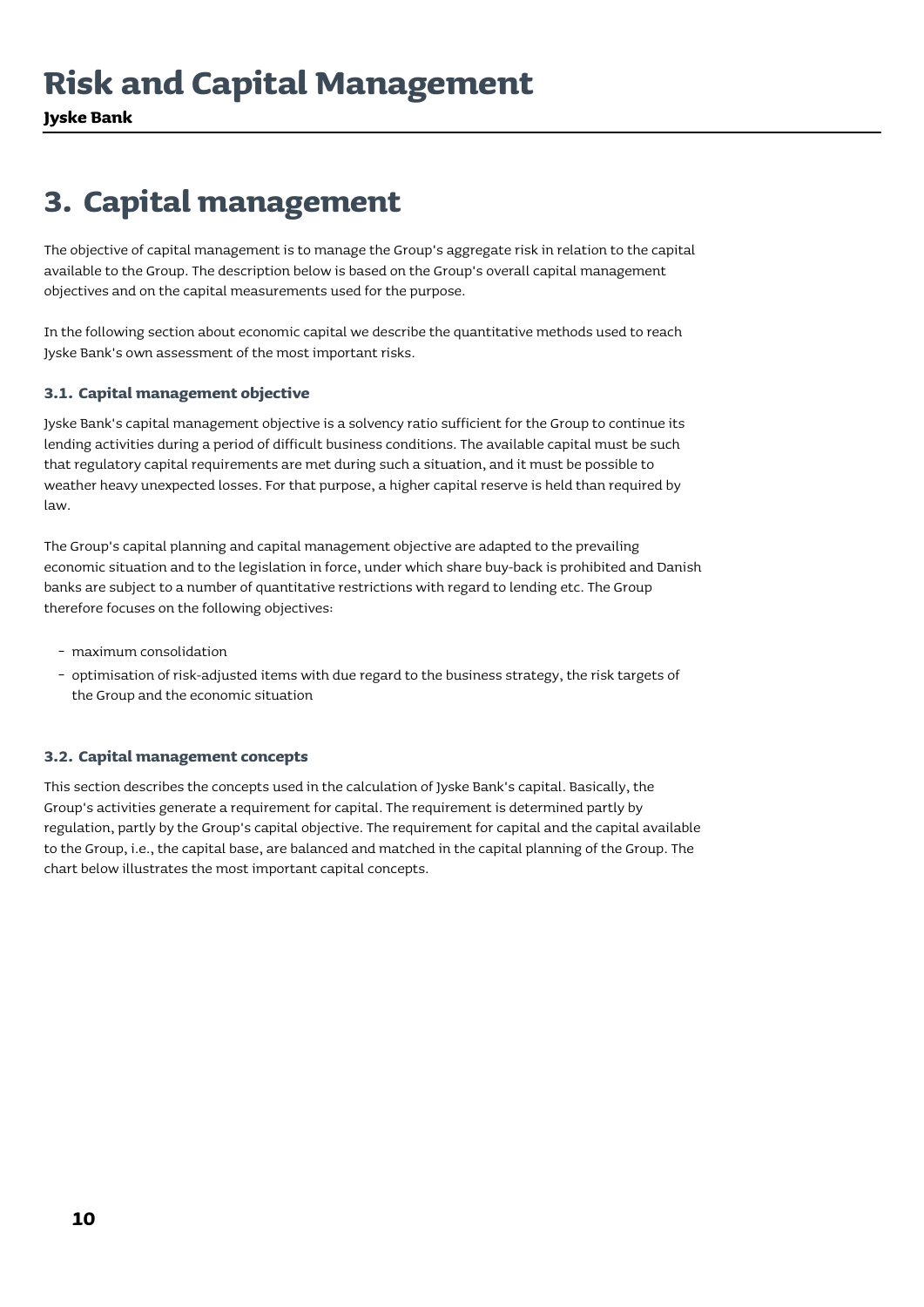**Jyske Bank** 



The *capital base* reflects the capital available to the Group; it must at all times be higher than the adequate capital base and the minimum capital requirement.

The *minimum capital required* is the amount of capital that the Group must hold to maintain its banking licence. The calculation of the minimum capital requirement is based on regulatory formulas which prescribe how risk-adjusted assets must be calculated. The minimum capital requirement is 8% of the risk-adjusted assets.

The *adequate capital base* expresses the Group's own assessment of the capital requirement given the Group's risk profile. This calculation rests on three elements:

- 1. the first element is a model which calculates risk for a one-year horizon for the Group's most important risks;
- 2. the second element is an evaluation of other circumstances such as the need for a precautionary buffer, and risks which the model for economic capital is deemed unable to quantify appropriately;
- 3. the third element is a buffer to meet cyclical changes, which should look at a wider horizon and at the effects on risk as well as earnings.

The capital concepts are described in more detail in the following sections.

In addition to the three capital concepts, *capital requirement* is often mentioned. The capital requirement is the bigger of the adequate capital base and the minimum capital requirement. Currently the minimum capital requirement is higher than the adequate capital base of the Group. The *capital buffer* is the difference between the capital requirement and the capital base. Finally, the *solvency need* describes the adequate capital base in per cent of risk-adjusted assets.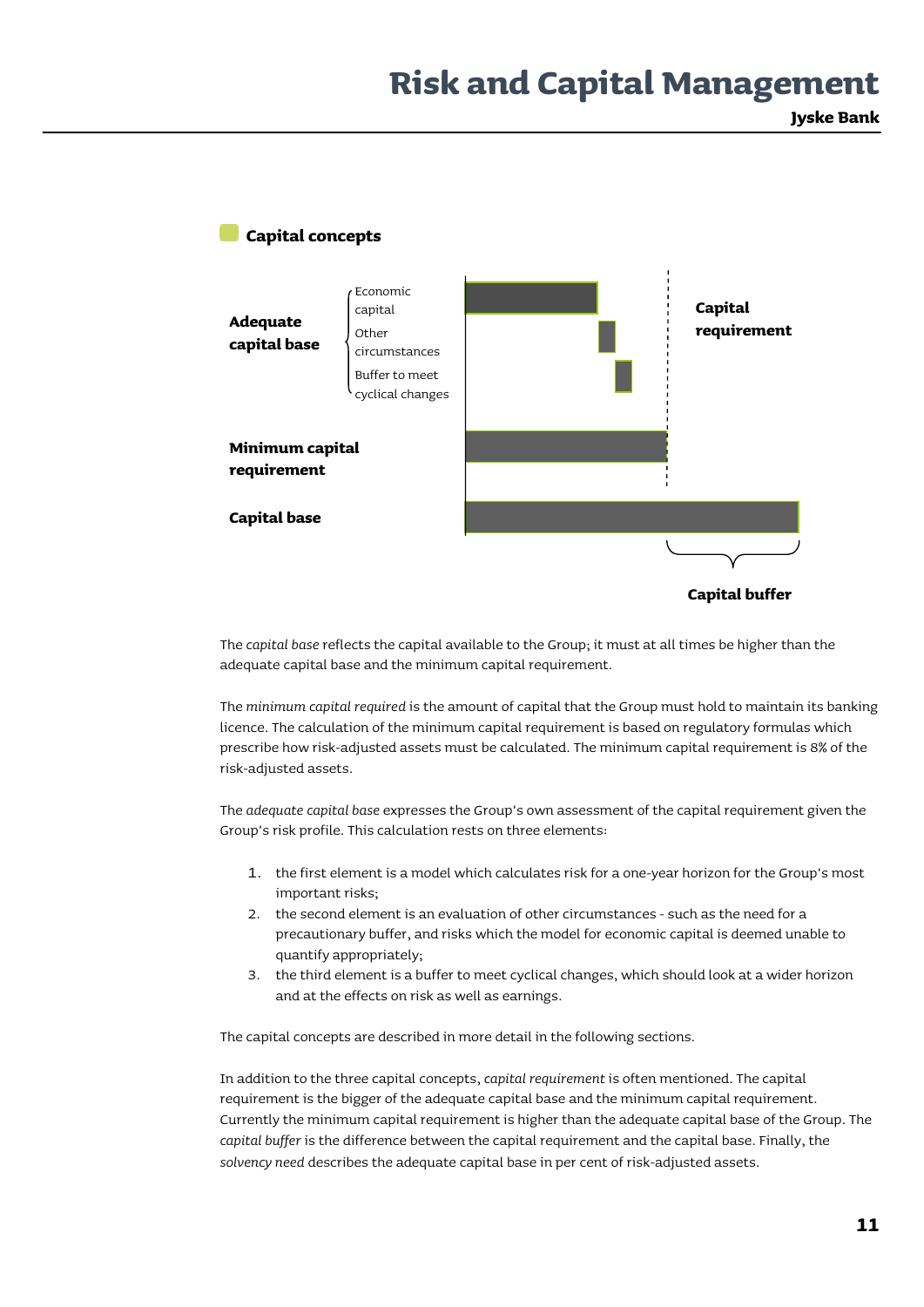**Jyske Bank** 

### **3.3. Capital base**

The capital base consists of core capital and supplementary capital. The size of the core capital depends, among other things, on the profit for the year, subordinated loan capital and the Group's dividend and share buy-back policies. The Group's solvency ratio is the capital base in per cent of riskadjusted assets.

## **Capital base - DKKm**

|                                                    | 2008 (CRD) | 2007 (CRD) | 2007 (CAD) |
|----------------------------------------------------|------------|------------|------------|
| Share capital                                      | 540        | 560        | 560        |
| Retained loss                                      | 9,864      | 8,826      | 8,826      |
| Minority shareholders                              | 45         | 49         | 49         |
| Intangible assets                                  | $-284$     | $-291$     | $-291$     |
| Deferred tax assets                                | $-41$      | $-25$      | $-25$      |
| Core capital excluding hybrid core capital         | 10,124     | 9,119      | 9,119      |
| Hybrid core capital                                | 1,643      | 1,609      | 1,609      |
| Diff. between expected loss and impairment charges | $-121$     | $-312$     | 0          |
| Deduction for investments above 10%                | $-27$      | $-24$      | $-24$      |
| Deduction for delivery risk                        | $\Omega$   | $-22$      | $-22$      |
| Core capital                                       | 11,619     | 10,370     | 10,682     |
| Subordinated debt (excluding hybrid core           |            |            |            |
| capital)                                           | 1,639      | 1,640      | 1,640      |
| Hybrid core capital                                |            | 68         | 68         |
| Revaluation reserves                               | 279        | 272        | 272        |
| Diff. between expected loss and impairment charges | $-121$     | $-312$     | 0          |
| Deduction for investments above 10%                | $-27$      | $-24$      | $-24$      |
| Deduction for delivery risk                        | 0          | $-22$      | $-22$      |
| Capital base                                       | 13,389     | 11,992     | 12,616     |

The consolidation basis for accounting objectives meets the provisions about consolidation laid down in S.12 of the Danish Financial Business Act. Fast transfer of capital resources or repayment of claims between the parent and its subsidiaries can be made, to the extent allowed by the solvency and liquidity situation of the subsidiaries.

### **3.4. Minimum capital requirement**

The calculation of the minimum capital requirement rests on the risk types credit, market and operational risk. At Jyske Bank the minimum capital requirement to cover credit risk accounts for by far the greatest part, cf. the table below.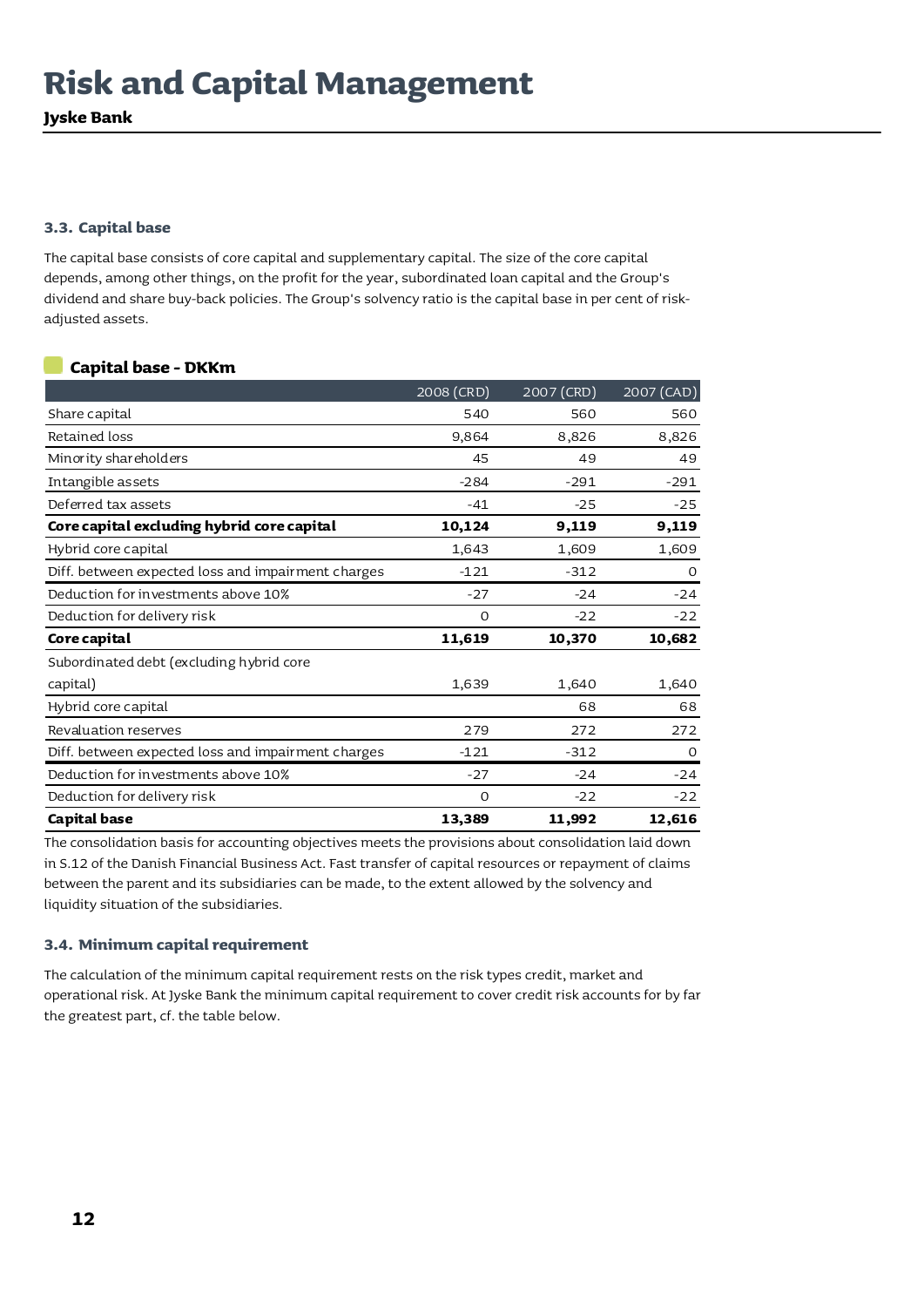### **Minimum capital requirement for credit, market and operational risk**

| Minimum capital requirement | 2008 (CRD) | 2007 (CAD) |
|-----------------------------|------------|------------|
| Credit risk                 | 6,919      | 9,344      |
| Market risk                 | 722        | 1,259      |
| Operational risk            | 803        |            |
| <b>Total</b>                | 8,444      | 10,603     |

Jyske Bank has been approved for the advanced internal rating-based method. The approval includes the application of advanced methods for calculating the minimum capital requirement for the bulk of the Group's credit portfolio.

| у — г                         |       |                            |
|-------------------------------|-------|----------------------------|
|                               |       | 8% of risk-adjusted assets |
| Exposure category             |       | 31/12/2008 31/12/2007      |
| Central governments           | O     | 3                          |
| Institutions                  | 343   | 310                        |
| Corporate customers           | 4,713 | 5,155                      |
| Retail, total                 | 1,440 | 1,550                      |
| (1) Real property             | 425   | $\mathbf 0$                |
| (2) Qualified revolving       | 48    | 47                         |
| (3) Other retail              | 967   | 1,503                      |
| Equities                      | 37    | 35                         |
| Securitisations               | 120   | $\mathsf{O}$               |
| Assets without counterparties | 266   | 253                        |
| <b>Total</b>                  | 6,919 | 7,306                      |

### **Minimum capital requirement by exposure category, credit (CRD) - DKKm**

The comparatively big changes in the distribution of retail exposures on sub-categories is mainly due to a change in the distribution methodology in 2008, so the changes do not reflect actual shifts in the credit portfolio composition. Moreover, the increase under securitisation was solely caused by a reclassification of part of the Group's trading portfolio in 2008. The rise was thus not caused by new positions.

Credit exposure calculated according to the AIRB approach accounts for 67%, while 33% is calculated according to the standard approach, cf. the chart below. 70% of the exposure according to the standard approach refers to exposure to central governments and institutions.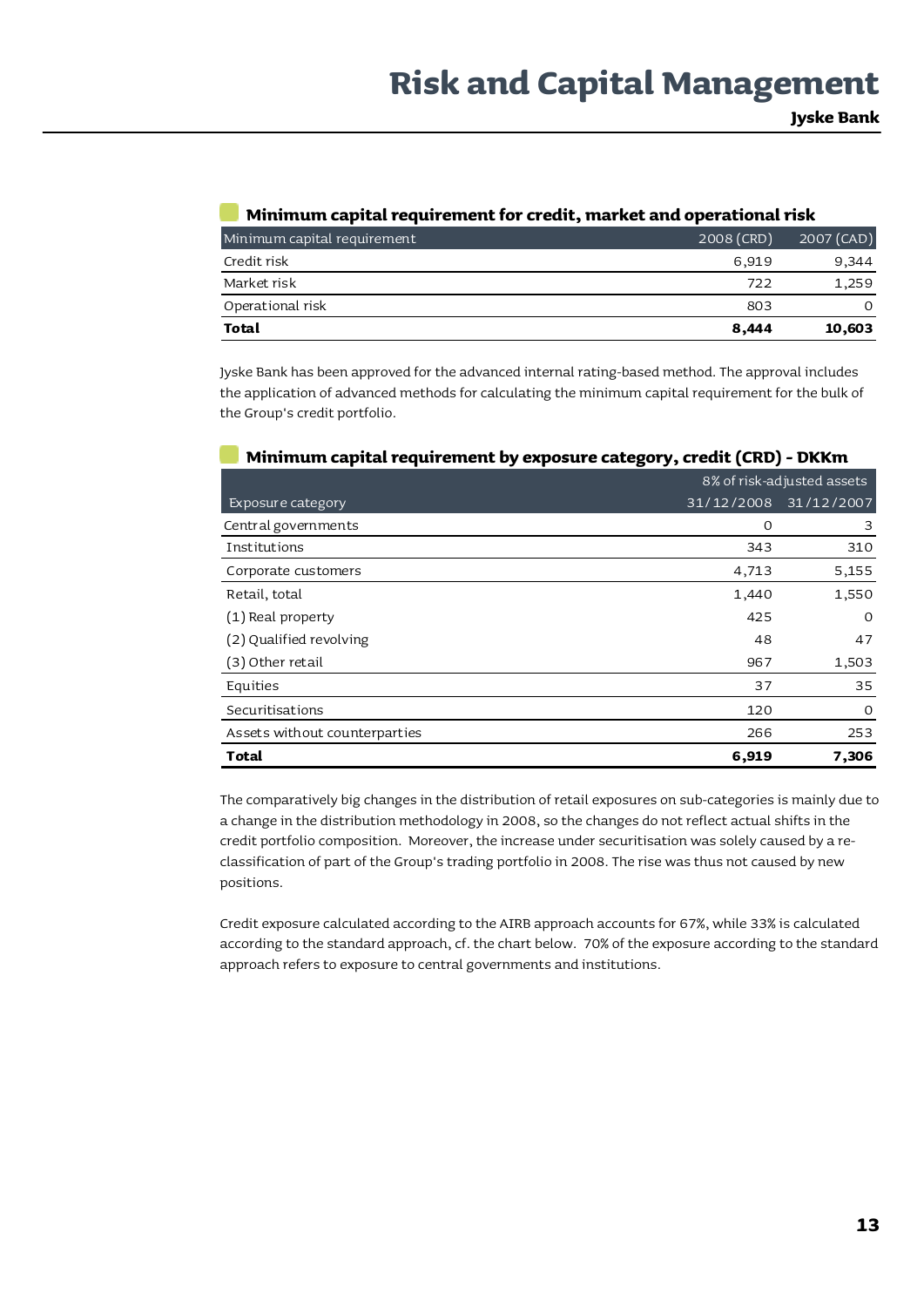## **Jyske Bank**

## **Exposure by approach - DKKm**

|                               | 31/12/2008          |                |             | 31/12/2007 |                |          |
|-------------------------------|---------------------|----------------|-------------|------------|----------------|----------|
| Exposure category             | <b>Advanced IRB</b> |                |             | Standard   | Avanced IRB    | Standard |
|                               | <b>DKKm</b>         | %              | <b>DKKm</b> | %          | %              | %        |
| Central governments           | O                   | O              | 14,756      | 20         | $\Omega$       | 30       |
| Institutions                  | 0                   | 0              | 36,849      | 50         | 0              | 24       |
| Corporate customers           | 89,499              | 59             | 14,501      | 19         | 58             | 32       |
| Retail, total                 | 56,012              | 37             | 8,310       | 11         | 40             | 14       |
| (1) Real property             | 31,374              | 21             | 0           | O          |                |          |
| (2) Qualified revolving       | 5,907               | 4              | 0           | O          |                |          |
| (3) Other retail              | 18,731              | 12             | 8,310       | 11         |                |          |
| Equities                      | 458                 | $\Omega$       | 0           | $\Omega$   | $\Omega$       | 0        |
| Securitisations               | 2,592               | 2              | 0           | O          | O              | $\Omega$ |
| Assets without counterparties | 3,330               | $\overline{2}$ | O           | O          | $\overline{2}$ | O        |
| <b>Total</b>                  | 151,891             | 100            | 74,416      | 100        | 100            | 100      |

Note: Out of Real property (AIRB), retail exposure accounts for DKK 22,922m (73%) and small corporates for DKK 8,452m (27%), and out of Other retail (AIRB), retail exposure accounts for DKK 12,554m (67%) and small corporates for DKK 6,177m (33%).

The application of the advanced approach means that the capital calculation reflects to a higher degree than earlier the credit risk that applies specifically to Jyske Bank's credit portfolio. Switching to the AIRB approach caused a reduction of 29% in Jyske Bank's minimum capital requirement for credit risk by end-2008. Among other things, this is because by far the largest part of the Jyske Bank Group's credit exposure is to customers with high credit ratings, cf. the chart below. Moreover, Jyske Bank's credit portfolio has a high proportion of personal customers, and extensive collateral has been provided. Jyske Bank's credit portfolio is described in detail in the section about credit risk.

## **Exposure by credit ratings - DKKm**

|                            |            | 31/12/2008 |               |            |
|----------------------------|------------|------------|---------------|------------|
| Rating class               | <b>EAD</b> | Undrawn    | Average LGD % | Average RW |
| <b>Corporate customers</b> |            |            |               |            |
| $a)$ 1-5                   | 47,330     | 16,251     | 42            | 0.30       |
| $b) 6-10$                  | 34,788     | 7,166      | 42            | 0.70       |
| c) $11 - 14$               | 5,230      | 680        | 35            | 0.94       |
| Corporate customers, total | 87,348     | 24,097     |               |            |
| Retail                     |            |            |               |            |
| a) 1-5                     | 42,609     | 3,357      | 33            | 0.13       |
| $b) 6-10$                  | 11,296     | 780        | 40            | 0.45       |
| c) $11 - 14$               | 1,350      | 65         | 40            | 0.99       |
| Retail customers, total    | 55,255     | 4,202      |               |            |
| <b>Total</b>               | 142,603    | 28,299     |               |            |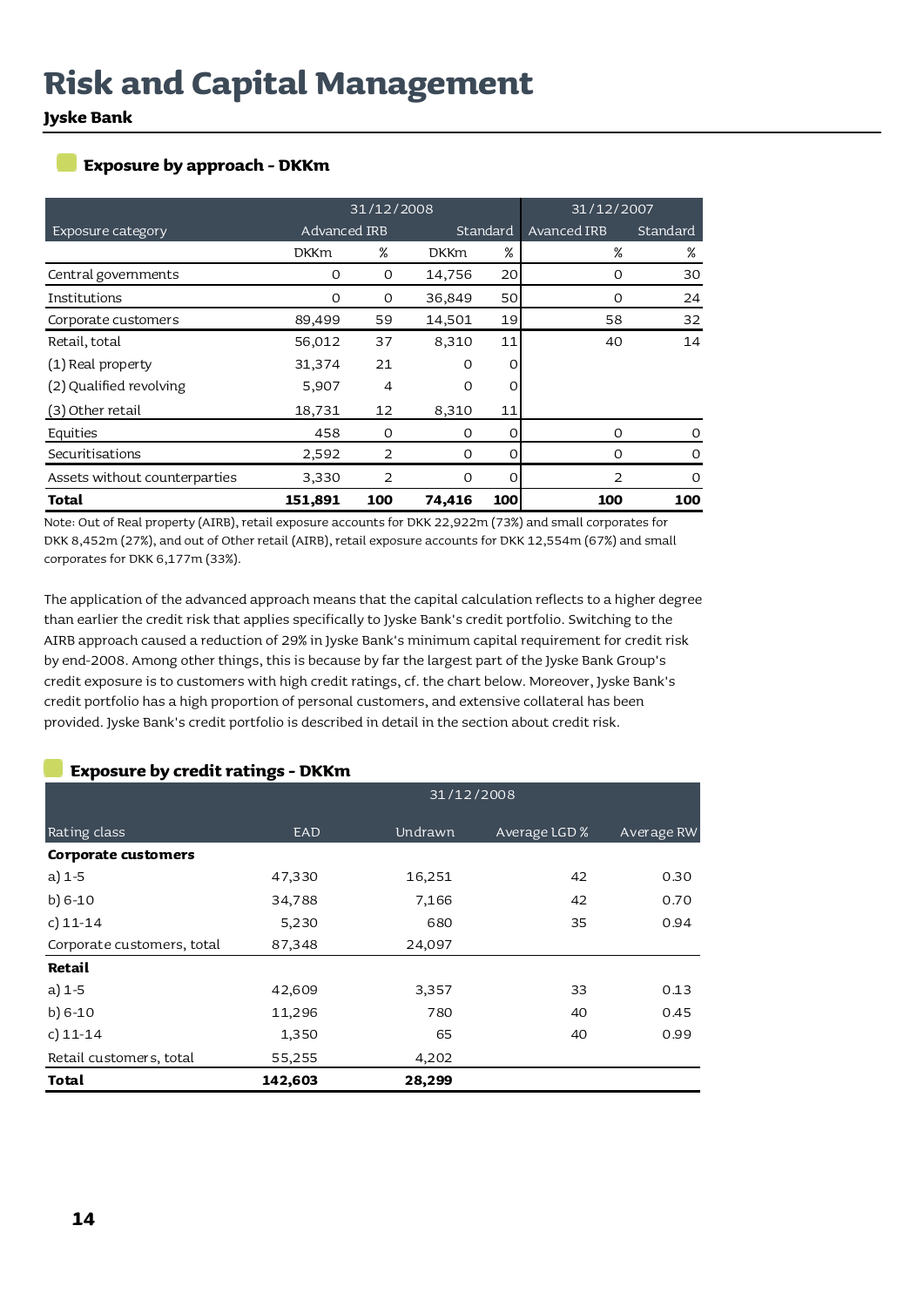**Jyske Bank** 

|                            |            |         | 31/12/2007    |            |
|----------------------------|------------|---------|---------------|------------|
| Rating class               | <b>EAD</b> | Undrawn | Average LGD % | Average RW |
| <b>Corporate customers</b> |            |         |               |            |
| $a)$ 1-5                   | 49,117     | 9,018   | 48            | 0.40       |
| $b) 6-10$                  | 28,651     | 3,831   | 51            | 0.83       |
| c) $11 - 14$               | 3,245      | 339     | 54            | 1.48       |
| Corporate customers, total | 81,013     | 13,188  |               |            |
| Retail                     |            |         |               |            |
| a) $1-5$                   | 44,354     | 6,880   | 36            | 0.14       |
| $b) 6-10$                  | 10,584     | 1,354   | 44            | 0.44       |
| c) $11 - 14$               | 1,125      | 122     | 46            | 0.79       |
| Retail customers, total    | 56,063     | 8,356   |               |            |
| <b>Total</b>               | 137,076    | 21,544  |               |            |

Note: the creditworthiness of Jyske Bank's customers is rated on a scale from 1 to 14.

For additional exposure statements we refer to Appendix 2.

Plans have been agreed with the Danish Financial Supervisory Authority about the gradual implementation of the AIRB approach for the credit portfolio of the subsidiary Jyske Finans, which accounts for 5.1% (EAD) of the Jyske Bank Group's exposure.

Market risk is calculated according to the standard approach for calculating the minimum capital requirement and operational risk according to the standard indicator approach. Additional internal advanced methods have been prepared for the calculation of both of these risk types. These methods are used, inter alia, for calculating the adequate capital base.

### **3.5. Adequate capital base**

Because of the new Capital Requirement Directive (CRD), Jyske Bank has initiated an Internal Capital Adequacy Assessment Process (ICAAP) which rests on and challenges existing risk valuations, measurements and assessments. The objective is to determine Jyske Bank's adequate capital base This means that all material risks must be considered, including risks beyond the one-year horizon used for determining economic capital, and stress scenarios for the economic development should also be considered.

Under current regulation, Group exposure must be assessed in relation to seventeen risk types. The mapping between those seventeen risk types and the five risk types which Jyske Bank uses is illustrated in the chart below.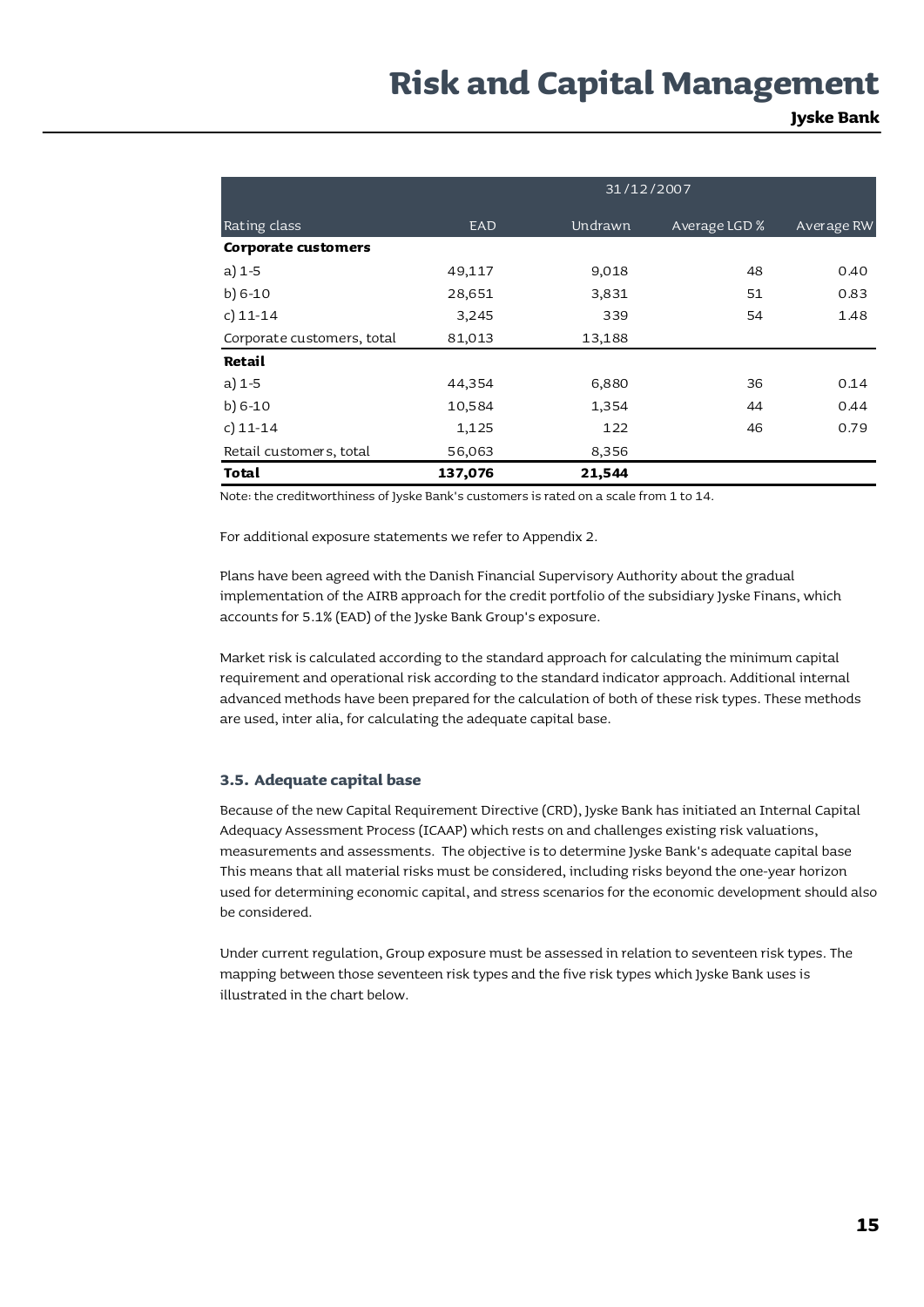**Jyske Bank** 

## **Chart of risk types**

|                                    | Credit rist | <b>Matter risk</b> | Operational risk | Liquidity risk | Business risk | Stress testing |
|------------------------------------|-------------|--------------------|------------------|----------------|---------------|----------------|
| <b>Elements</b>                    |             |                    |                  |                |               |                |
| General                            | $\bullet$   | $\bullet$          | $\bullet$        | $\bullet$      | $\bullet$     | $\bullet$      |
| <b>Earnings</b>                    |             |                    |                  |                | $\bullet$     | $\bullet$      |
| <b>Growth</b>                      |             |                    |                  |                | $\bullet$     | $\bullet$      |
| <b>Credit risk</b>                 |             |                    |                  |                |               | $\bullet$      |
| <b>Market risk</b>                 |             | ∙                  |                  |                |               |                |
| <b>Concentration risk</b>          | $\bullet$   | $\bullet$          |                  |                |               | $\bullet$      |
| <b>Group risk</b>                  |             |                    |                  |                |               |                |
| <b>Liquidity risk</b>              |             |                    |                  | $\bullet$      |               | $\bullet$      |
| <b>Operational risk</b>            |             |                    |                  |                |               | $\bullet$      |
| <b>Control risk</b>                |             |                    | $\bullet$        |                |               |                |
| <b>Size of enterprise</b>          |             |                    |                  |                |               |                |
| <b>Settlement risk</b>             |             |                    | $\bullet$        |                |               |                |
| <b>Strategic risk</b>              |             |                    |                  |                |               |                |
| <b>Reputation risk</b>             |             |                    | $\bullet$        |                |               |                |
| Interest-rate risk in banking book |             |                    |                  |                |               |                |
| <b>External risk</b>               |             |                    |                  |                |               |                |
| Other                              |             |                    |                  |                |               | $\bullet$      |

Every year an exhaustive assessment of the seventeen risk types is made with the object of determining Jyske Bank's adequate capital base. The results are summarised in an ICAAP report. Reassessment is made at least every quarter.

The use of the economic capital model and the need for an additional buffer for changes in the business cycle are described below.

### **3.6. Stress-testing and the need for an additional buffer for business-cycle changes**

Jyske Bank uses stress-testing in a number of respects: stress-tests which can be characterised as analyses of the impact on the risk calculation of various parameters as well as extensive scenariobased stress-tests of, e.g., the impact of changes in the business cycle. Exactly scenario-based stresstesting forms the basis for determining whether an additional buffer in addition to the adequate capital base is necessary. Stress-testing is also used intensively in capital planning analyses.

The processes involved in scenario-based stress-testing are illustrated in the chart below. Projections of economic indicators are made on the basis of the macroeconometric model ADAM (Statistics Denmark). Moreover, Jyske Bank has developed a number of models which translate developments in macroeconomic indicators into consequences for loss, earnings and balance-sheet items.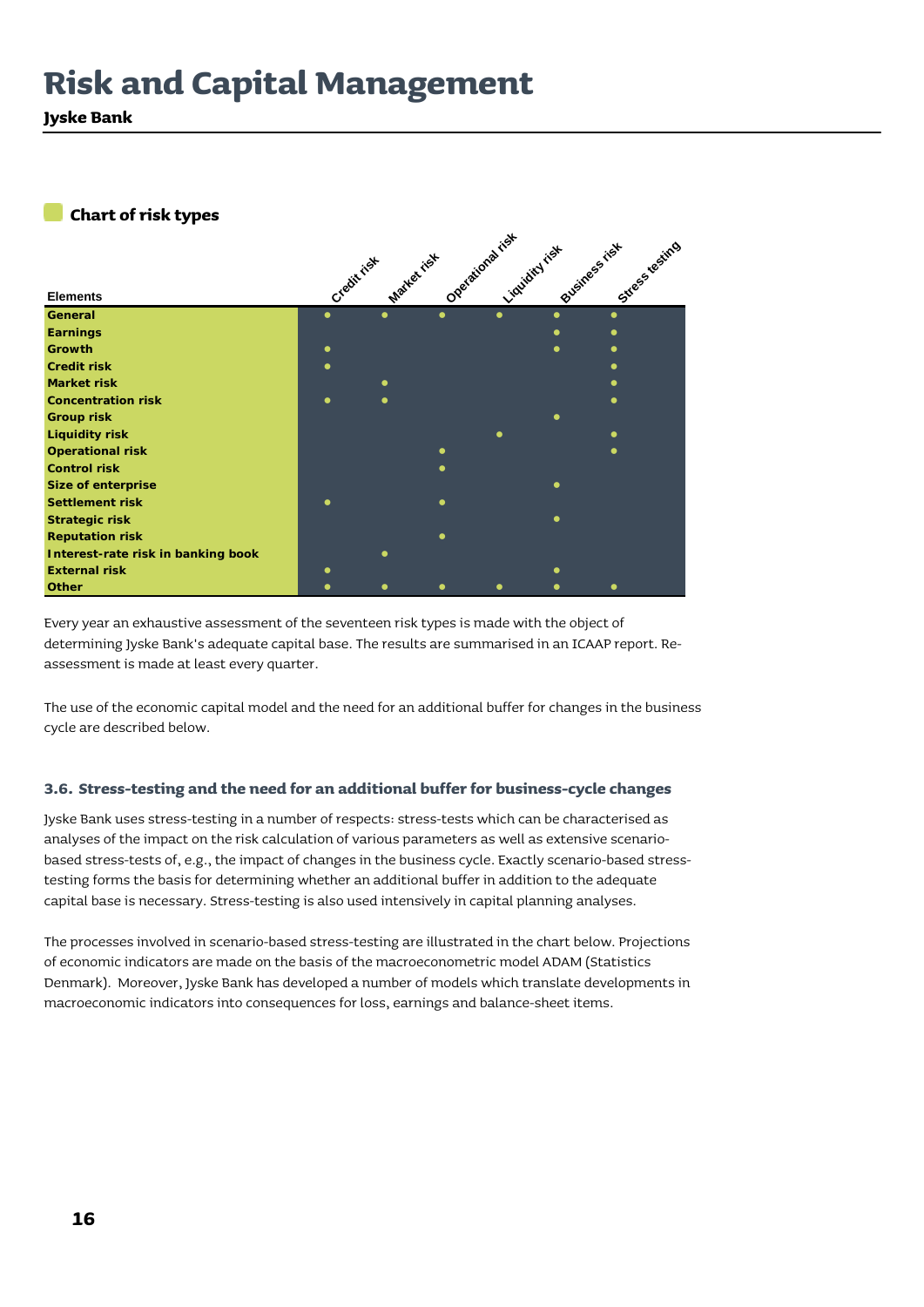**Jyske Bank** 

#### **Sector loss models Transmission channels Transmission channels Capital planning Macro Adequate model capital base Scenarios Business risk 3-year horizon Minimum income and expenses capital require-ADAM ment (CRD) Business intervention**

The stress-test analyses rest on a number of relevant macroeconomic scenarios which often reflect recession-like conditions for the Danish economy. The choice of recession themes rests on an assessment of the areas deemed to be most at risk and the circumstances which are of the highest importance for the Group's exposure to risk at the time.

The stress-test scenarios have been divided into two types:

- 1. recession scenarios used for an evaluation of whether a buffer over and above the adequate capital base to offset cyclical changes is required;
- 2. deep-recession scenarios are used for determining the Group's capital target for the short and long term.

## **Scenarios applied by Jyske Bank**

|                | $2009 - 2011$                                                                                                                                            | <b>Purpose</b>                                                                                            |
|----------------|----------------------------------------------------------------------------------------------------------------------------------------------------------|-----------------------------------------------------------------------------------------------------------|
| Recession      | Stagnating demand at home and abroad<br>and falling asset values                                                                                         | Additional buffer over and above<br>the adequate capital base to offset<br>the effect of cyclical changes |
| Deep recession | The same as above with more deeply<br>negative projections for the Danish<br>economy. Such an adverse scenario is<br>estimated to exist once in 25 years | Capital planning analyses                                                                                 |

The objective of the stress-test analyses is to determine whether the risk level in a recession can be covered by capital, given the Group's earnings, capital policy and objective as well as its risk targets. It is therefore crucial to determine the circumstances for which the Group wishes to hold capital. For this purpose, regulation requires the application of stress-testing for a mild recession scenario as a minimum.

The regulatory recession scenario is defined at Jyske Bank as a year of zero GDP growth within a projection horizon of four years.

## **Model for scenario-based stress-testing**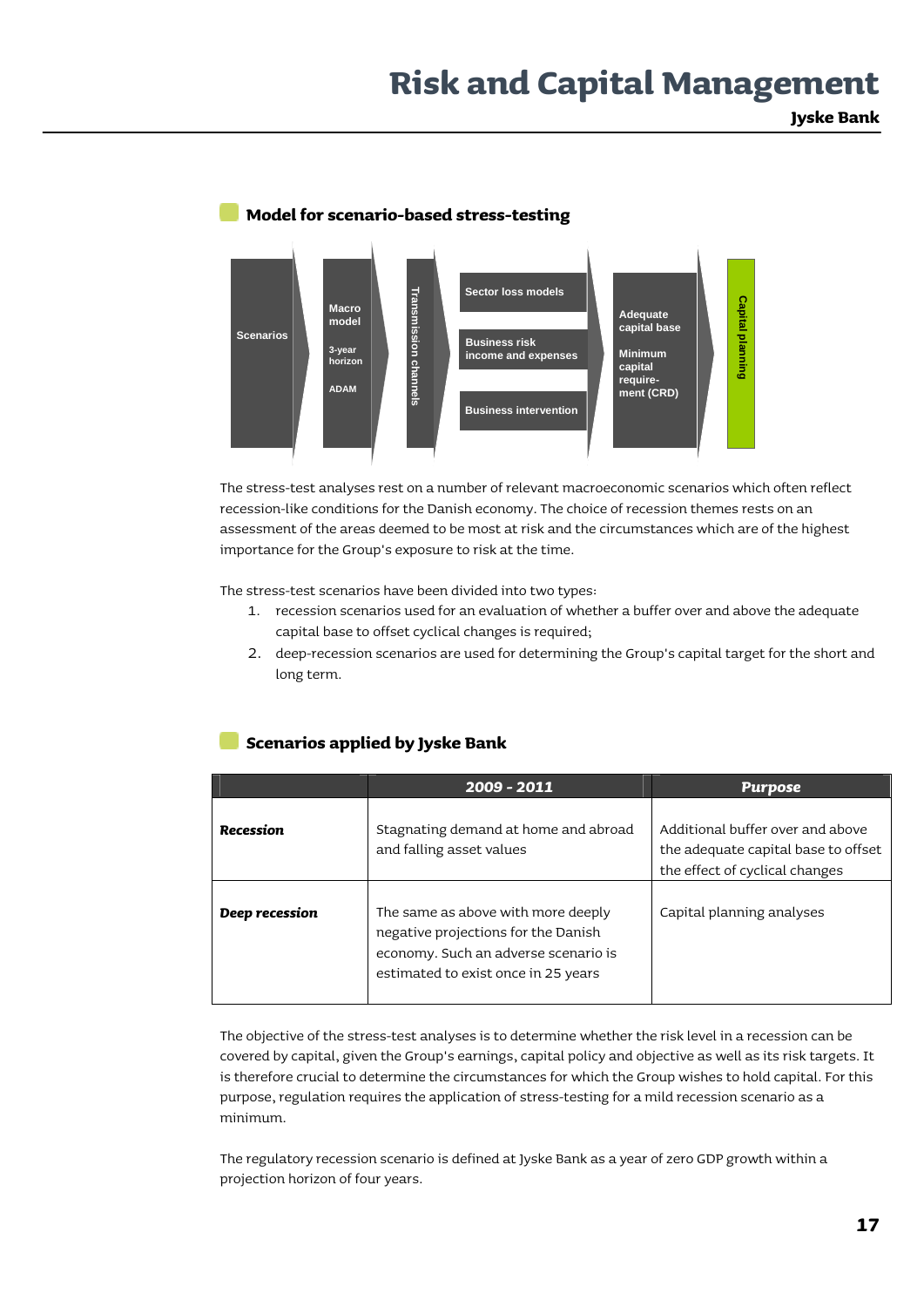**Jyske Bank** 



The stress-test scenarios typically reveal a need for higher economic capital as a natural consequence of the expected credit quality deterioration in a stress situation. Moreover, earnings in the scenarios must be expected to fall resulting in poorer consolidation capability for the Group.

The chart below illustrates the economic capital, the minimum capital requirement and the capital base (assuming that expected profits are consolidated in full) in a stress scenario It will be evident that the projected capital base of all the years is considerably higher than the economic capital.



**Minimum capital requirement, adequate capital base, and capital base**

Note: \*) inclusive of interim rules for the Capital Requirement Directive

As described earlier, the adequate capital base reflects Jyske Bank's own assessment of the minimum capital required for the Group to continue in business at the current activity level, in view of one-year horizons and the stress scenarios.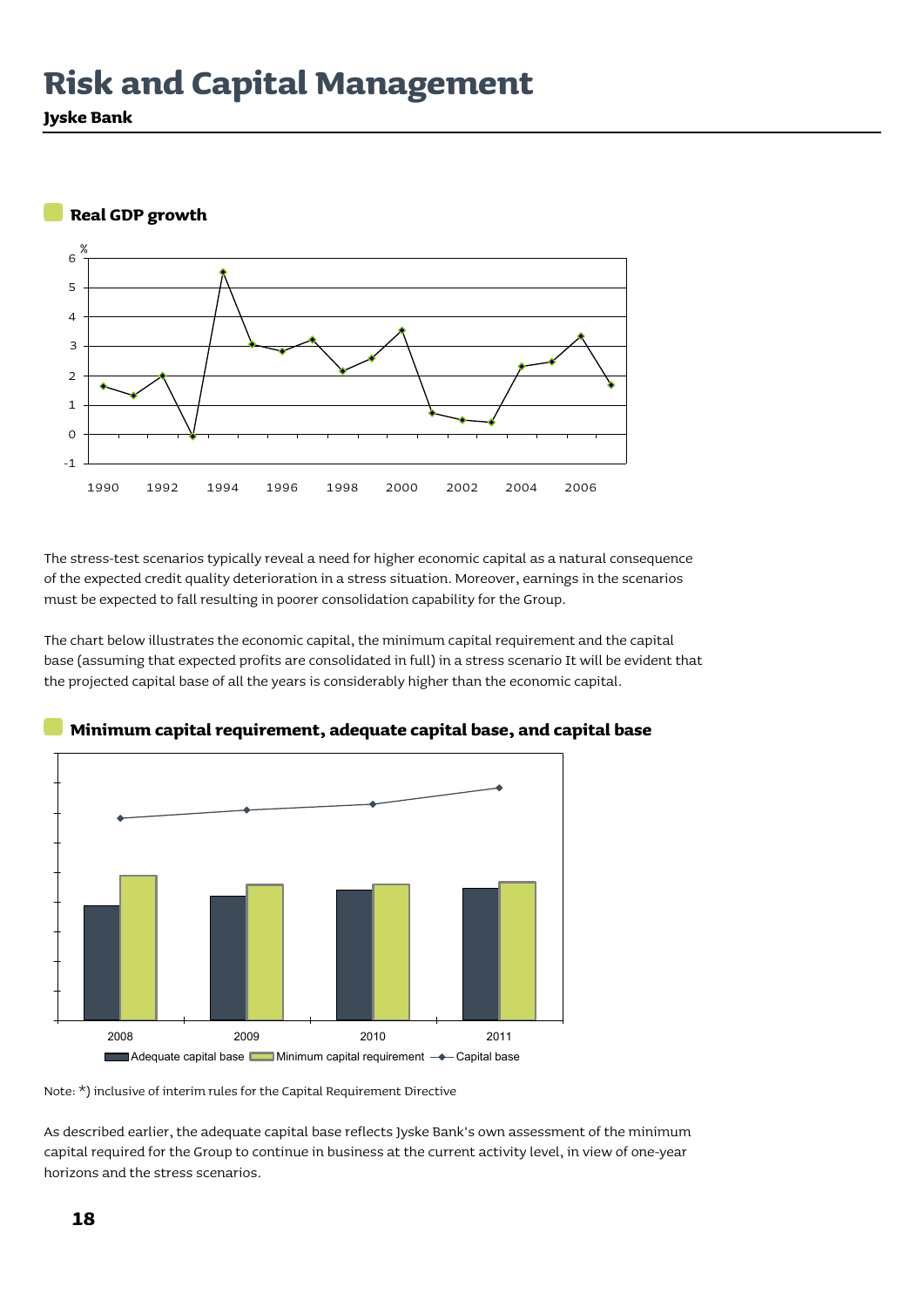The adequate capital base is thus determined on the basis of the Group's economic capital (inclusive of additional amounts for other risks and a precautionary buffer). Whether this capital level is adequate, is tested by considering the consequences for the Group of a recession scenario. If the economic capital plus a buffer is a sufficient capital level, the Group must not become insolvent at this capital level within the analysis horizon of four years. Such an analysis must therefore address the consequences for earnings as well as the economic capital within the analysis horizon.

The chart below illustrates such an analysis.

The capital base (which for the first year amounts to economic capital plus buffers) is projected by adding the profit for the year under the recession scenario. This is illustrated by the line. Then the economic capital is projected under the recession scenario (illustrated by the columns).

Should the economic capital plus a precautionary buffer, if any, at any time within the analysis horizon exceed the projected capital base, it is necessary to add a buffer for changes in the business cycle to the adequate capital base. This is the case in the chart below, where the capital base during the period 2009-2010 drops below the projected economic capital during a recession scenario.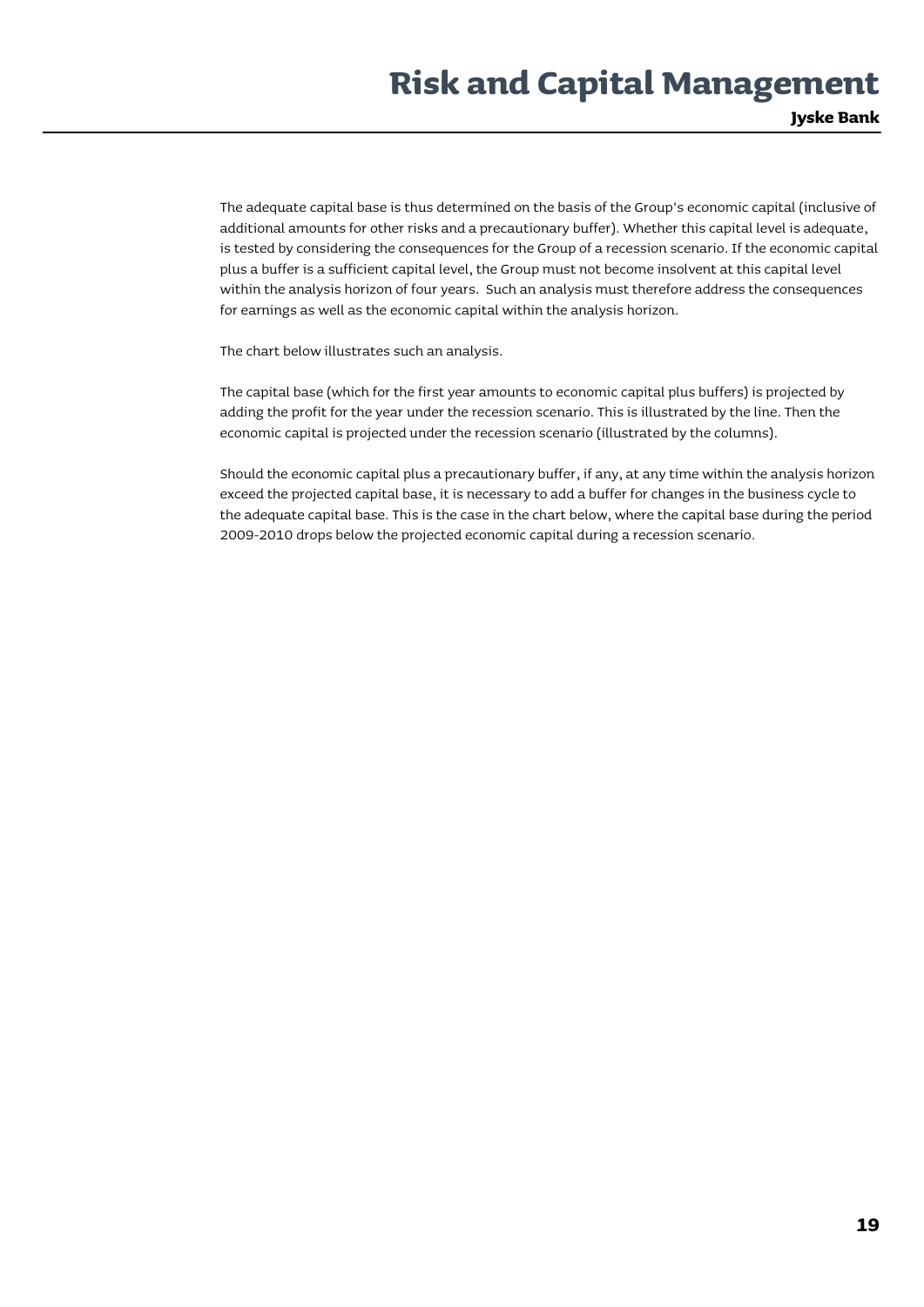**Jyske Bank** 



## **Buffer to meet changes in the business cycle**

Note: exclusive of buffer for changes in the business cycle

The final assessment of adequate core capital is consequently:

Adequate capital base = economic capital + precautionary buffer + buffer for cyclical changes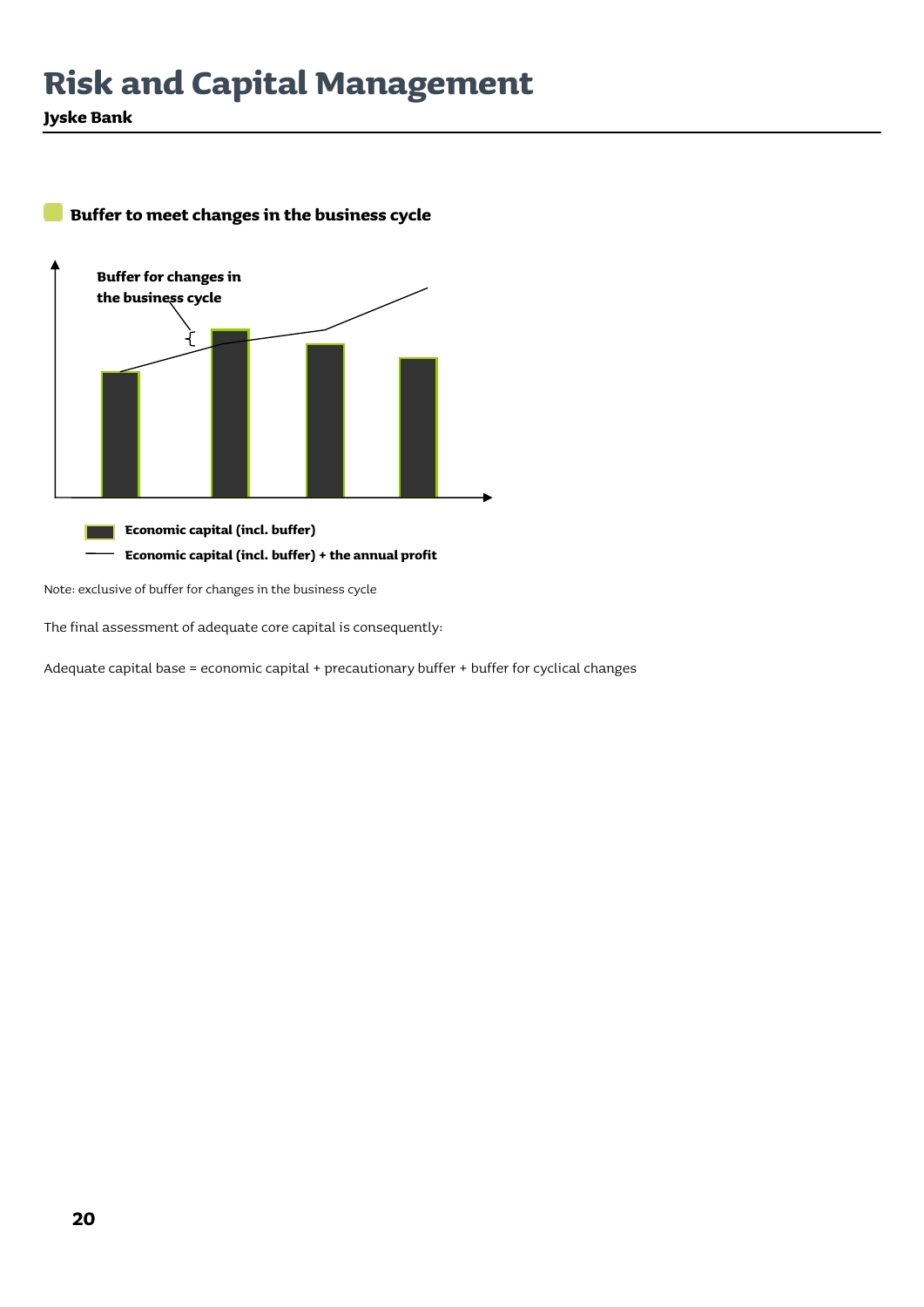**Jyske Bank** 

## **4. Economic Capital**

As described earlier, economic capital is the core element in the management of the Group's risk and capital structure and is a central element of day-to-day risk management

Economic capital is the minimum capital required to support the level of risk assumed by the Group at a 12-month horizon. For the Group, economic capital covers 99.97% of unexpected losses over a 12 month horizon, corresponding to the level of AA-rated banks.

One of the benefits of economic capital is the fact that it comes up with an aggregate figure for all risk types, products and business units, which takes into consideration correlation effects at various levels. It thus produces one unified risk figure expressed in a single unit of value.

Since 2002 when economic capital and RAROC principles were introduced in the Group, we have made amendments to address the changed risk circumstances and know-how in that respect. The main point is that the capital reflects the Group's risk for the next year.

### **4.1. The overall risk position of the Group**

The Group pursues the objective that the economic capital must accommodate all material risks. The risk picture of the Group is therefore assessed continuously, and it is considered whether additional risks should be quantified in the economic capital. Moreover, all risks expressed in the capital are tested and validated to ensure that risk is at all times reflected accurately.

Economic capital includes advanced quantification of the four main risk types which the Group is exposed to: credit risk, market risk, operational risk and business risk. Each main type comprises various other risk types. Credit risk includes concentration risk, migration risk as well as counterparty risk, and market risk covers interest-rate, currency, commodity and equity risk. Under operational risk, the Group's image and control risks are dealt with.

Diversification is taken into account within individual risk types and between risk types. However, the calculation of the Group's adequate capital base does not yet take into account diversification between risk types.

### **4.2. Risk management and capital management**

RAROC is the Group's principal performance measurement tool. It is also a management tool for calculating the risk-adjusted return on capital, economic capital being used as a measure of risk.

The Group now uses RAROC-based methodology at all levels, from profitability assessment of single transactions to profitability assessment at customer, branch, division, business unit and Group level.

#### **4.2.1. Reporting**

Economic capital is allocated to the Group's various divisions and business units with due respect for the overall management of Group activities.

RAROC statements give a strategic overview of the risk and profitability involved in the Group's various activities. Developments in the general credit quality of the portfolio, concentration risk, collateral values etc. are examined carefully in this regard.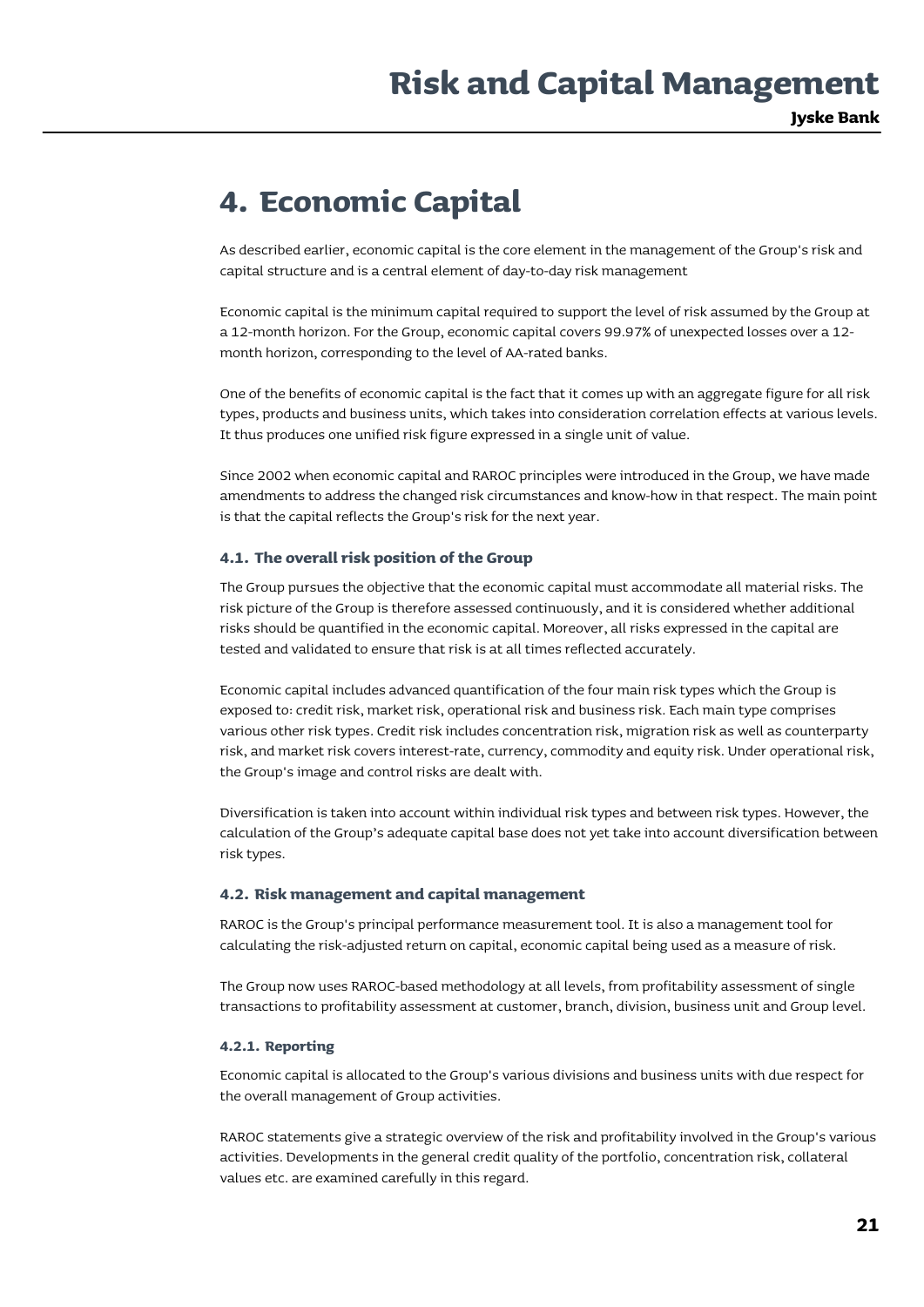**Jyske Bank** 

Economic capital and RAROC at division and business unit level are calculated quarterly and reported to the Group Risk Committee and to the managements of business units which determine activities for follow-up and any initiatives to reduce risk. If Group risk changes materially, this is reported immediately to the Executive Board or the Group Risk Committee.

### **4.2.2. Customer profitability**

RAROC is also applied at customer and product level to measure profit, to assess profitability as well as for pricing new loans. It is therefore essential that the Group is able to calculate economic capital at customer and facility level.

RAROC calculations and the facilities for price fixing are made available in a customer profitability system where relevant employees and managers have access to current risk-adjusted profitability calculations at various levels.

The profitability system takes into account the composition of the Group's credit portfolio, which means that concentration effects and diversification effects are reflected direct in the profitability calculations of new loans. If the Group grants loans to customers in sectors and countries which are already strongly represented in the Group's credit portfolio, a higher economic capital and therefore lower profitability will, other things being equal, be assigned.

Moreover, the system incorporates fixed and variable costs as well as funding costs. The funding costs depend, among other things, on the term of the loan.

### **4.3. Development in economic capital**

Group economic capital at end-2008 was calculated at DKK 6.8bn against DKK 6.2bn at the end -2007, up by 10%. The capital consisted of 74% for credit risk, 13% for market risk, 4% for operational risk and 9% for business risk.

| 2008<br>2007<br>2006<br>%<br>%<br>%<br><b>DKKm</b><br><b>DKKm</b><br><b>DKKm</b><br>Credit risk<br>4,988<br>741<br>4,502<br>73<br>76<br>4,375<br>Market risk<br>13<br>639<br>891<br>771<br>13<br>11<br>Operational risk<br>288<br>302<br>340<br>6<br>5<br>Business risk<br>589<br>540<br>8<br>470<br>9<br>8 | <b>Total</b> | 6,756 | 100 | 6,153 | 100 | 5,788 | 100 |
|-------------------------------------------------------------------------------------------------------------------------------------------------------------------------------------------------------------------------------------------------------------------------------------------------------------|--------------|-------|-----|-------|-----|-------|-----|
| Risk type                                                                                                                                                                                                                                                                                                   |              |       |     |       |     |       |     |
|                                                                                                                                                                                                                                                                                                             |              |       |     |       |     |       |     |
|                                                                                                                                                                                                                                                                                                             |              |       |     |       |     |       |     |
|                                                                                                                                                                                                                                                                                                             |              |       |     |       |     |       |     |
|                                                                                                                                                                                                                                                                                                             |              |       |     |       |     |       |     |
|                                                                                                                                                                                                                                                                                                             |              |       |     |       |     |       |     |

## **Economic capital (diversified) by risk type - DKKm**

The increase in the economic capital was mainly caused by higher credit and market risks, primairly due to the financial turbulence which prevailed during the second half of 2008.

The financial turbulence has affected credit risk in three respects. First, the general credit quality has deteriorated (rising PD), secondly the value of collateral has fallen - particularly the collateral value of financial instruments - and finally the credit exposure (measured by EAD) has risen, mainly because of rising counterparty risk and the calculated exposure to loan commitments. Moreover, the development of the economic credit capital for credit risk was affected by the fact that Jyske Bank implemented a new advanced model setup in the fourth quarter, for the purpose of determining the value of guarantees. Guarantees are now recognised as collateral and their collateral value is determined under consideration of the merits of each guarantee and the relevant guarantor's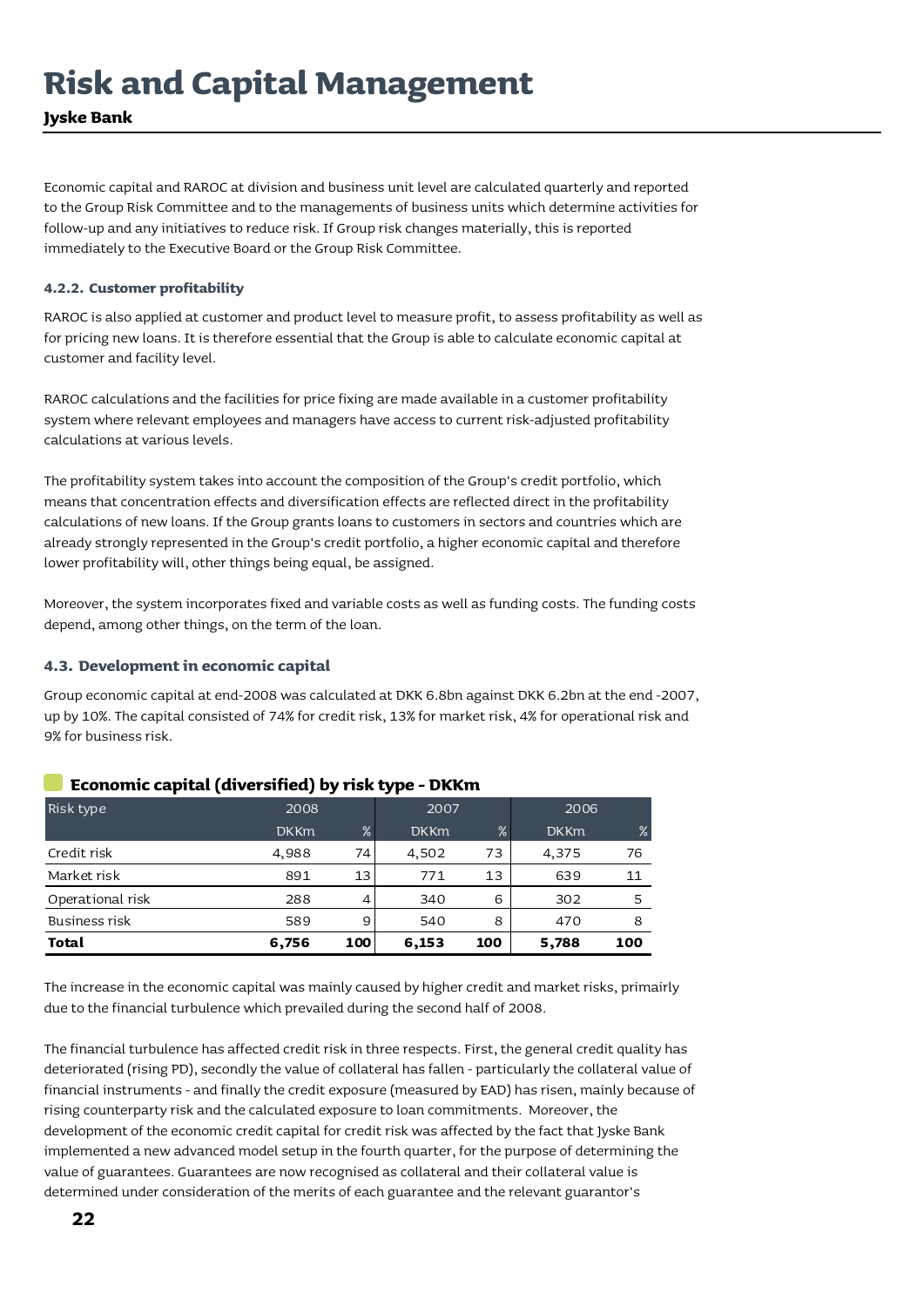circumstances. The effect of this has offset the fall in the value of other collateral types. Therefore the aggregate value of the Group's collateral rose slightly in 2008.



## **Development in economic capital, credit exposure**

Note: index 100: economic credit capital, end-2007

The market risk capital rose by 16% in 2008 as a result of the strong increase in market volatility. For equity and currency risk the risk level has been lowered, while the risk level for interest rates remained moderate.

Group operational risk fell in the course of 2008. However, the fall masks changes in the model basis which, in isolation, caused a reduction in the economic capital. Moreover, the capital fell thanks to improved controls and bought insurance cover. In certain areas, operational risk rose because of market developments and stricter rules about the provision of advisory service.

### **4.4. Modelling of risk types in relation to economic capital**

The various risks covered by economic capital make very different demands on portfolio risk modelling. The system which makes the calculations therefore features various models specifically designed to reflect the characteristics of individual risk types.

The Group's credit portfolio model is handled by means of "Moody's KMV's Portfolio Manager" which is fully integrated in the Group. For market risk a parametric VaR setup is used which, together with operational risk and business risk, is based on internally-developed models.

The various models are described below and under the individual risk sections later in this report.

### **4.4.1. Credit Risk**

To support the objective of managing Group credit risk at portfolio level, Jyske Bank uses an advanced credit portfolio model across all business units and customer segments.

The model is based on a Merton setup with customer credit quality measured as the ratio between the value of a customer's assets and liabilities, relative to asset value volatility. 'Default' occurs if the value of assets is lower than the value of the liabilities.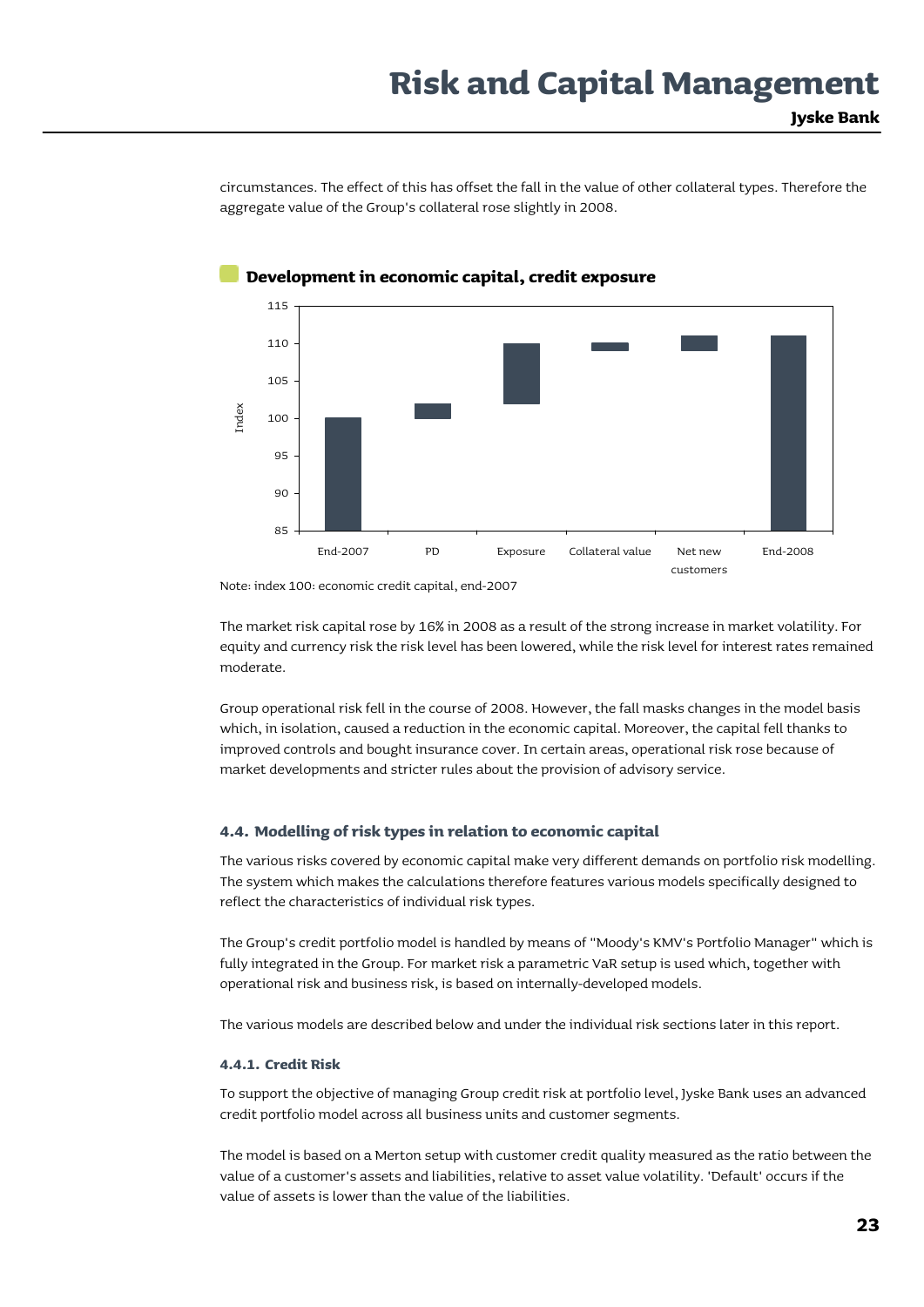## **Jyske Bank**

The model quantifies capital for default risk as well as for the risk of loss of value due to deteriorating customer credit quality. The latter risk is called migration risk and expresses the probable migration of customer credit quality until maturity. Such a model setup is typically referred to as 'mark-to-marketbased'. Models which exclusively quantify default risk are termed 'default-only'.

All the credit exposure of the Group is included straight into the model's calculation, including guarantees, bonds and derivatives. For derivatives whose future credit exposure is stochastic, a set-up for determining the expected positive exposure (EPE) is used.

In its calculations, the portfolio model takes into account the specific characteristics of individual customers and exposures. The basic elements in that respect are PD, LGD, EAD, maturity, expected cash flow profiles and uncertainty about loss in case of default. The correlation between the customers in the portfolio is modelled by means of a factor model using information about customers' activities in countries and sectors as well as sensitivity to general systematic risk.

The loss distribution is addressed by 'Monte Carlo simulation'.

Based on the simulated loss distribution, economic capital is determined and allocated to each facility of the portfolio.

### **4.4.2. Market Risk**

The Group uses Value at Risk to quantify risk on its market risk positions.

Value at Risk expresses the maximum loss that the Group is likely to suffer over a given period at a certain level of probability. For the economic capital a horizon of one year and a probability of 99.97% are used.

The model is parametric and is based on an enhanced Risk Metrics setup. All positions are translated into a number of risk factors for equity, interest-rate and currency risk, and volatilities and correlations for those risk factors are calculated daily. The VaR approach is specially modified to reflect the embedded prepayment risk of Danish mortgage bonds.

### **4.4.3. Operational risk**

Operational risk is monitored and managed and capital provided for it on the basis of a scenario approach with focus on large exposures of material importance to the Group.

The portfolio model uses Monte Carlo simulation which, in the calculations, uses data from the scenario analyses in the form of assessments of the severity and frequency of loss for each risk scenario. The model is based on the assumption of independent risk scenarios ensured in the scenario definitions.

The model calculates the amount of economic capital to be held for each risk scenario. Capital is allocated to the business units according to an internally-developed allocation model.

### **4.4.4. Business risk**

Jyske Bank calculates economic capital in connection with business risk on the basis of an internallydeveloped model.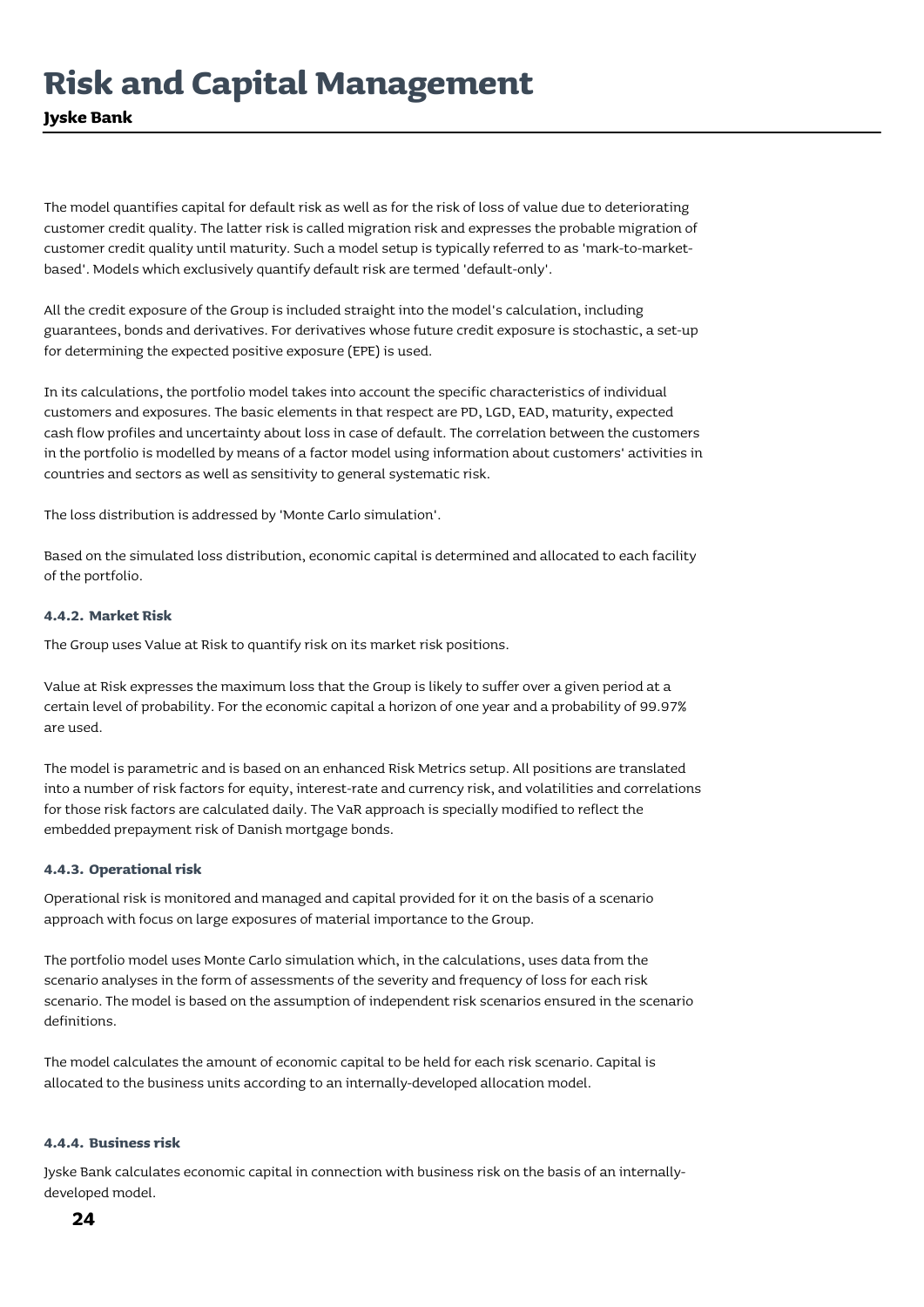Risk materialises as an unexpected loss of earnings. Losses may be caused by various events, for instance new legislation and keener competition which damages business or causes the business foundation to dwindle or disappear.

Economic capital is calculated on the basis of a mapping of Group activities against benchmark companies whose activities extend only to business risk. Assuming that the capital held by those benchmark units reflects the risk assumed by the units, the corresponding economic capital for business risk is calculated for the Group.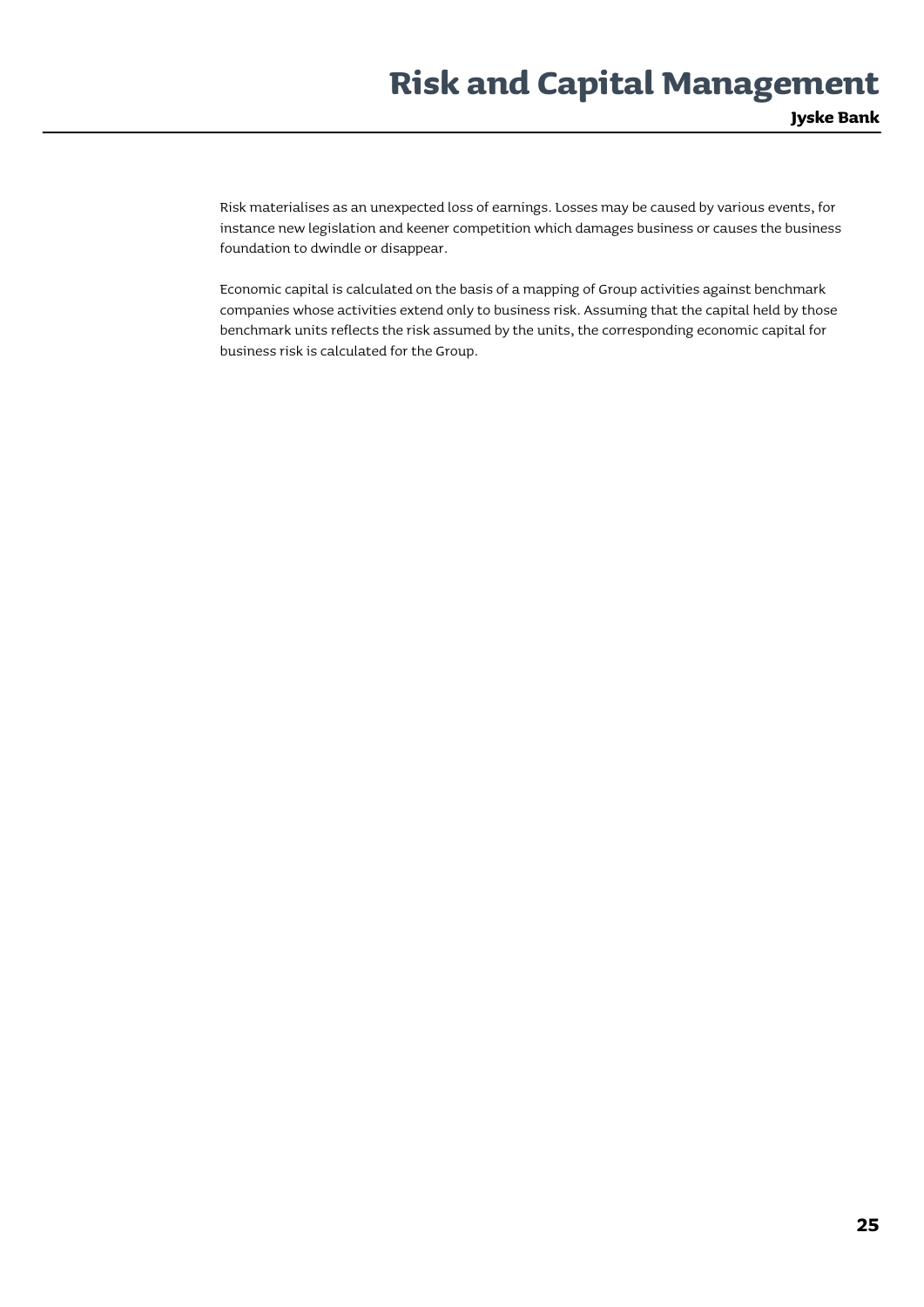**Jyske Bank** 

## **5. Credit Risk**

Credit risk is the risk of loss arising from customers' or counter-parties' failure to meet their payment obligations towards the Group.

Credit risk is managed on the basis of the Group's credit risk models which include PD, LGD and EAD modelling. The models are used intensively for various purposes, e.g. in connection with advisory service provided to customers, and in management reporting. This will be described in more detail below.

### **5.1. Credit policy**

Credit risk is managed through Jyske Bank's credit policy whose objective is to keep Group losses at an acceptable level in relation to the capital base and business volume of the Group, given the general trend in the Danish economy. Customer transactions with the Group must generate a satisfactory long-term return according to RAROC principles.

Specific credit policies have been formulated for all areas in which the Group assumes credit risk, and credit risk levels and undesirable types of business have been identified. The central element in the assessment of the creditworthiness of corporate customers is their ability to service debt out of cash flow from operations in combination with their financial strength. For personal customers, factors such as net income, expenses and assets are important. The policies are regularly adjusted to meet current requirements and adapted to the management tools available to account managers and the monitoring functions.

Group commitments by size, sector and geographical area are constantly monitored and analysed with a view to reducing the risk associated with specific high-risk sectors and geographical areas.

### **5.2. Credit organisation**

Jyske Bank attaches great importance to its decentralised credit-granting process. Lending limits have been delegated to account mangers so that the majority of decisions are made decentrally. Limits are delegated to account managers individually on the basis of perceived competence and requirement. Decisions about commitments exceeding the limits granted to account managers are made centrally.

Group credit quality in terms of overall risk, single commitment risk and satisfactory risk diversification is monitored on the basis of quantitative models as well as on the credit quality of each department and on the basis of a review of selected large commitments. Moreover, risk monitoring includes qualitative as well as quantitative control of data used in risk and RAROC calculations.

### **5.3. Large exposures**

Large commitments are monitored currently in accordance with S.145 of the Danish Financial Business Act. They may not exceed 22% of the Group's capital base (the regulatory maximum is 25%). Commitments larger than 10% of Group capital base are monitored currently. Under the Act, the sum of commitments which individually exceed 10% of the Group's capital base may not exceed 800% of the capital base. Currently the ratio is 58.9 (63.7 at end-2007), and the development bears out the Group's desire to reduce the number of large exposures. The Group has five exposures which exceed 10% of the capital base.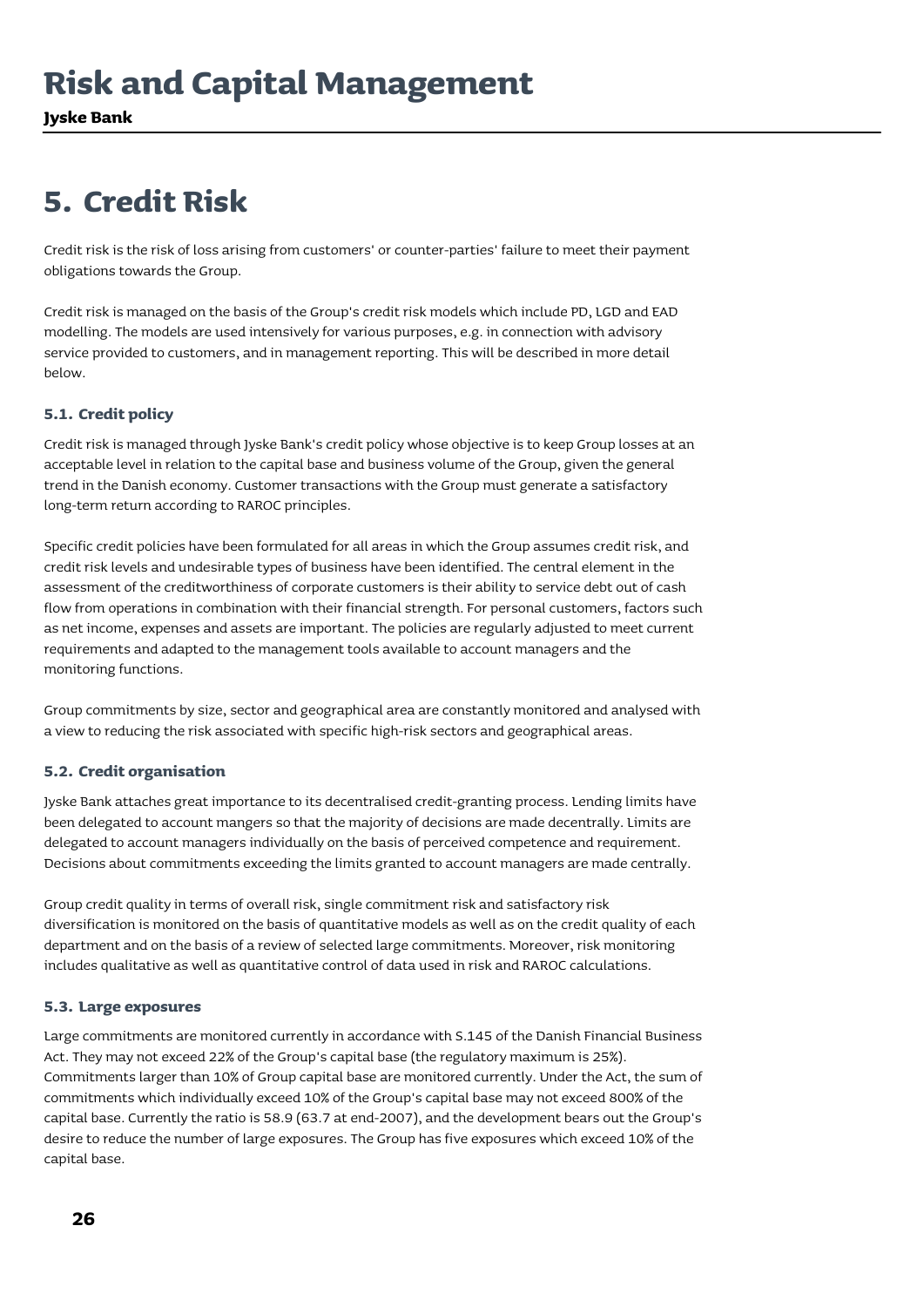

## **Exposures in excess of 10% of the capital base**

### **5.4. The credit-rating process**

Credit procedures are adjusted to match the level of risk on individual commitments. Two central elements in the credit-granting procedure are PD and credit rating.

PD reflects the probability of a customer defaulting in the course of the next twelve months. 'Default' occurs when the obligor is considered unlikely to pay his obligations. By far the most customers are awarded a PD on the basis of statistical credit scoring models developed internally in the Group.

Very large enterprises and enterprises within special sectors are, however, awarded a PD on the basis of an assessment by an independent expert. Examples are real property companies, financing companies, financial institutions and central governments. In those cases external ratings, if available, will be taken into account in the internal credit rating of the customer. Jyske Bank has therefore developed its own mapping between external ratings and the Group's own ratings, which takes into account differences in risk methodologies and definitions.

Many factors are relevant for the calculation of a customer's PD. Specific factors are considered, but we also take into account economic factors external to the customer. The calculation of PD therefore takes into account financial data, changes in transaction data, management and market circumstances, industrial assessments, etc. Also included are specific warning signs in relation to the credit of the customer, his payment profile and history.

In order to reach the best possible overview of customer credit quality, PD is mapped into internal credit ratings. Jyske Bank's credit ratings are on a scale from 1 to 14, 1 being the highest credit quality (the lowest PD) and 14 the lowest credit quality (the highest PD). The scale is constant over time so that customers migrate up or down depending on their current PD. PD is calibrated to the long-term level of default rates measured back to the mid-eighties when the latest major recession began.

If the credit rating calculated by the model is considered to be inadequate, independent credit experts may review the credit rating at the request of the relevant account manager.

### **5.5. Credit exposure**

Credit exposures are quantified by means of EAD. EAD reflects the exposure at default, should the customer default in the course of the next twelve months. A customer's EAD depends on customer-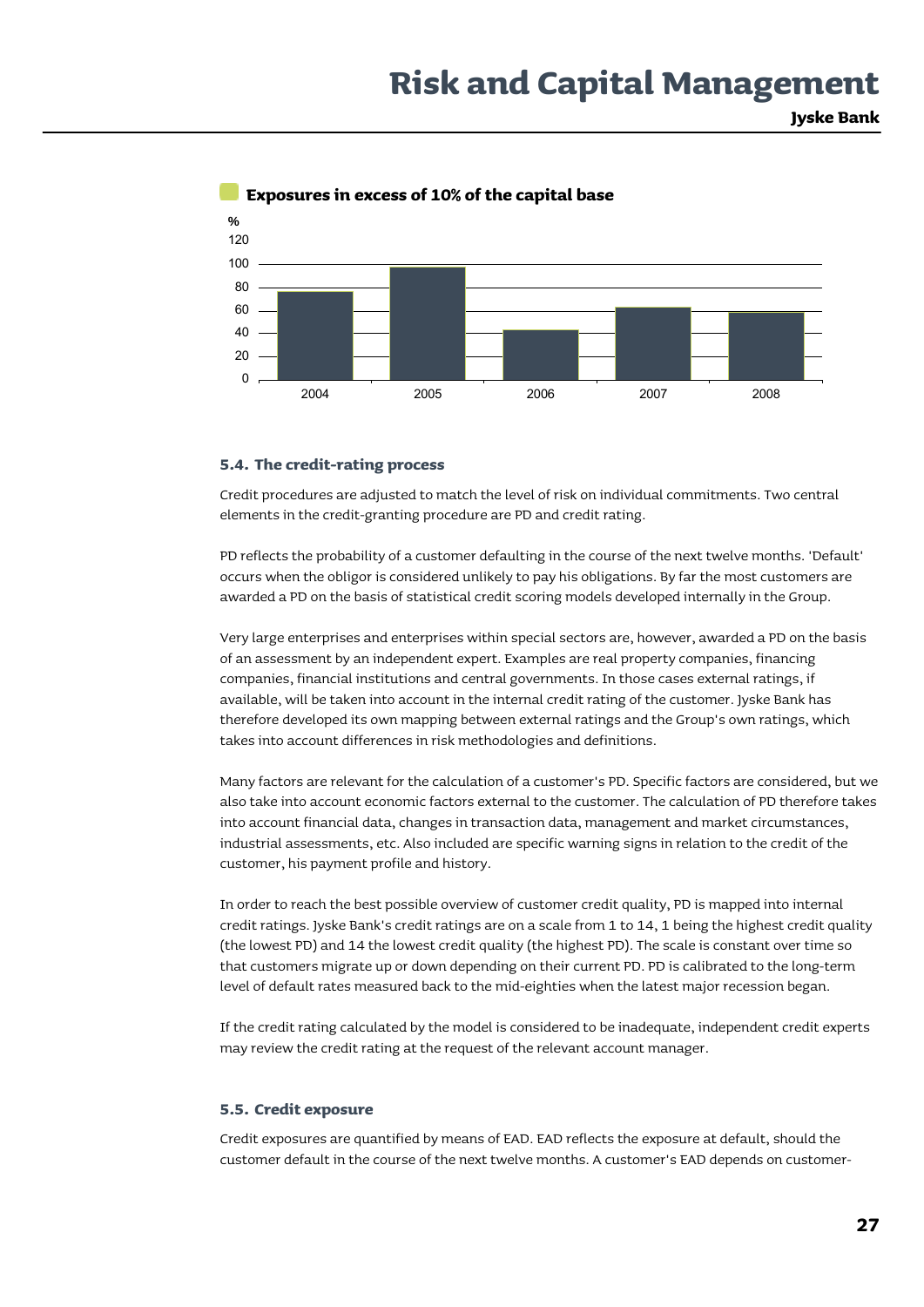**Jyske Bank** 

specific factors and the specific products held by the customer. For most product types, EAD is calculated on the basis of statistical models, but a few product types are based on expert models.

For loans and advances, the only element of uncertainty is the time until possible default. Uncertainty is higher, however, for credit facilities under which the customer may draw up to a maximum. In those cases the amount drawn by the customer at the time of loss is estimated. This can be modelled by customer-specific factors and the circumstances of the commitment and the outstanding balance.

Guarantees and credit commitments are special products in that a certain event must take place before the product is utilised. It is therefore material to assess the probability of the product being utilised and the extent to which it is likely to be utilised within the next twelve months. In this regard, the EAD parameters are based mainly on expert assessments. The Group's customers have experienced very few default events over time, so the record is too meagre for statistical modelling.

For derivatives, EAD is calculated according to the EPE method. Please read about this under counterparty risk.

Below is shown Jyske Bank's credit exposure measured as EAD broken down on a number of characteristics.



## **Exposure by credit rating**

Note: exposure is stated as the expected exposure at default (EAD). The chart is for Jyske Bank and is exclusive of exposures with banks and central governments whose rating is typically 1 or 2. EAD for defaulted customers classified by Jyske Bank as representing high or full risk is not distributed on the 14 rating classes. Exposure to those customers accounts for 1.8% of Jyske Bank's aggregate exposure. The unrated part of the exposure (not shown) at Jyske Bank accounts for 4.0%.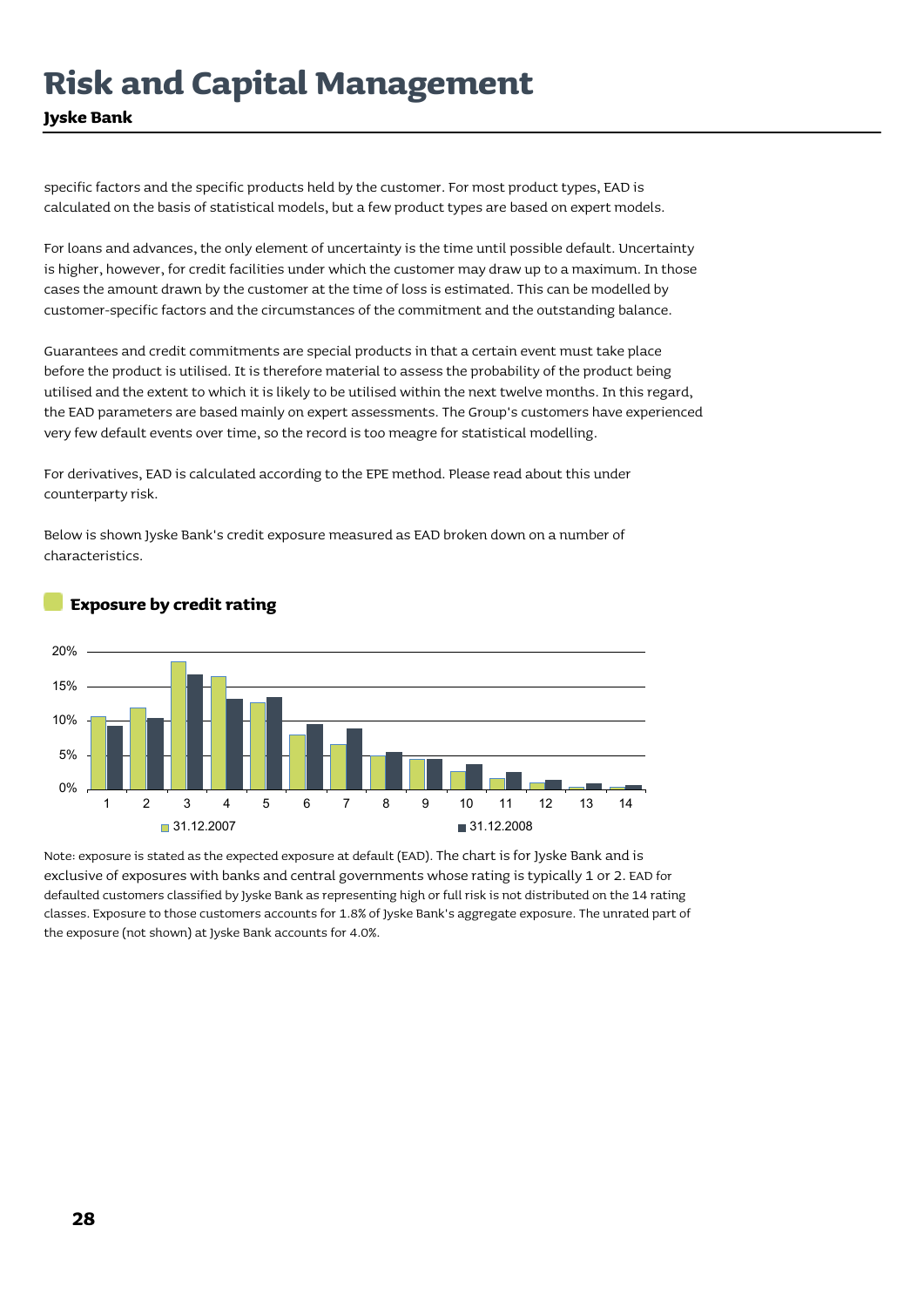| Average exposure by categories of exposures - DKKm |
|----------------------------------------------------|
|                                                    |

| Exposure category             | 31/12/2008 | 31/12/2007 |
|-------------------------------|------------|------------|
| Central governments           | 14,584     | 24,164     |
| Institutions                  | 26,581     | 19,320     |
| Corporate customers           | 114,575    | 108,241    |
| Retail, total                 | 66,678     | 67,881     |
| $(1)$ Real property           | 31,914     |            |
| (2) Qualified revolving       | 5,914      |            |
| (3) Other retail              | 28,850     |            |
| Equities                      | 420        | 438        |
| Securitisations               | 648        | 0          |
| Assets without counterparties | 3,267      | 3,163      |
| <b>Total</b>                  | 226,753    | 223,207    |

Note: average exposure is calculated on the basis of quarterly observations made in 2008. Exposure for 2007 is stated at end-2007 since no historical data were gathered for 2007.

Lending growth slowed throughout 2008 and was negative in the fourth quarter. The development was most pronounced for the two major exposure categories, corporate and retail exposure.

|                               | 31/12/2008          |             |           |         |  |
|-------------------------------|---------------------|-------------|-----------|---------|--|
| Exposure category             | $< 1 \,\mathrm{yr}$ | $1 - 5$ yrs | $> 5$ yrs | Total   |  |
| Central governments           | 14,263              | 471         | 22        | 14,756  |  |
| Institutions                  | 32,805              | 3,590       | 454       | 36,849  |  |
| Corporate customers           | 80,376              | 16,111      | 7,512     | 103,999 |  |
| Retail, total                 | 24,532              | 14,768      | 25,023    | 64,323  |  |
| Equities                      | O                   | 0           | 458       | 458     |  |
| Securitisations               | 0                   | 230         | 2,362     | 2,592   |  |
| Assets without counterparties | O                   | 0           | 3,330     | 3,330   |  |
| Total at 31 December 2008     | 151,976             | 35,170      | 39,161    | 226,307 |  |
| Total at 31 December 2007     | 145,216             | 40,546      | 37,445    | 223,207 |  |

### **Exposure by residual maturity - DKKm**

The proportion of loans and advances with more than one year to maturity was reduced over 2008, and at end-2008 it was 33.0% which compares with 34.9% at end-2007. Residual maturities were reduced, particularly for exposure to institutions and corporate customers.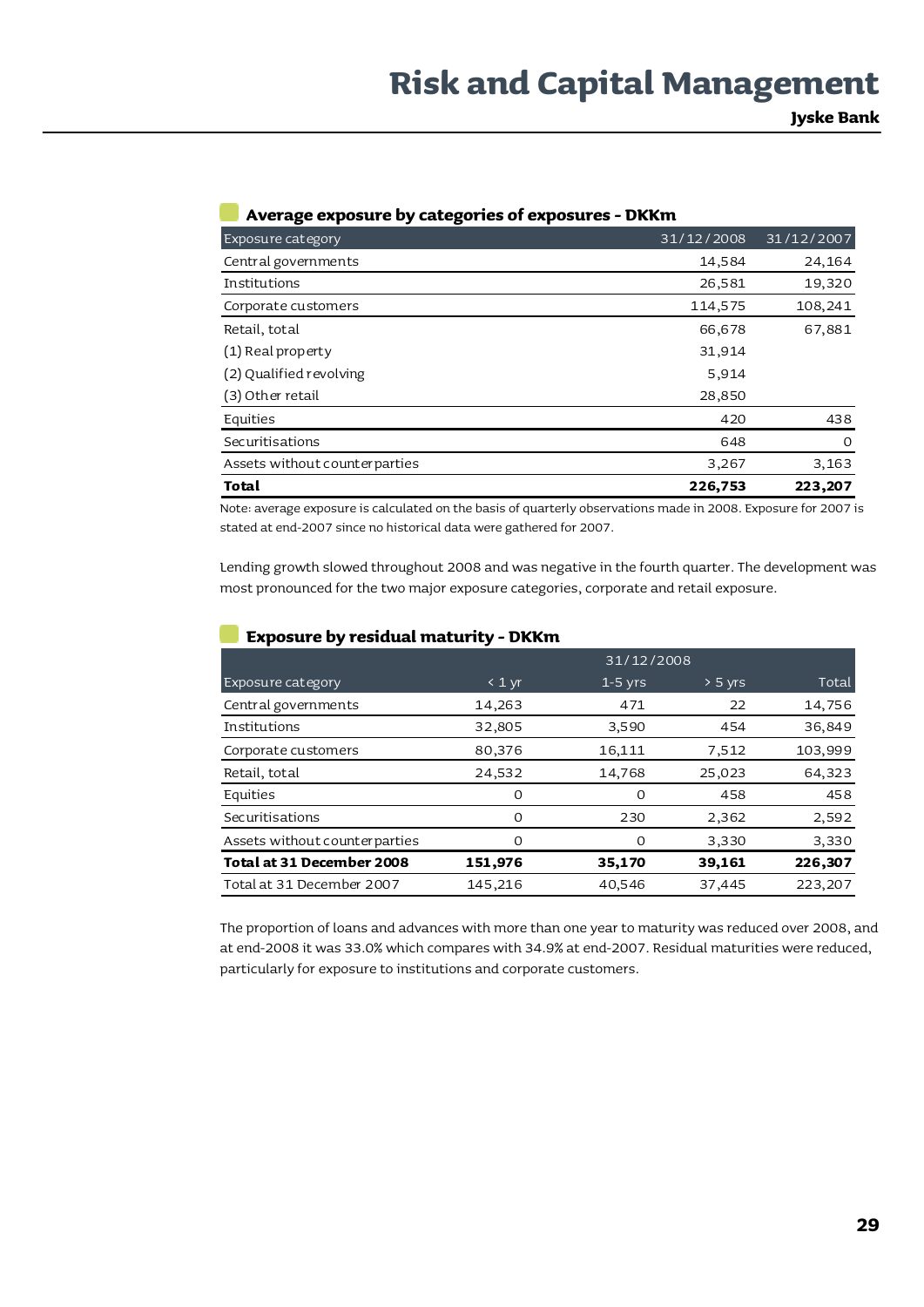## **Jyske Bank**

## **Exposure by sector - DKKm**

|                                |          |          | 31/12/2008   |          |          |           |
|--------------------------------|----------|----------|--------------|----------|----------|-----------|
|                                |          |          |              |          | Assets   |           |
|                                | Central  |          |              |          | without  |           |
|                                | govern-  | Institu- | Corporate    |          | counter- | Securiti- |
|                                | ments    | tions    | customers    | Equities | parties  | sations   |
| Central governments            | 12,870   | O        | $\Omega$     | 0        | O        | 0         |
| Public authorities             | 1,776    | 0        | 1,012        | $\Omega$ | $\Omega$ | 0         |
| Banks                          | 40       | 36,742   | $\mathbf{1}$ | $\Omega$ | $\Omega$ | 37        |
| Agriculture, forestry, etc     | $\Omega$ | 0        | 6,680        | $\Omega$ | $\Omega$ | 0         |
| Fishing industry               | $\Omega$ | 0        | 1,515        | $\Omega$ | $\Omega$ | 0         |
| Manufacturing and mining, etc. | 12       | 0        | 16,414       | $\Omega$ | $\Omega$ | 0         |
| Construction                   | $\Omega$ | $\Omega$ | 3,487        | $\Omega$ | $\Omega$ | 0         |
| Commerce and hotel             | $\Omega$ | 0        | 11,129       | $\Omega$ | $\Omega$ | 0         |
| Transport                      | $\Omega$ | $\Omega$ | 3,765        | $\Omega$ | $\Omega$ | 0         |
| Finance and insurance          | $\Omega$ | 104      | 26,079       | $\Omega$ | O        | 2,511     |
| Property admin. and service    | 7        | 3        | 29,112       | $\Omega$ | $\Omega$ | 22        |
| Other sectors                  | 51       | 0        | 4,805        | 458      | 3,330    | 22        |
| Total at 31 December 2008      | 14,756   | 36,849   | 103,999      | 458      | 3,330    | 2,592     |
| Total at 31 December 2007      | 24,164   | 19,320   | 108,241      | 438      | 3,162    | 0         |

## **Exposure by sector (retail) - DKKm**

|                                | 31/12/2008    |                     |          |  |  |
|--------------------------------|---------------|---------------------|----------|--|--|
|                                | Real property | Qualified revolving | Other    |  |  |
| Central governments            | 0             | 0                   | 0        |  |  |
| Public authorities             | $\Omega$      | $\Omega$            | $\Omega$ |  |  |
| Banks                          | O             | O                   | 0        |  |  |
| Agriculture, forestry, etc     | 3,161         | $\mathbf{1}$        | 2,243    |  |  |
| Fishing industry               | 17            | $\Omega$            | 51       |  |  |
| Manufacturing and mining, etc. | 191           | 0                   | 509      |  |  |
| Construction                   | 209           | $\Omega$            | 394      |  |  |
| Commerce and hotel             | 702           | 0                   | 932      |  |  |
| Transport                      | 113           | $\Omega$            | 619      |  |  |
| Finance and insurance          | $\Omega$      | $\Omega$            | 84       |  |  |
| Property admin. and service    | 235           | 0                   | 436      |  |  |
| Other sectors                  | 198           | O                   | 354      |  |  |
| Private customers              | 26,548        | 5,906               | 21,419   |  |  |
| Total at 31 December 2008      | 31,374        | 5,907               | 27,041   |  |  |
| Total at 31 December 2007      | 19,609        | 5,746               | 42,526   |  |  |

The sector breakdown of the portfolio has been largely unchanged for the past twelve months. There have been minor shifts: among other things, the exposure to the sectors "Finance and insurance" and "Property admin. and service" was marginally reduced.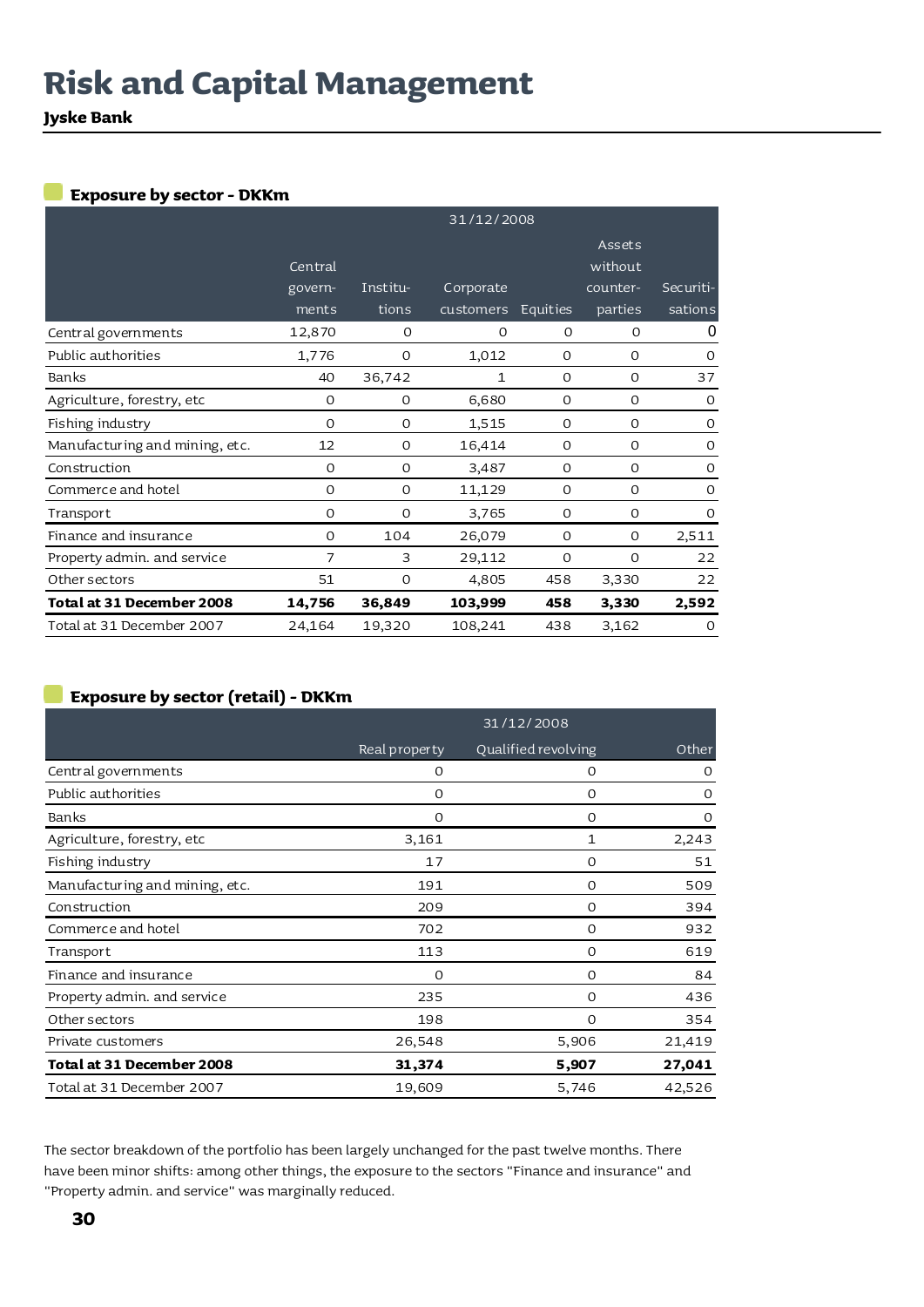In Appendix 2, supplementary tables show credit risk broken down in various respects - including geographical breakdown. The appendix also shows the Group's exposure to specialised lending.

### **5.6. Counterparty risk**

Counterparty risk is the risk of loss due to a counterparty failing to fulfil his obligations. Counterparty risk is generated when the Group trades derivatives with customers.

The Group's policy for managing counterparty risk distinguishes between small and large counterparties. The latter group includes financial institutions. The basic principles for measuring risk for these customer types are identical, yet the management of large counterparty risk has been extended with additional management parameters.

#### **5.6.1. Principles of measurement and credit granting**

The Group's counterparty risk is measured for the risk types interest-rate, equity, currency and commodity risk. The principles for these are described in the section about market risk.

In its management and monitoring of large counterparty exposures, the Group also calculates settlement risk. This risk arises in connection with settlement of derivatives transactions when one party performs under a contract whereas the other party fails to perform. To reduce settlement risk, all transactions will as far as possible take place through CLS (Continuous Linked Settlement), some form of clearing centre, or via individual netting agreements.

Jyske Bank calculates its daily exposure to individual counterparties within the Group's counterparty management systems, and these exposures are included in risk management in line with other credit exposures. Counterparties are granted lines after risk assessment of the individual counterparty; the current utilisation is calculated from the customer's exposure to individual risks. The lines awarded are reviewed at least once a year or in case of a change in the creditworthiness of the respective counterparty.

### **5.6.2. Contractual basis**

For its lines for transactions involving derivatives, the Group endeavours to reduce risk by means of

- *ISDA* or other agreement which gives the Group the right of netting market values of derivatives trades
- *CSA* or other agreement which entitles the Group to additional security, should the negative market value of the counterparty (debt to Jyske Bank) exceed an agreed maximum
- *CLS*, in which case settlement risk is eliminated, clearing being effected through a third party which guarantees settlement

Agreements with financial counterparties will most often be reciprocal, which means that Jyske Bank must put up security for the counterparty if the market value in favour of the counterparty exceeds an agreed limit.

Where only short-term derivatives are traded (term up to six months) an agreement about additional security may be waived after individual assessment.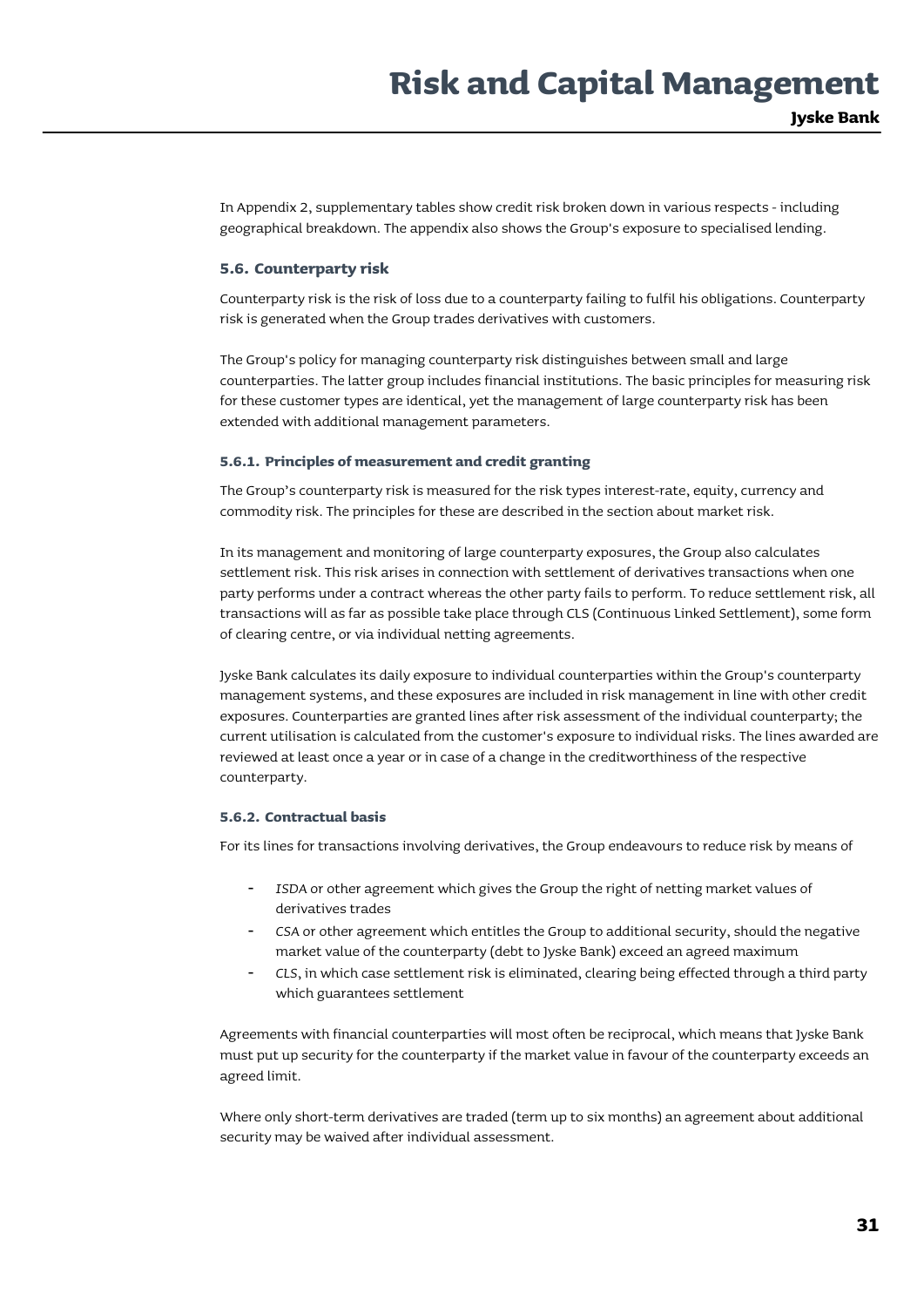#### **5.6.3. Counterparty risk on derivatives and the calculation of economic capital**

Capital must be set aside for counterparty risk on derivatives in accordance with regulatory requirements (the Capital Requirement Directive) as well as in connection with internal risk management (the Bank's economic capital model).

The regulatory minimum capital is calculated according to the mark-to-market approach with attached netting method. The method involves the calculation of a credit equivalent corresponding to the positive market values after netting plus a weighting for the underlying instrument or commodity.

Group counterparty exposure according to the mark-to-market method is shown in the table below.

## **Counterparty exposure by sector - DKKm**

|                                 | 31/12/2008 | 31/12/2007 |
|---------------------------------|------------|------------|
| Exposure to central governments | 46         | 52         |
| Exposure to institutions        | 7.973      | 8,701      |
| Exposure to corporate customers | 5,174      | 2,318      |
| Exposure to retail customers    | 744        | 250        |
| Total                           | 13,937     | 11.321     |

Within the Group's internal risk management, another and more nuanced setup is used. Derivatives are complex because their future cash flow profile is unknown. The model used has the basic objective of estimating future cash flow and exposure profiles, given market values and the volatility of counterparty products. The method is called the EPE (Expected Positive Exposure) method. Naturally, netting is taken into account in these measurements.

## **5.7. Collateral**

In support of the credit assessment and to limit risk, it will be considered whether to demand collateral. As a main rule, customers are required to provide full or partial collateral for their commitments. Collateral is therefore a main element of the Group's assessment of loss in case a customer defaults (LGD).

LGD is the part of the Group's total exposure to a customer which the Group expects to lose if the customer defaults within the next twelve months. A customer's LGD depends on specific factors concerning the customer, but also on the commitment and the collateral provided. Overall, LGD also depends on Jyske Bank's ability to collect receivables and liquidate collateral.

The modelling of LGD at Jyske Bank is divided into two main areas: secured and unsecured debt. With unsecured debt the proportion of a customer's unsecured debt which the Group will be able to collect is estimated. Customer-specific circumstances and other circumstances with regard to the commitment are decisive for the size of LGD. With secured debt the expected proceeds from liquidation of collateral is estimated. Here the type of collateral held by Jyske Bank is decisive as well as the liquidity of the assets. With rare assets Jyske Bank obtains an expert estimate of the proceeds, whereas statistical estimates are used for more frequent asset classes such as vehicles, real property and financial securities.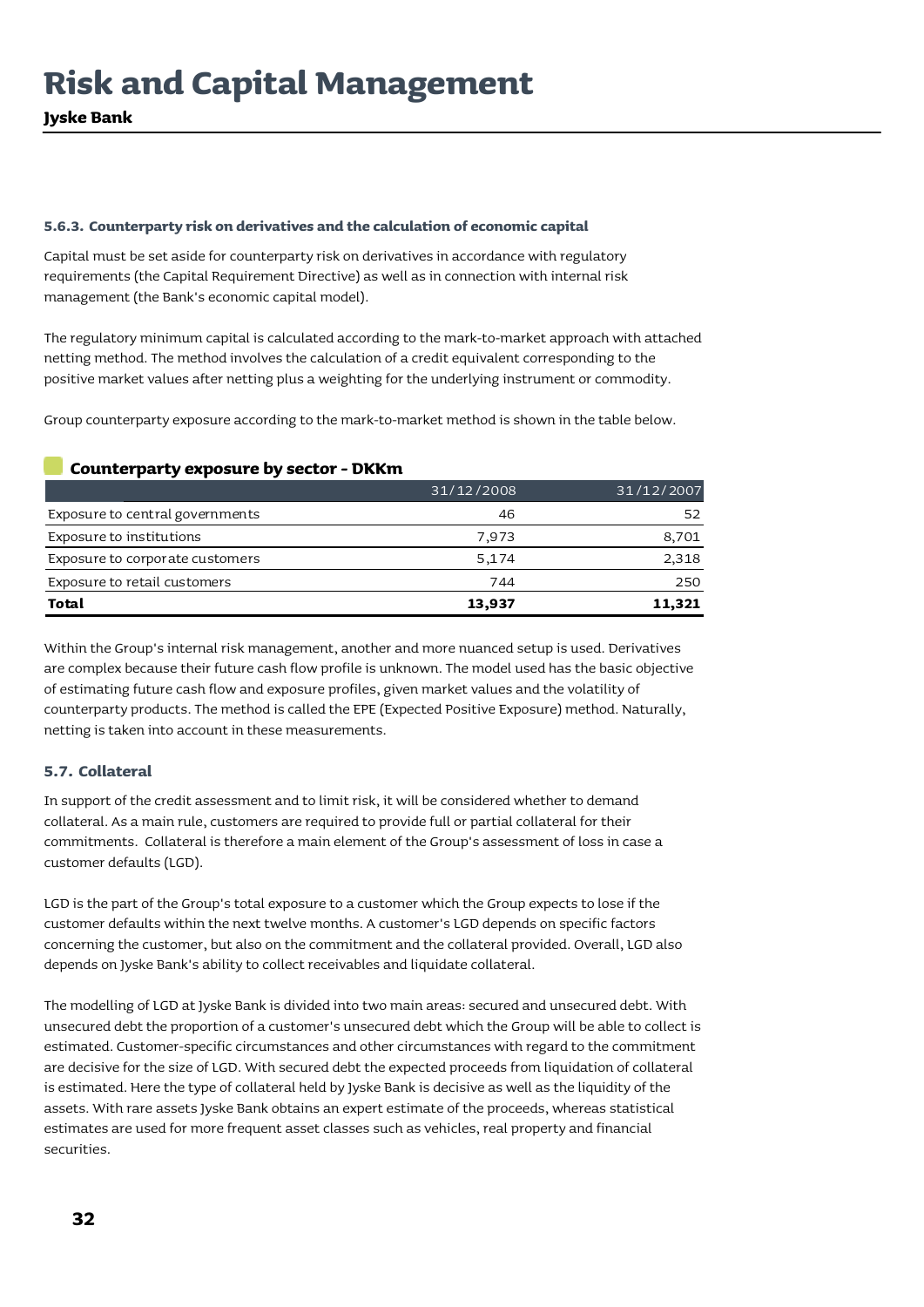The models relating to real property and vehicles include on-going updating of the collateral value taking into account, among other things, market-related changes in value, and wear and tear. Listed securities are measured daily.

In the calculation of economic capital we use LGD estimates which reflect the Group's long-term loss rates. In the calculation of the minimum capital requirement LGD estimates are used which reflect the expected loss rates in case of an economic downturn.

The LGD estimates are based on the value of collateral provided. The value of collateral provided, which reduces credit risk, is set out below.

### **Collateral by type - DKKm**

| <b>Total</b>                                                     | 84,481     | 103,756    |
|------------------------------------------------------------------|------------|------------|
| Other collateral                                                 |            | 0          |
| Guarantees                                                       | 7,350      | $\Omega$   |
| Securities, cash balances etc. with other financial institutions | 179        | 156        |
| Leases                                                           | 0          | $\Omega$   |
| Personal property                                                | 3,592      | 3,389      |
| Instruments of assignment                                        |            | $\Omega$   |
| Real property                                                    | 37,433     | 49,823     |
| Securities, cash balances etc.                                   | 35,927     | 50,388     |
|                                                                  | 31/12/2008 | 31/12/2007 |

In addition to the above values, collateral has been provided for loans and advances of DKK 4,047m under a number of other guarantee types.

In 2008 a new system was developed for the calculation of the collateral value of guarantees. Consequently no comparative data for 2007 are available. In 2007, loans and advances totalling DKK 35,463m had been guaranteed, and loans and advances totalling DKK 2,188m were supported by bank guarantees.

The proportion of the Group's exposure covered by guarantees is set out below. The values stated are the exposures for which guarantees have been provided and are not to be confused with the realisation value of the guarantees in question.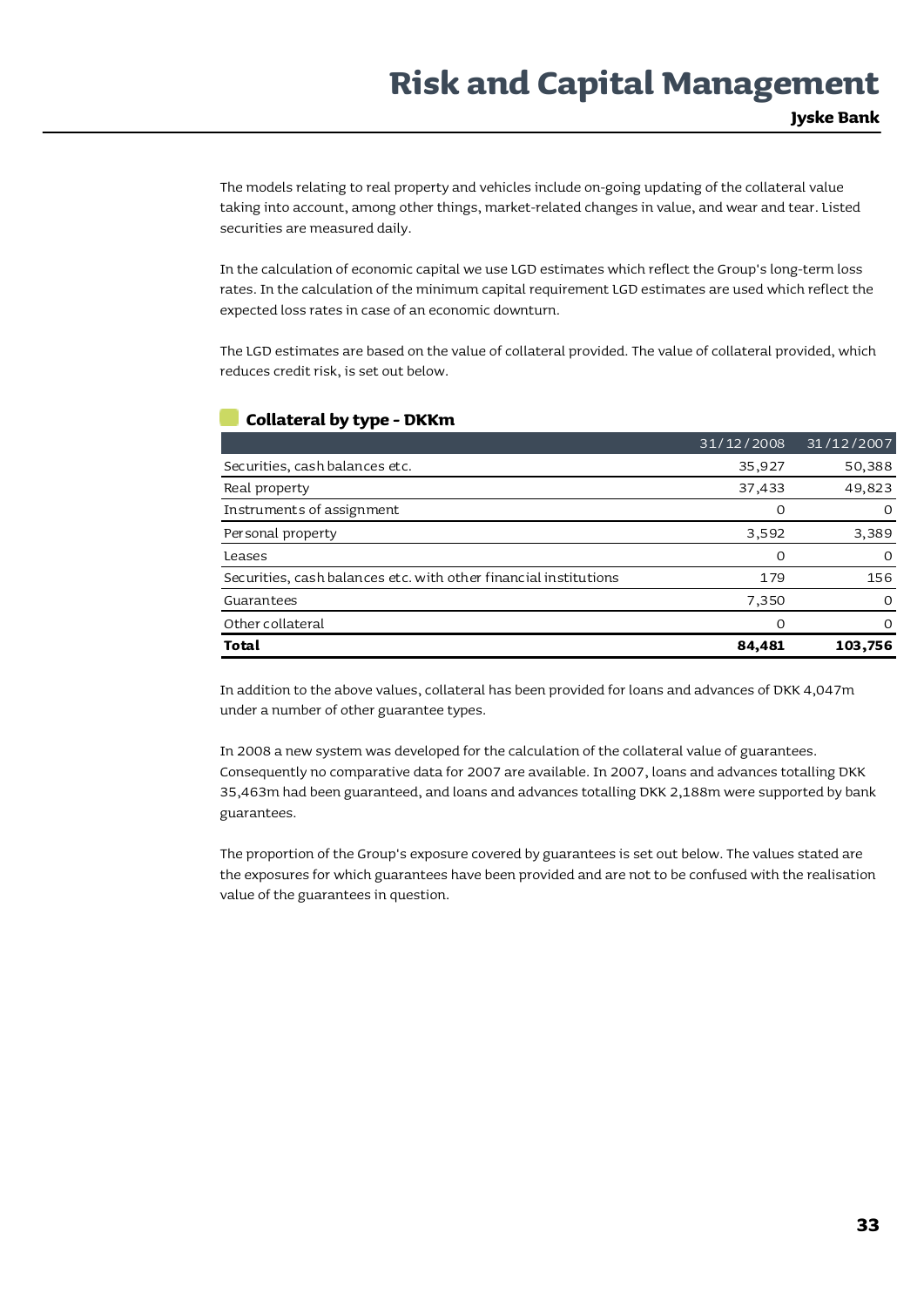## **Jyske Bank**

### **Exposure secured by guarantees**

|                               | 31/12/2008  |                 | 31/12/2007  |                 |
|-------------------------------|-------------|-----------------|-------------|-----------------|
|                               | EAD partial | <b>EAD</b> full | EAD partial | <b>EAD</b> full |
| Exposure category             | cover       | cover           | cover       | cover           |
| Central governments           | 0           | 0               | O           | 30              |
| Institutions                  | O           | 11              |             | 16              |
| Corporate customers           | 9,739       | 28,882          | 9,725       | 30,004          |
| Retail customers, total       | 2,081       | 950             | 1,753       | 895             |
| Equities                      | O           | O               | റ           | $\Omega$        |
| Securitisations               | $\Omega$    | O               | Ω           | $\Omega$        |
| Assets without counterparties | Ω           | O               | ი           | 0               |
| <b>Total</b>                  | 11,820      | 29,843          | 11,478      | 30,945          |

## **5.8. Re-estimation and validation of credit-risk models**

Whether based on statistical models or on expert opinions, the models behind the calculations of PD, LGD and EAD are as a minimum re-estimated and validated once annually. The re-estimation ensures that the models will continue to reflect the latest changes in data so that they yield as exact and updated information as possible. The validation includes stability testing, back-testing and benchmarking, and its objective is to reveal any areas which require special attention.

The purpose of stability testing is to monitor whether the estimated parameters of the models are stable over time. The identification of structural breaks and systematic parameter changes is an important aspect when the models are applied to such long-time horizons as is the case with credit risk.

The purpose of back-testing is to compare a model's predictions with what actually happened. It is important to adjust for the fact that it is often necessary to compare long-term estimates with shortterm realisations. For example, PD for a given credit rating category is calibrated to a long-term level, whereas realisations are measured for the short term (1-year horizon). The analysis is therefore dependent on the point in the business cycle at which the short-term realisations are measured.

Benchmarking is necessary for comparing the models with other models. Where external models can meaningfully be compared with the internally-developed models, those external models are used in the benchmarking analysis. Alternatively, internally-developed benchmarks are used for testing and monitoring the models.

### **5.9. Impairment charges for loans and advances**

Jyske Bank recognises impairment of loans and advances where there is objective evidence of impairment in accordance with IFRS. On an ongoing basis – at least once a quarter - account managers assess the need for risk codes to be applied.

#### **5.9.1. Individual loan impairment**

Jyske Bank divides individual loan impairment into two: impairment of significant and of nonsignificant loans and advances. Impairment is recognised as the difference between the carrying amount before impairment and the present value of anticipated future payments. The estimated future cash flow for significant loans and advances is based on an assessment of the likely outcome.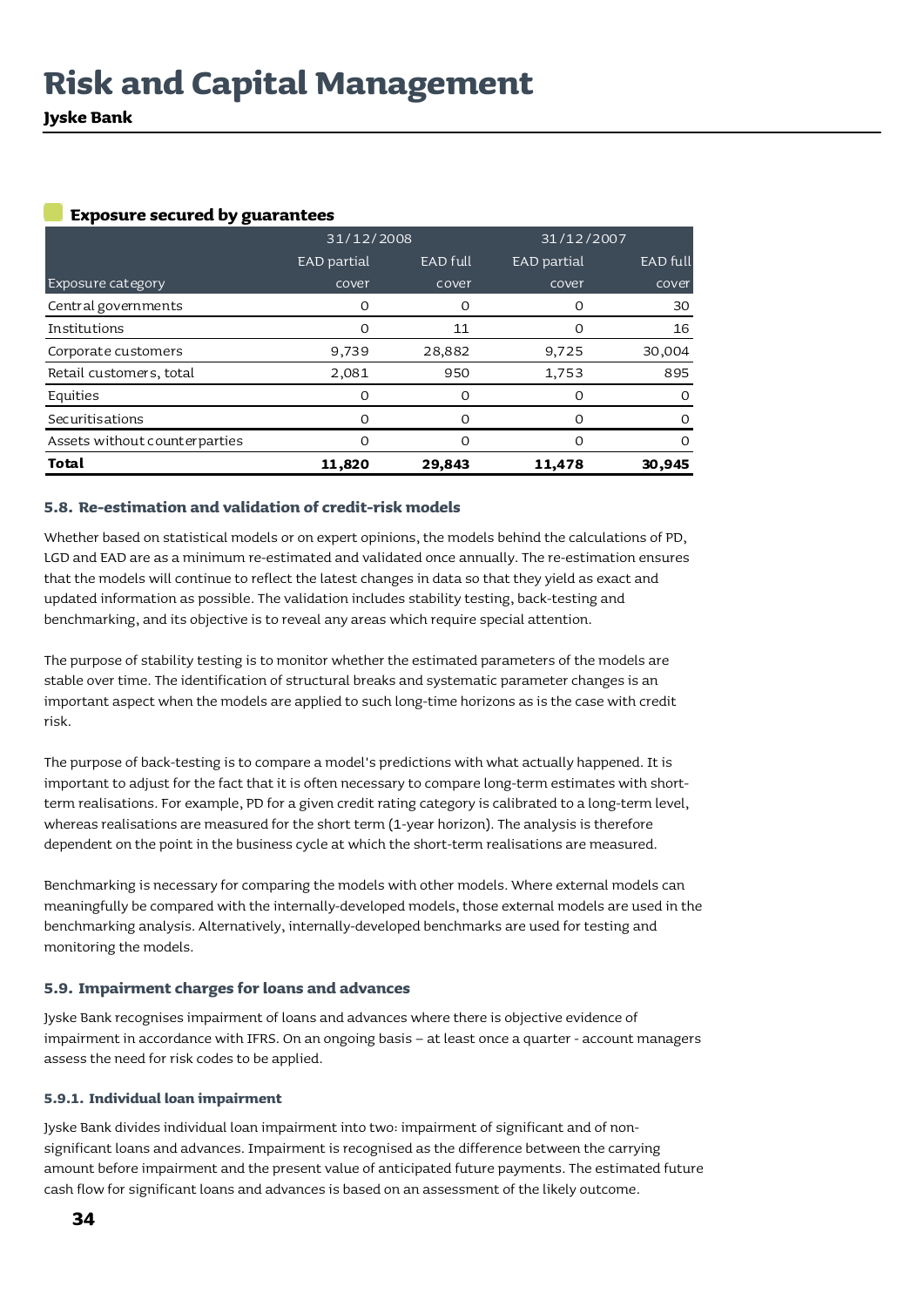#### **5.9.2. Collective loan impairment**

Collective loan impairment is calculated in a rating-based impairment setup, where all customers not treated individually are grouped for collective impairment on the basis of, among other things, their credit ratings at the time of calculation. Jyske Bank's models for calculating collective impairment use adjusted loss parameters developed for use in the Group's economic-capital model. For the purpose of calculating impairment, the parameters have been adjusted in a number of respects to comply with IFRS.

The calculation of impairment is based on the net deterioration of credit quality at the portfolio level since the time of establishment of the relevant commitments. The net increase is used in the calculation of collective impairment at Jyske Bank, and for each impairment group, impairment is calculated on the basis of the net decrease in future cash flows since establishment.

Objective evidence of collective impairment is deemed present when data are observed for a segment which indicate a decline in the future payments from that segment. In those cases, collective impairment is calculated as the discounted extraordinary expected net loss on that segment.

#### **5.10. Provisions for guarantees and other liabilities**

A provision is made when it is deemed likely that a commitment will cause a drain on the Group's resources and the liability can be measured reliably.

Jyske Bank's provisions for guarantees and other liabilities include guarantees in favour of business partners or at the request of customers of the Group, derivatives, and undrawn credit commitments.

On the basis of historical loss experience, the Group makes an estimate of the costs involved in meeting claims under guarantees or costs caused by customers defaulting on their obligations under transactions involving derivatives. The estimate includes an assessment of the risk associated with relevant types of guarantees and the current risk of loss on uniform segments of customers.

Provisions are made for the estimated loss.

#### **5.11. Write-offs**

When a loss is deemed unavoidable, the estimated loss is written off immediately.

#### **5.12. Risk categories**

Jyske Bank's exposures at risk are broken down into three categories: low-, high- and full-risk exposures. The two last-mentioned risk categories represent defaulted customers who are no longer deemed capable of meeting their obligations towards the Group in full. Therefore they are no longer awarded a credit rating. The risk categories are used in the Group's assessment for impairment process.

The Group's impairment charges, provisions and write-offs recognised in accordance with the Danish Executive Order on the Presentation of Financial Statements are stated in the following tables.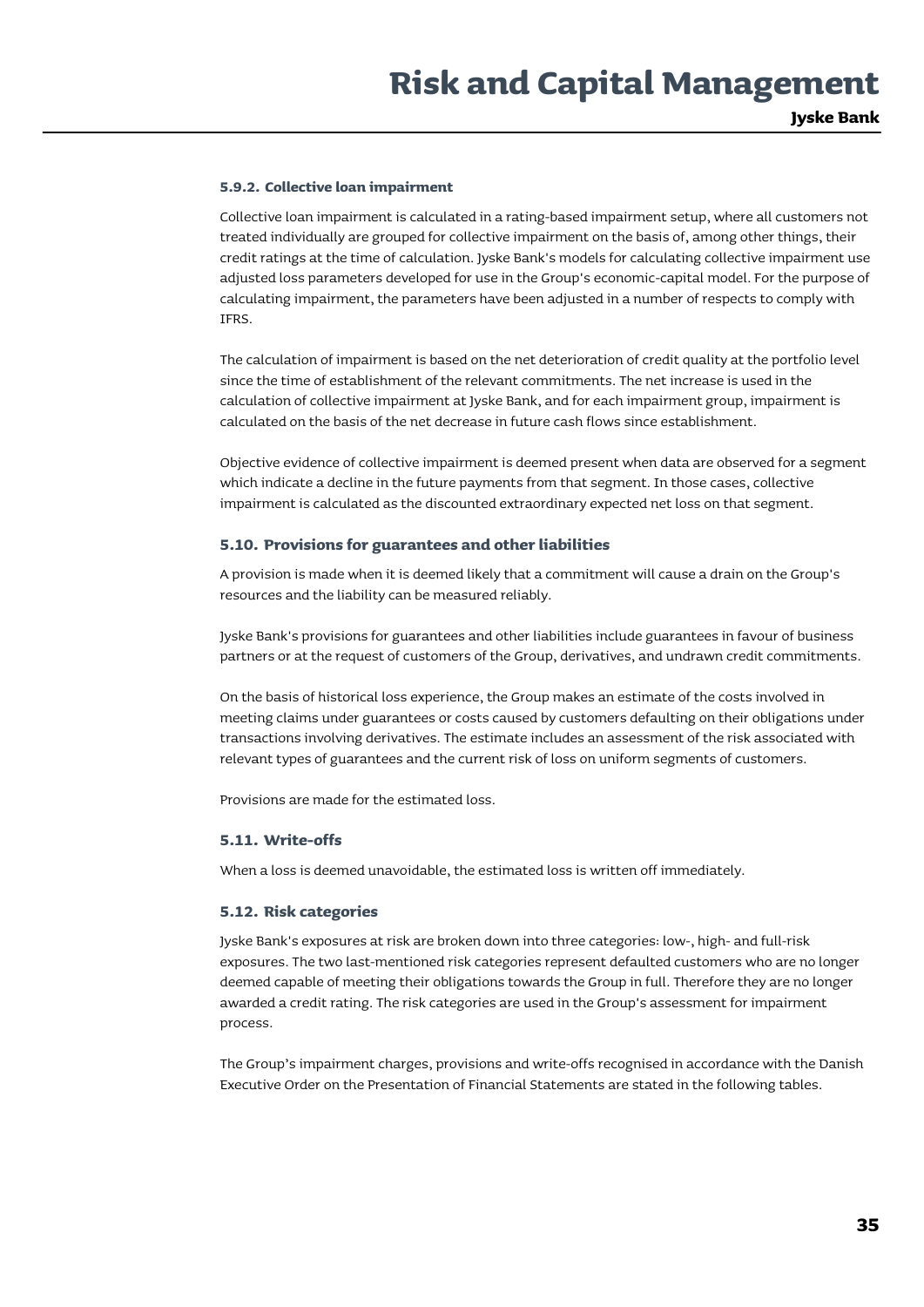## **Jyske Bank**

| Loan impairment charges, provisions for guarantees, and write-offs - DKKm |       |       |
|---------------------------------------------------------------------------|-------|-------|
|                                                                           | 2008  | 2007  |
| Individual loan impairment charges                                        |       |       |
| Significant loans and advances                                            | 805   | 506   |
| Non-significant loans and advances                                        | 250   | 122   |
| Total                                                                     | 1,055 | 628   |
| Collective loan impairment charges                                        | 303   | 178   |
| Impairment charges, total                                                 | 1,358 | 806   |
| Provisions for guarantees and liabilities                                 | 179   | 72    |
| Impairment charges and provisions, total                                  | 1,537 | 878   |
| Loss, recoveries and interest adjustment                                  |       |       |
| Loss on loans and advances, guarantees and liabilities, etc.              | 662   | 176   |
| Recoveries of claims previously written off                               | 186   | 163   |
| Interest-rate adjustment                                                  | 53    | 51    |
| Total                                                                     | 423   | $-38$ |
| Net effect on the Income Statement                                        | 1,082 | 74    |

A net amount of DKK 1,082m was charged as write-offs, loan impairment charges and provisions for guarantees; the item in 2007 was positive at DKK 74m. The rise mainly reflects the change in the economic trends in Denmark, just as also the global financial crisis has had a negative effect on developments. Yet the overall effect on operations has been modest in comparison with earlier changes in economic trends.

Under core earnings, a net amount of DKK 975m was charged as write-offs, loan impairment charges and provisions for guarantees; in 2007 the item was positive at DKK 74m. Under Impairment charges for loans and advances, and provisions for guarantees, DKK 109m was charged in relation to the Danish Private Contingency Association.

The Group's total loan impairment allowance amounts to DKK 1.537m which, in a historical perspective, is still low. The allowance amounts to 1.1% of the Group's total loans, advances and guarantees.

## **The Group's total EAD, impairment charges and provisions - DKKm**

|                                   | 31/12/2008 | 31/12/2007 |
|-----------------------------------|------------|------------|
| EaD before impairment charges     | 226,307    | 223,207    |
| Impairment charges and provisions | 1.537      | 878        |

Note: in accordance with IFRS, loan impairment and provisions at DKK 1,537m was calculated on the basis of loans and advances with objective evidence of impairment, including collective impairment of loans and advances with objective evidence of impairment. Since the impairment process includes exposures which are not defaulted or past due, the impairment charges and provisions for loss on guarantees in CRD relation account for only DKK 1,169m, as will be evident from the below tables.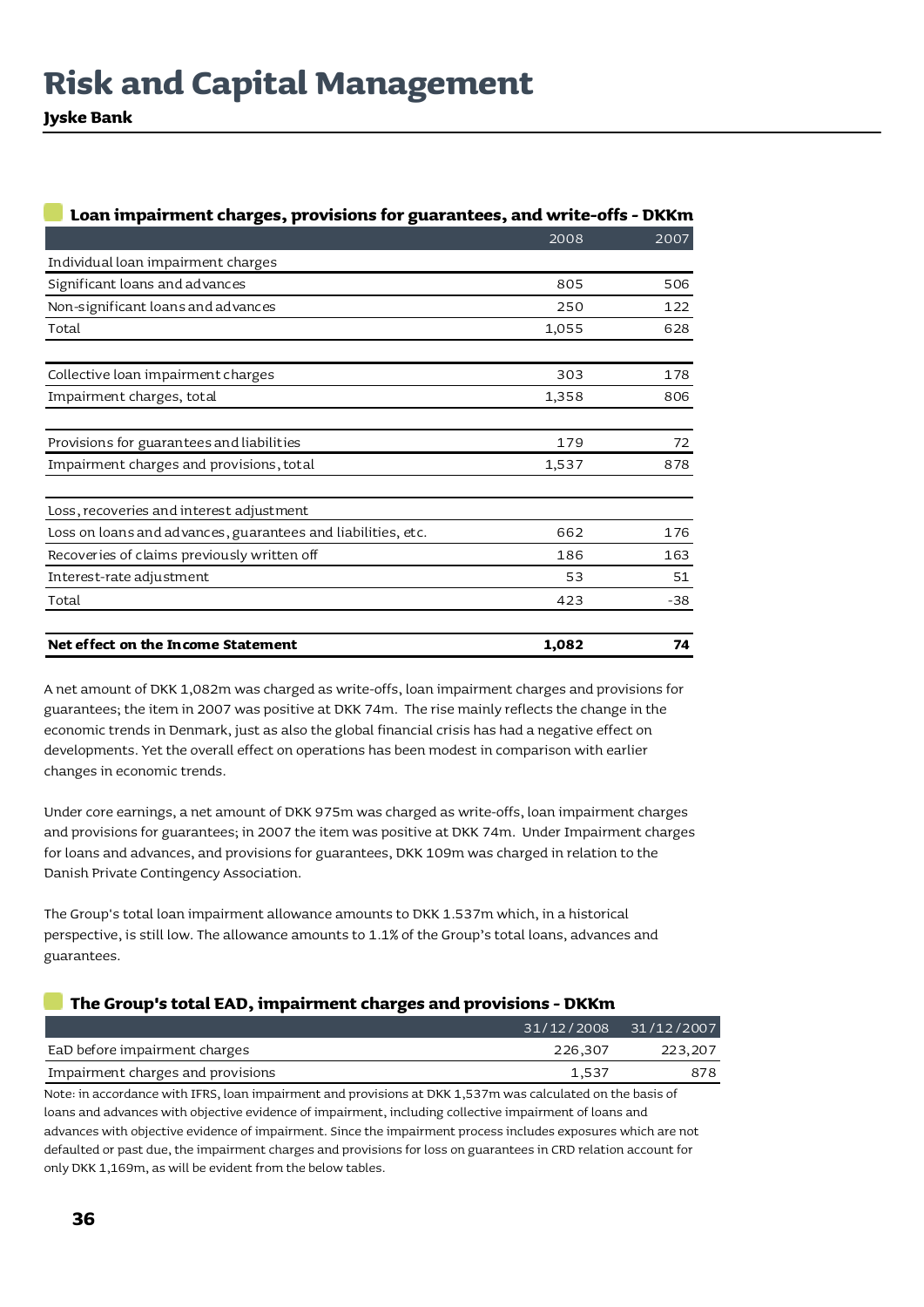|                                | 31/12/08 |               |                             |              |
|--------------------------------|----------|---------------|-----------------------------|--------------|
|                                | EAD on   | Value adjust- |                             |              |
|                                | impaired |               | ment/impair- Operating item | Losses       |
| Exposure category              | claims   | ment charges  | for the year                | recorded     |
| Central governments            | O        | $\circ$       | O                           | $\circ$      |
| Public authorities             | $\circ$  | $\Omega$      | 0                           | $\circ$      |
| Banks                          | $\Omega$ | $\circ$       | 42                          | 24           |
| Agriculture, forestry, etc     | 130      | 29            | 18                          | 6            |
| Fishing industry               | 33       | 13            | 7                           | $\mathsf{O}$ |
| Manufacturing and mining, etc. | 416      | 156           | 67                          | 162          |
| Construction                   | 210      | 61            | 27                          | 17           |
| Commerce and hotel             | 428      | 169           | 58                          | 49           |
| Transport                      | 73       | 22            | 3                           | $\circ$      |
| Finance and insurance          | 511      | 167           | 106                         | 35           |
| Property admin. and service    | 897      | 317           | 70                          | 267          |
| Other sectors                  | 142      | 54            | 39                          | 9            |
| Private individuals            | 805      | 181           | 50                          | 93           |
| Total at 31 December 2008      | 3,645    | 1,169         | 487                         | 662          |
| Total at 31 December 2007      | 2,379    | 685           | 265                         | 176          |

### **Sector breakdown of defaulted exposures including past due exposures**

Note: the operating item over the year broken down by sector refers to exposures subject to individual impairment in accordance with IFRS, which are considered to be defaulted for the purposes of calculating the Group's capital requirement. The operating item for the Group's other value adjustments/impairment charges was negative at DKK 173m over the year and the total operating item for the year was DKK 660m.

As was the case for the value adjustment, defaulted exposures increased in the course of 2008, reflecting the trend of the Danish economy.

Geographical breakdown is shown in Appendix 2, which also sets out information about country distribution, undrawn commitments etc. for defaulted exposures.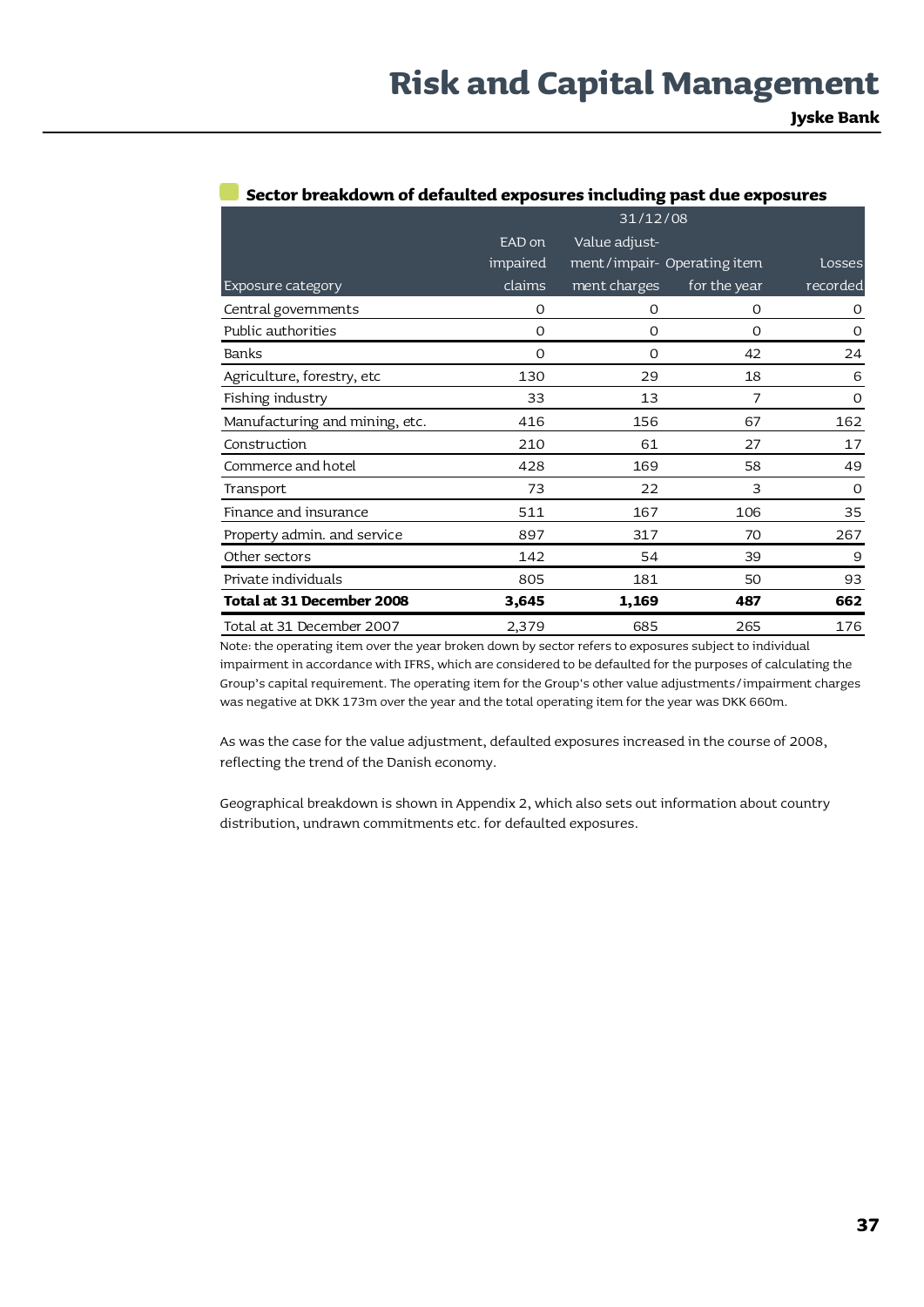**Jyske Bank** 

## **6. Market Risk**

Market risk is the risk of loss as a consequence of a change in the market value of the Group's assets and liabilities caused by price changes in the financial markets.

Jyske Bank assumes market risk as a result of position-taking in the financial markets and usual banking operations such as deposit-taking and lending. The calculation of Jyske Bank's market risk includes all products which involve one or more of the undermentioned risks.

- Interest-rate risk is the risk of loss caused by changing interest rates
- Currency risk is the risk of loss caused by changing exchange rates
- Equity risk is the risk of loss caused by changing equity prices
- Commodity risk is the risk of loss caused by changing commodity prices
- Volatility risk is the risk of loss caused by changing volatilities

Certain financial instruments include elements of credit risk. This type of credit risk is managed and monitored in parallel with market risk.

### **6.1. Policy and responsibility**

The Supervisory Board of Jyske Bank lays down the overall guidelines for market risk and delegates authority to the Executive Board. The guidelines support the overall strategic guidelines of the Supervisory Board's risk profile within market risk. The authority is further limited before being delegated to the heads of Treasury and Jyske Markets, which are the sole units of Jyske Bank that may assume significant market risk.

The limits delegated to Jyske Markets are such that they mainly support the daily trading volume. Strategic positions are mainly taken in Treasury as reflected by the limit delegated to the unit.

Operations in accordance with the respective limits are supported by detailed procedures for both Jyske Markets and Treasury.

To be able to follow market developments closely and adjust for any discrepancies between the Group's actual risk profile and the desired risk profile, monthly meetings are held by the Group Asset and Liability Committee. The meetings are attended by several members of the Executive Board and by representatives from Treasury and Jyske Markets.

### **6.2. Monitoring and reporting**

All risk positions are monitored daily by the Market Risk department, which is a function separate from customer-oriented functions. The Executive Board is immediately notified of any positions which exceed the pre-determined limits or are in conflict with the risk management policy. The Supervisory Board and Internal Audit are notified immediately if positions exceed the overall authority of the Executive Board.

The utilisation ratios of the various units are reported monthly to the Executive Board and the Supervisory Board.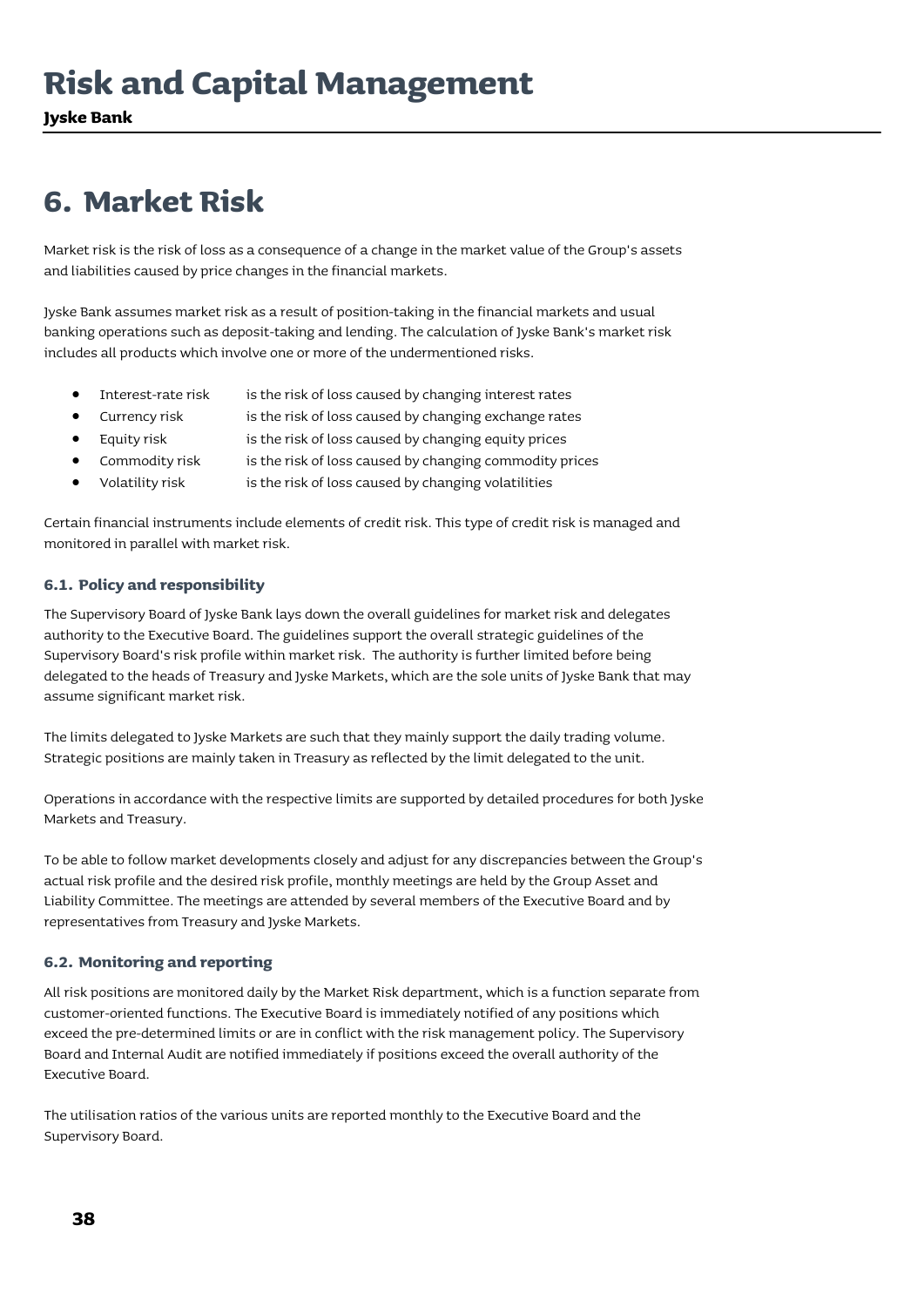#### **6.3. Market risk types**

Jyske Bank handles several types of market risk every day. Every risk type has its own special characteristics and is managed by means of individual risk measurements as well as overall through the Group's VaR model. To hedge market risk derivatives are used which cannot solely be managed under the above-mentioned risk measurements. For instance, it does not hold for non-linear products such as currency and interest-rate options. The management of those is therefore supplemented by risk measurements developed in accordance with conventional option theory.

#### **6.3.1. Interest-rate risk**

Interest-rate risk is measured daily on the basis of duration. This measurement is defined as the interest-rate risk resulting from a general one percentage point increase in interest rates (Interest-rate risk 1). Duration denotes the percentage gain or loss if all rates of interest (across all currencies and all yield curves) simultaneously rose by one percentage point. The calculation is based on the entire portfolio of interest-rate-related instruments of both Treasury and Jyske Markets.

Because of Jyske Bank's exposure to Danish mortgage bonds, an advanced risk management model has been developed, which takes into account the embedded prepayment option. Danish mortgage bonds are widely issued with an embedded right of prepayment at par. Consequently, standard risk indicators such as duration are not optimal unless adjusted for this embedded prepayment right. Risk management includes the calculation of and limits to OAS (Option-Adjusted Spreads) positions.

Interest-rate risk is calculated on the basis of agreed payments. The customer and the Group are assumed to make the agreed contractual payments, although certain fixed-rate loans may be prepaid. Interest-rate risk 1 is adjusted for this option element. Jyske Bank has no fixed-rate balances without an agreed due date.

In addition to Interest-rate risk 1, Jyske Bank calculates a Jyske Bank-specific Interest-rate risk 2. This is because Interest-rate risk 1 is in several respects deemed to be too simplistic. For instance, Interestrate risk 1 does not take into account risk attached to spread transactions involving interest-rate positions in various instruments and currencies. Interest-rate risk 2 is calculated as Interest-rate risk 1 plus an addition for yield curve risks, volatility risks, country risks, and basis risks.

#### **6.3.2. Currency risk**

Currency risk is calculated in accordance with the rules on capital adequacy laid down by the Danish Financial Supervisory Authority. Currency indicator 1 is calculated as the sum of the numerically higher of long or short positions in each currency, translated into DKK. Exposures in respect of indicator 1 are reported to the authorities on a quarterly basis.

Currency indicator 1 does not take into account the fact that some currencies are more volatile and perhaps less liquid than others. For management purposes Jyske Bank therefore uses a weighted currency indicator 1 (Jyske Currency Indicator).

#### **6.3.3. Equity risk**

Equity risk is calculated as a risk A and a risk B.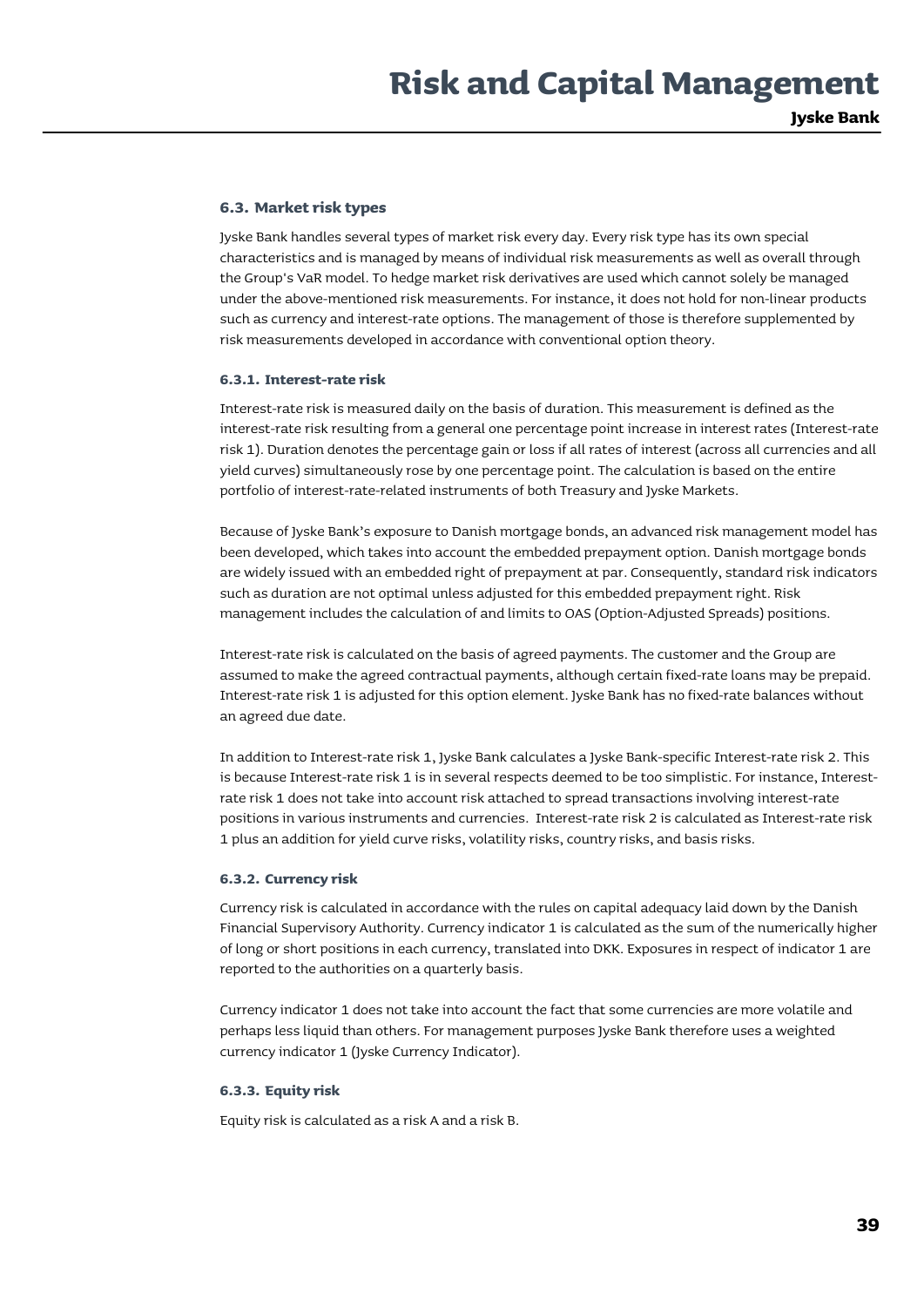**Jyske Bank** 

Equity risk A is put at 10% of net equity exposure; net exposure is calculated as positive exposure less negative exposure. Equity risk A is therefore an indication of the loss/gain in the event of a 10% change in global equity prices.

Equity risk B is calculated as 10% of the numerical equity exposure. This risk measurement thus expresses the gross exposure, as it shows the loss at a 10% negative price change on total positive exposure and a simultaneous 10% positive price change on total negative exposure.

The Jyske Bank share and other financial sector shares etc. are not included in equity risks A and B. Besides equity risk A and B, the Jyske Bank group applies limits to individual exposures to shares with the objective of limiting concentration risk. The proportion of Jyske Bank shares is also limited.

### **6.3.4. Commodity risk**

Commodity risk is calculated as a risk A and a risk B.

Commodity risk A is calculated as the net commodity exposure; net exposure is calculated as positive exposure less negative exposure. There is thus a right of set-off across commodity types and due dates.

Commodity risk B is calculated as the aggregate numerical commodity exposure. This risk measurement thus states gross exposure; the right of set-off applies only to contracts for the same underlying commodity with the same due date.

### **6.3.5. Derivatives and embedded options**

The use of derivatives plays an important role in market risk calculation and management, both to the Bank's customers and the Bank itself. Market risk on these instruments is included in the Group's recognition of market risk.

The risk on non-linear derivatives and products with embedded options cannot be stated adequately by means of the above-mentioned risk measurements - the instruments involved are primarily interestrate and currency options and mortgage bonds. Instead delta, gamma and/or vega risk of those positions is calculated.

### **6.3.6. Exposure to credit risk on financial instruments**

Exposure to credit risk on financial instruments relates to the Group's bond holdings. The credit element is not reflected in the market risk measurements and must therefore be managed apart.

Jyske Bank manages its exposure to credit risk on financial instruments by means of a pre-defined concentration risk limit expressed as the credit quality of the instruments as defined by ratings awarded by recognised international rating agencies. On the basis of the credit quality of the paper, concentration risk is calculated for rating classes and bond types. This means that there are different limits dependent on whether the paper is a government or corporate bond or a structured bond (CLO/CDO).

Finally, a concentration risk limit has been defined for individual exposures.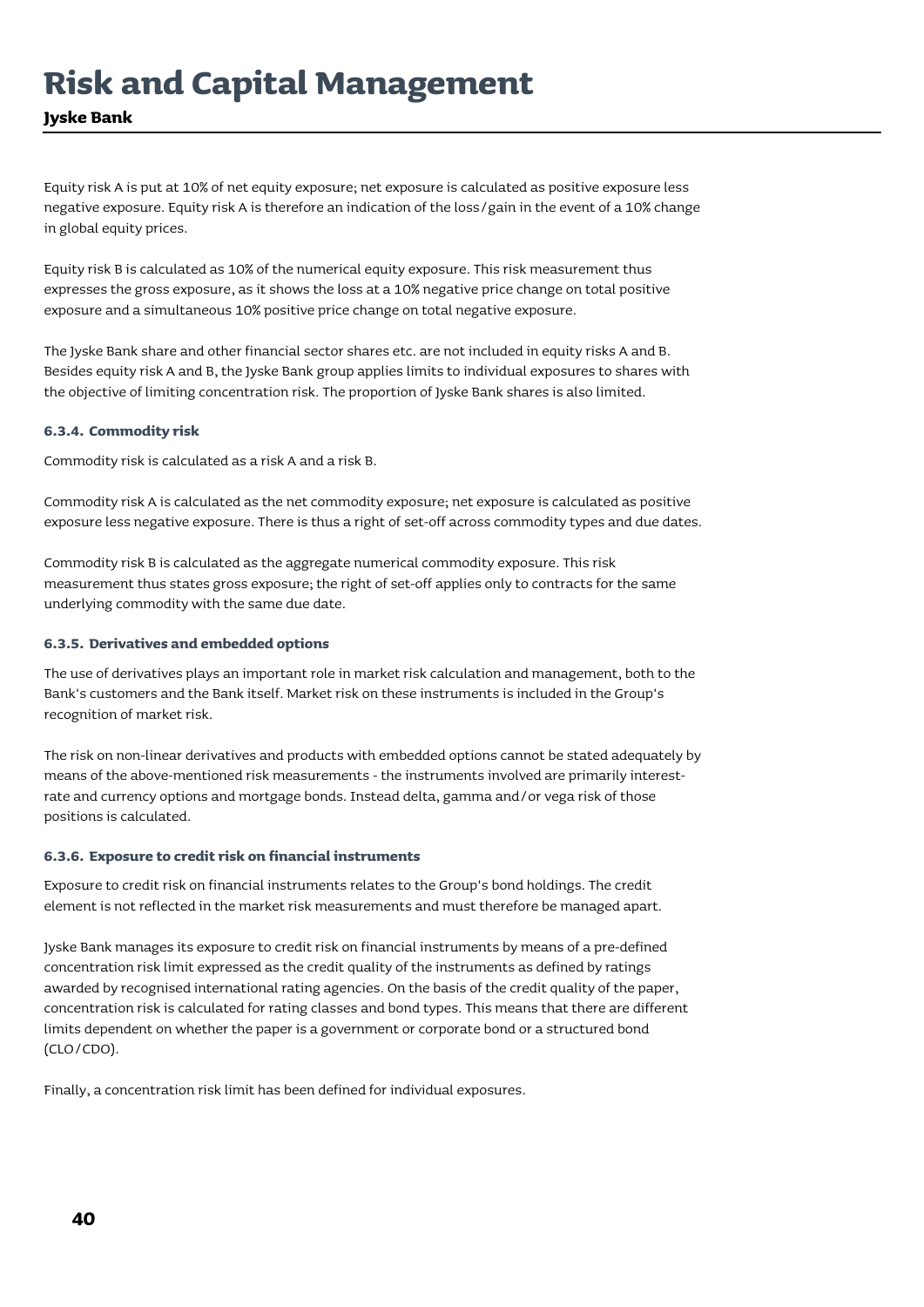#### **6.4. Value at Risk**

The calculation and monitoring of market risk is based on the Value-at-Risk model. Value at Risk expresses the anticipated maximum risk of loss over a period based on historical price and correlation developments. Risk limits for VaR have been defined and delegated.

The model is a parametric VaR based on an enhanced Risk Metrics model. Volatilities and covariances in the model are estimated on the basis of data going back six months. The data are weighted so that the latest observations carry the highest weight. The VaR approach has been modified to reflect the embedded prepayment risk involved in Danish mortgage bonds.

VaR is calculated with a time frame of one day, and with 99% probability, and is defined as Daily Earnings at Risk (DEaR). A DEaR of 99% indicates a 1% probability of a day's actual market value adjustments exceeding the DEaR value. There is a statistical chance of 2-3 days in the course of the year when the Group's market value adjustments exceed the DEaR estimated by the VaR model. Such an occurrence is termed an outlier.

#### **6.4.1. Back-testing**

To assess the accuracy of the VaR model, daily back-testing is conducted where estimated VaR is compared with the actual daily market value adjustment of market risk-related positions. Back-testing is conducted and reported for 99% DEaR.

Jyske Bank has applied VaR in its risk calculations since 2001. Since then there has been an average of 2 outliers annually within a band of 1-3 outliers, which substantiates the validity of Jyske Bank's VaR model.

#### **6.5. Scenario-based stress-testing**

For its monthly paper for the Asset and Liability Committee, Treasury prepares scenario-based stress tests of its positions. However, these tests do not have any direct influence on the calculation of the economic capital and are not applied directly in the limit structure.

#### **6.6. Sensitivity analyses**

Jyske Bank extensively holds offsetting positions across markets. The worst-case scenario is that the prices of all long (positive) positions decline whereas the prices of short (negative) positions increase. The effect on the Income Statement of such a negative price trend, calculated at a negative interestrate change of 0.5 percentage point, is shown in the table below. The table also shows the Group's sensitivity to a one percentage point rise in the interest-rate level as well as its sensitivity to a global 10% fall in equity prices. The sensitivity analyses express an other-things-being-equal situation, which is unlikely to occur in reality.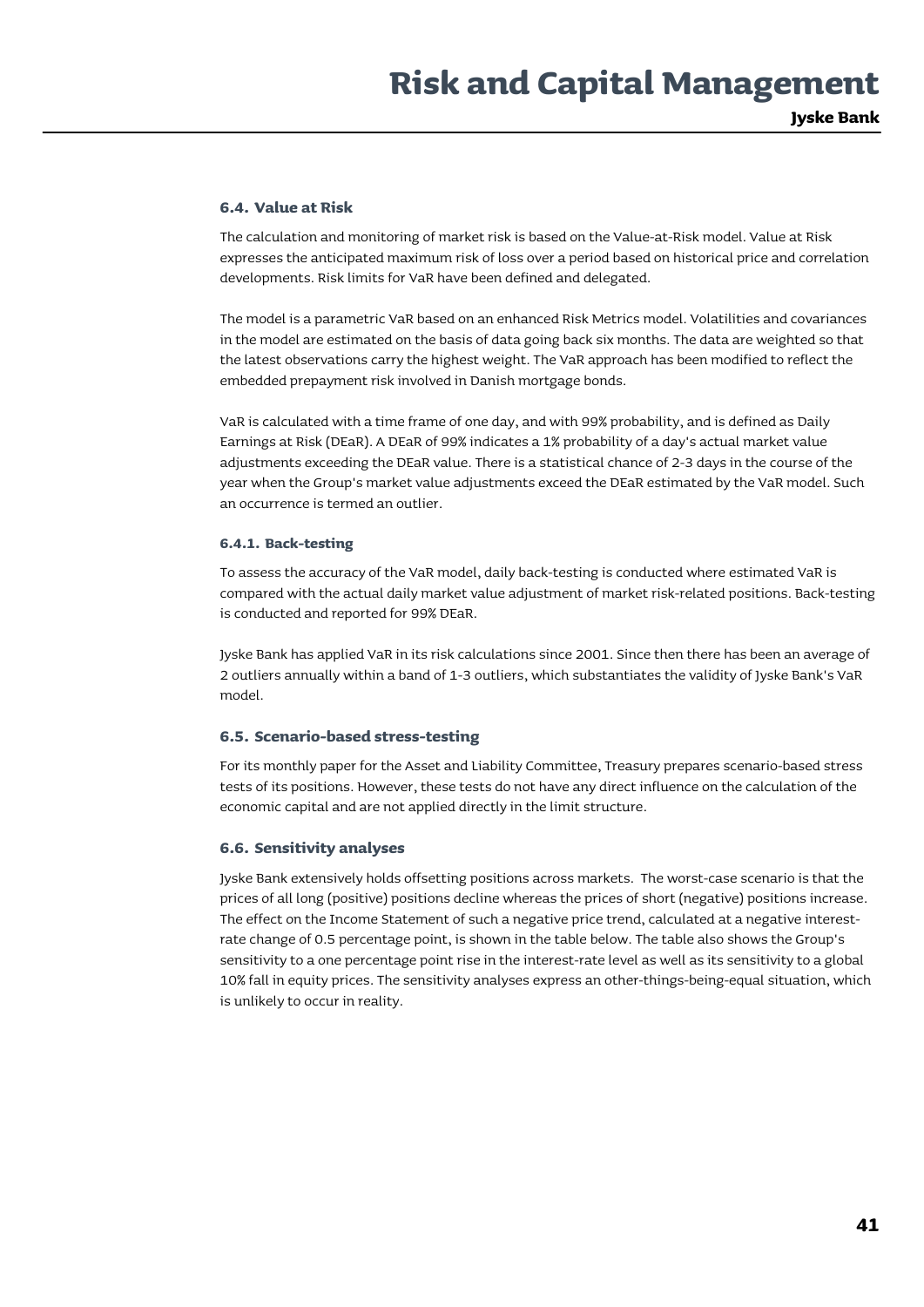**Jyske Bank** 

## **Sensitivity analyses - DKKm**

| Risk variable                                       | Effect on Income Statement |
|-----------------------------------------------------|----------------------------|
| A 1 percentage point increase in interest rates $*$ | $-155$                     |
| A negative change of 0.5 percentage point           | $-135$                     |
| A general 10% fall in equity prices                 | $-116$                     |
| A negative 5% change in equity prices               | $-26$                      |
| A negative 5% change in commodity prices            | $-2$                       |
| A negative 5% change in exchange rates**            | -60                        |

\*The scenario corresponds to the Group's 'Interest-rate risk 1'

\*\*EUR are not included in the calculation

This is a mild stress scenario. "Negative" means that the prices of long positions fall, while those of short positions rise. All calculated per currency.

### **6.7. Solvency requirement**

The table below shows the solvency requirement for the Group with regard to market-risk positions.

Solvency

#### **Solvency requirement, market risk - DKKm**  Risk-adjusted amounts Solvency requirement Risk-adjusted amounts requirement Debt instruments 7,650 612 12,503 1,000 Equities, etc. 279 22 431 34 Commodities 80 6 92 7 31-12-2008 31/12/2007

## **6.8. Shares not held for trading**

The shares not included in the trading portfolio are not included in the calculation of equity risk A and B. The shares are primarily financial-sector shares relating to the ordinary operating activities of the Group. There are no plans of a resale.

Option premium 0 0 0 0 FX position 1,020 82 2,709 217 **Total 9,029 722 15,735 1,259** 

| <b>Shares not held for trading - DKKm</b> |            |            |                 |  |
|-------------------------------------------|------------|------------|-----------------|--|
|                                           | 31/12/2008 | 31/12/2007 | Unrealised gain |  |
| Total                                     | 507        | 481        |                 |  |

Shares not held for trading form part of the basis for Jyske Bank's ordinary business activities.

The shares are stated at fair value as described in the accounting policies of the Group's annual report. Unrealised capital gains/losses have influenced the operating income of the year.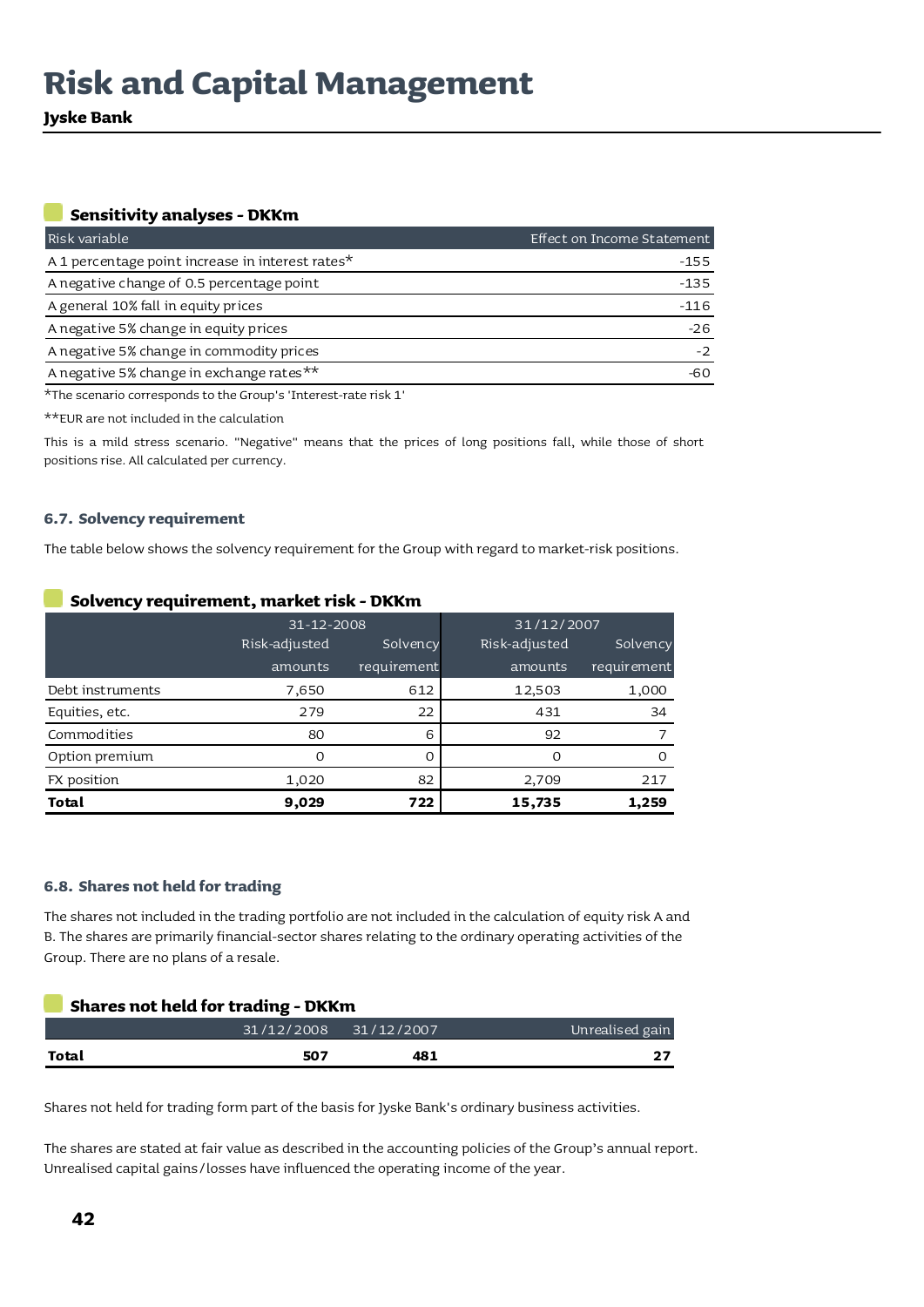## **7. Liquidity risk and liquidity management**

Liquidity risk is the risk of Jyske Bank not being able to generate or obtain sufficient liquidity at a reasonable price to meet its payment obligations or ultimately being unable to meet its obligations as they fall due.

Liquidity risk occurs when there is a maturity mismatch between the Group's liabilities and assets. Management determines the liquidity risk acceptable to the Group, expressed as the balance between the risk level and Jyske Bank's costs of managing liquidity risk.

### **7.1. Objective and overall setup**

The overall objective of Jyske Bank's liquidity management is to ensure adequate liquidity for the timely fulfilment of Jyske Bank's payment obligations at reasonable funding costs. The fulfilment of this overall objective is ensured by compliance with the following sub-objectives and policies:

- 1. a strong and stable deposit basis which ensures stable long-term funding of the Group's lending activities;
- 2. high credit ratings at international rating agencies;
- 3. active participation in the international money markets and access to international capital markets through borrowing programmes; this and high credit ratings ensure that the Group has access at all times to a highly diversified and professional funding base;
- 4. maintenance of a considerable buffer of highly liquid securities which, together with prudent management of the outflow of capital market funding, ensures that the Group can operate over a one-year period without being dependent on funding in the capital markets. For the short and medium term, the buffer can thus eliminate the effect of an adverse liquidity situation.

In line with the guidelines of the Basel Committee, the Group's liquidity management is built on

- gap analysis of future cash flows;
- stress tests integrated in the limit structure;
- Liquidity contingency plan.

### **7.2. Management and monitoring**

The Supervisory Board has adopted a liquidity policy which, among other things, defines a specific critical survival horizon for the Group during an adverse stress scenario. On the basis of the pre-set limits, the Executive Board has defined specific operational limits for Jyske Markets and Treasury. Jyske Markets and Treasury are responsible for monitoring and managing liquidity on a daily basis in compliance with the delegated limits and guidelines which ensure that the liquidity policy and risk profile adopted are observed. In addition, Treasury must ensure that specific guidelines and limits governing the liquidity of assets are adhered to and that the Group's sources of funding are diversified.

Liquidity positions are monitored on a daily basis for observance of the delegated limits. Liquidity positions that exceed authorised limits are promptly reported to the Executive Board.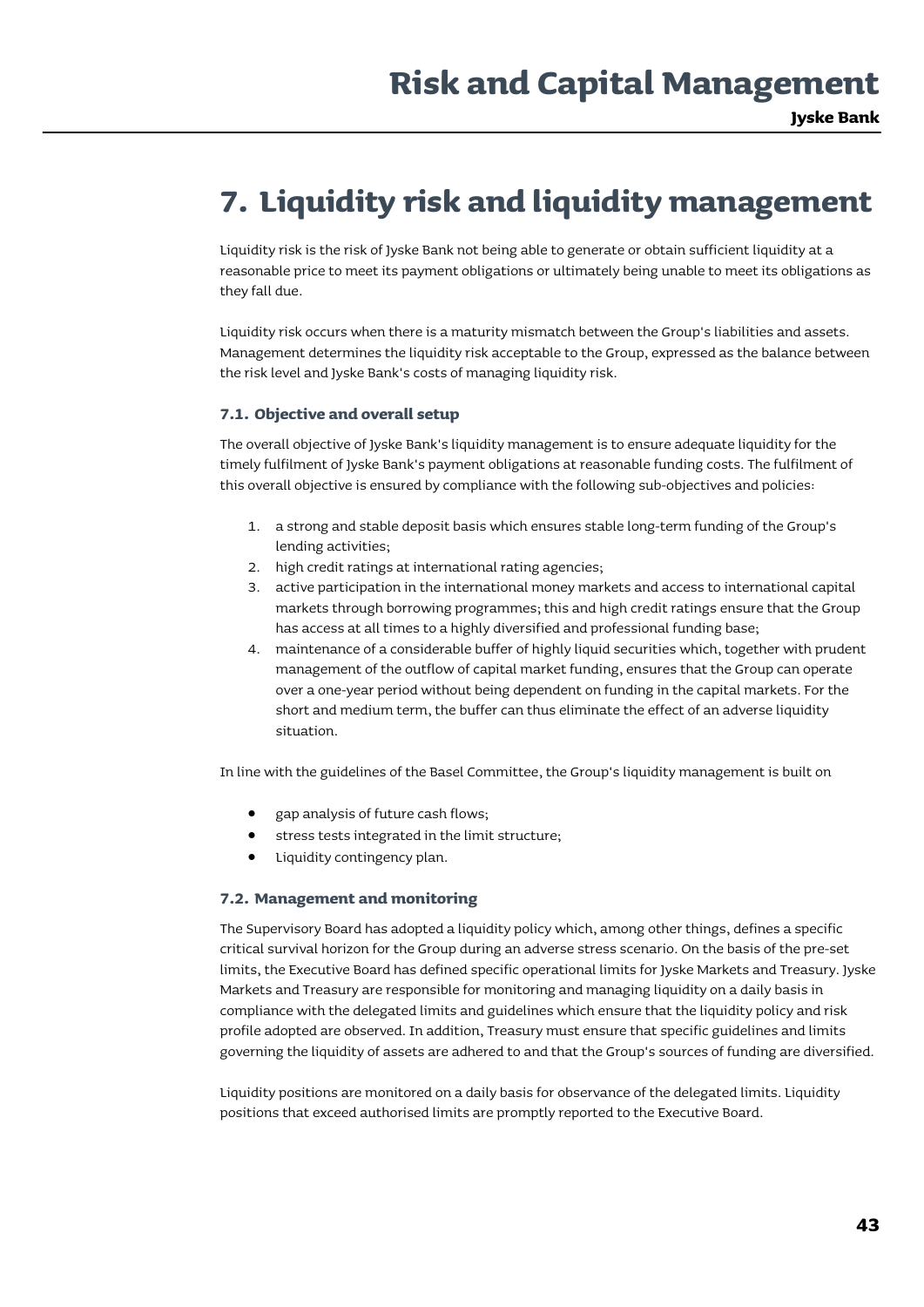**Jyske Bank** 

### **7.2.1. Short-term liquidity management**

Short-term liquidity management is undertaken by Jyske Markets. Jyske Markets is an active player in the international money markets of all major currencies and related derivatives. Moreover, Jyske Markets is a market-maker in the Scandinavian inter-bank money markets. Jyske Markets has been granted specific limits for short-term funding in the interbank and wholesale fixed-term markets and for the maximum placement of longer-term deposits in the same markets.

### **7.2.2. Strategic liquidity management**

Treasury undertakes strategic liquidity management. Strategic management rests on measurements of the Group's liquidity position in various stress scenarios. The measurements are based on gap analyses of individual payments. The financial asset side of the liquidity balance is broken down and grouped in order of liquidity, whereas the financial liabilities side is grouped according to expected runoff risk in various scenarios.

While the gap analyses basically build on the contractual maturity of each individual payment, allowance is made for the fact that the actual maturities of part of the balance deviate from the contractual maturities. The gap analyses therefore apply scenario-specific expectations of customer behaviour in those cases where contractual maturities are not considered to give a true and fair view of the actual maturities of deposits or loans. In relevant stress scenarios the liquidity reserves are used as a buffer to cover negative payment gaps.

The purpose of integrating stress scenarios into the limit structure of delegated authority is to ensure that the Group can at all times meet its obligations and pursue its operations for a specific time horizon, in case a crisis occurs during which the Group is unable to use a material part of its normal funding sources.

Treasury is responsible for ensuring that the Group can at all times meet the critical survival horizon in the three scenarios used in strategic management.

### **Scenario 1 - hard Jyske Bank-specific stress scenario which is monitored daily**

• A hard Jyske Bank-specific stress scenario with a short critical survival horizon: the Group must be able to withstand non-market access to a broad part of its price- and credit-sensitive funding sources. In addition to failure to obtain refinancing in the capital markets, the scenario assumes a run-off of all large wholesale and retail deposits on demand as well as fixed term.

### **Scenario 2 - broad sector stress scenario which is monitored currently**

• A broad general capital and money-market crisis which to a certain extent spreads to retail customers and results in drawdown by large corporate customers of unutilised lines and commitments. At the same time, growth in deposits is assumed to stagnate and possibilities of obtaining refinancing in the international capital markets to dry out. The target is a horizon of six months, during which time basic banking activities must be maintained.

### **Scenario 3 - soft sector stress scenario which is monitored currently**

• A soft non-Jyske Bank-specific capital market crisis with a survival horizon of at least one year. The Group must be able to withstand non-market access to the capital markets defined as the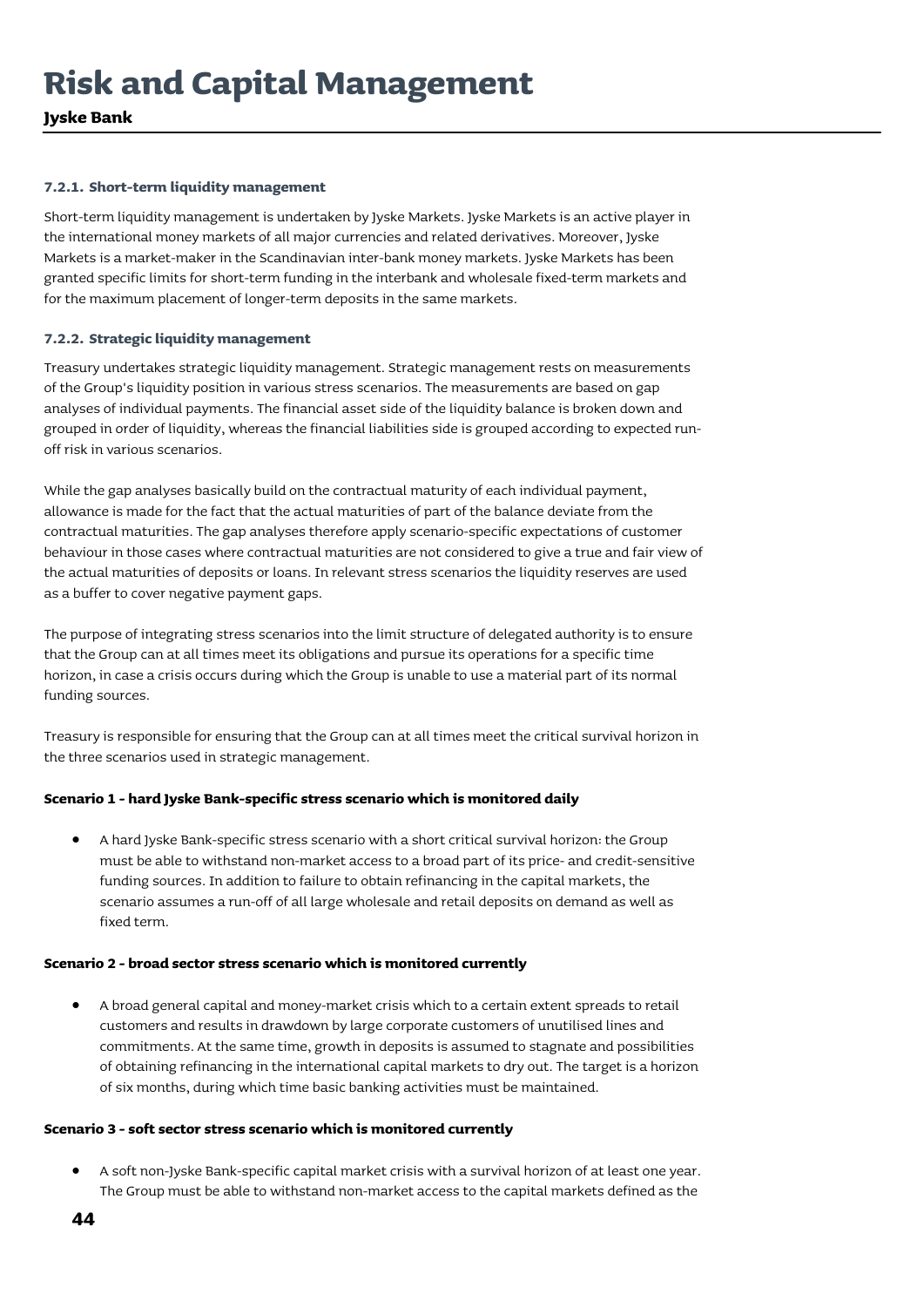inter-bank, commercial paper and EMTN markets, while at the same time funding normal growth of the loan portfolio.



#### **7.3. Liquidity contingency plan**

The liquidity contingency plan comes into force if the Group can only meet the internally delegated limits at very high costs or is ultimately unable to do so within the critical horizons. The contingency plan stipulates a detailed set of management reports, and it determines a broad range of initiatives that might strengthen the Group's liquidity position.

In the course of 2008, Jyske Bank at no time had any difficulty in meeting the stress-based internally delegated limits and guidelines.

### **7.4. The Group's liquidity reserve**

Jyske Bank's total holdings of securities consist of a trading portfolio held by Jyske Markets, and Treasury's portfolio of securities. The trading portfolio is a function of the customer-related business of Jyske Markets and ultra-short operational liquidity management. Treasury's holding of securities consists of a portfolio of securities with market risk positions and a strategic portfolio of liquid securities. The liquidity portfolio is to ensure that the Group's strategic liquidity risk profile is observed and to even out swings in the Group's market risk positions.

In the fourth quarter of 2008, Jyske Bank made use of the possibility of re-classifying parts of the trading portfolio at amortised cost instead of market value, cf the Corporate Announcement of 3 November 2008.

The Bank's liquidity reserve consists solely of assets which are not pledged as security or used in the day-to-day operations of the Group. Such assets may be sold immediately or pledged as security for loans and are therefore a swift and efficient source of liquidity. The availability of secured funding does not depend on Jyske Bank's creditworthiness, but solely on the quality of the assets that can be offered as security. The measurement of the Group's liquidity reserve takes into account any impairment of the relevant assets.

Jyske Bank's holding of securities is divided into five groups in order of liquidity: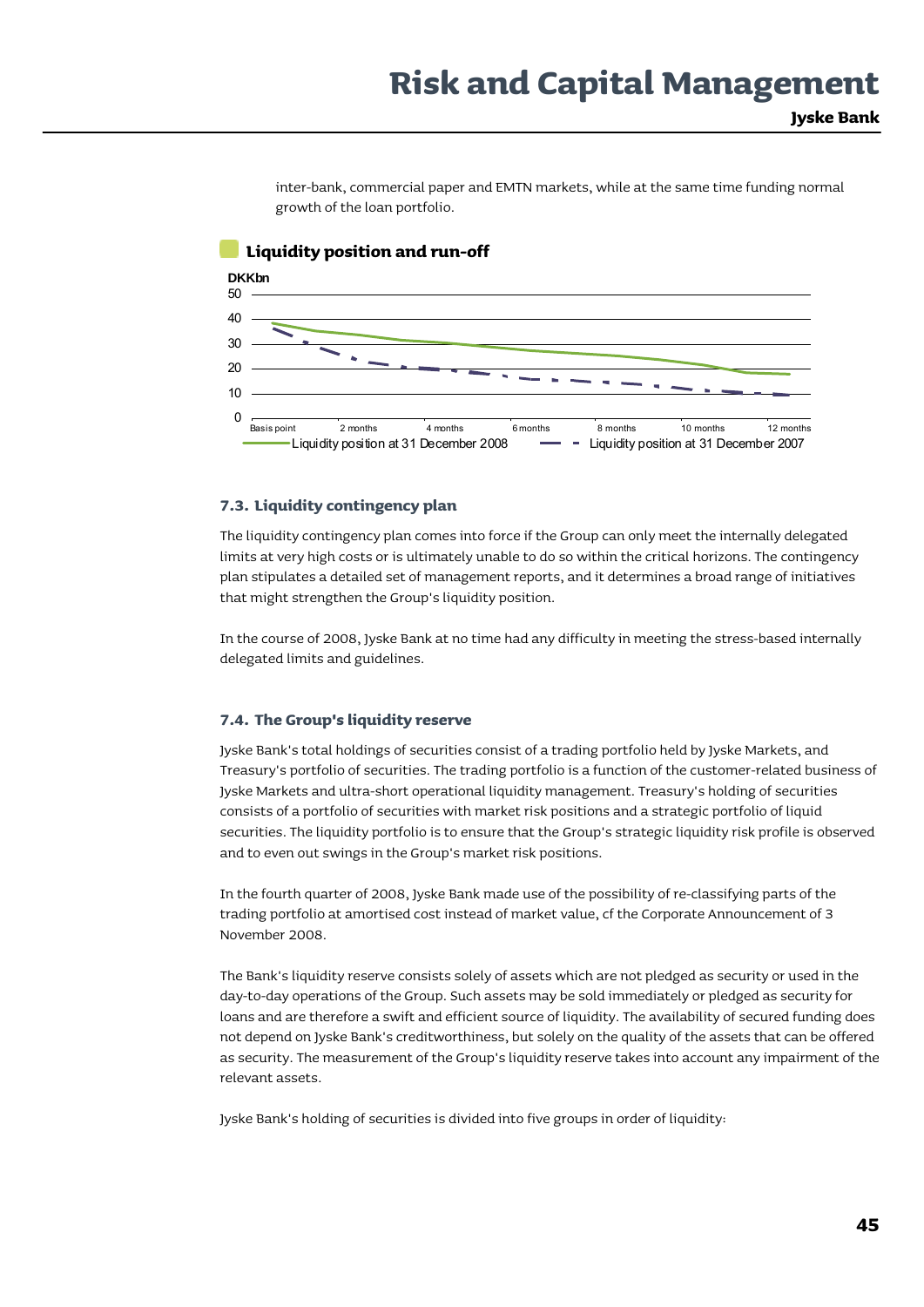## **Jyske Bank**

- 1. ultra-liquid assets (DKK-denominated assets which can be used in repo transactions with the Danish central bank): certificates of deposit with the Danish central bank, Danish government and mortgage bonds;
- 2. very liquid assets (EUR-denominated assets which can be used in repo transactions with the European Central Bank (EUR): European government and mortgage bonds and senior financial instruments;
- 3. liquid assets: as 2., but denominated in currencies other than EUR;
- 4. other liquid assets: other low-risk liquid bonds;
- 5. relatively illiquid assets: emerging-market bonds, corporate and mortgage bonds, and shares.

Jyske Bank has adopted a general policy for the size and quality of its liquidity reserve, which is adjusted to suit the Group's balance sheet composition and risk profile. Specific guidelines have been laid down for the securities which are included in the strategic portfolio of liquid securities.

In practice, the liquidity reserve policy means that the large majority of the reserve consists of assets from liquidity group 1, alternatively group 2. It is thus the Group's policy that it must be possible to meet the limit of the survival horizon of stress scenario 1 merely by freeing assets from liquidity groups 1 and 2.

At end-2008 the Group's liquidity reserve amounted to almost DKK 38bn inclusive of the Group's syndicated loan facility of EUR 500m - at end-2007 the reserve was DKK 36bn.Certificates of deposit with the Danish central bank amounted to DKK 12bn; and the remainder of the reserve consisted of highly liquid Danish mortgage bonds.

The Group's liquidity reserve according to S.152(1)(2) of the Danish Financial Business Act has constantly been high. At the end of December, the liquidity ratio was 19.9%, corresponding to a liquidity surplus of 99.9%; at end-2007 the surplus was 102.1%.

### **7.5. Funding**

Jyske Bank's primary source of funding is deposits from customers. The Group has a sound and welldiversified customer deposit base, and at the end of December 2008 bank deposits funded 89% of the bank loans against 78% at end-2007.

The Group's sources of funding include the inter-bank market, the wholesale fixed-term market, bilateral agreements, the markets for commercial paper and European medium-term notes.

Funding via the inter-bank and wholesale fixed-term markets is obtained through Jyske Markets as part of the short-term operational liquidity management. In addition, Jyske Markets funds its own wholesale-related activities by taking up unsecured loans in the wholesale fixed-term and inter-bank markets. Continued activity in the above-mentioned markets enhances the possibility of refinancing short-term positions and is a natural part of Jyske Markets' business.

In 2006, Jyske Bank established a EUR 500m revolving syndicated loan facility with Citigroup Corporate and Investment Banking, Deutsche Bank AG, London Branch, J.P. Morgan plc and SOCIÉTÉ GÉNÉRALE Corporate & Investment Banking acting as Lead Managers. Fifteen banks committed themselves under the facility. Aligned to Moody\s rating scale on a conservative basis, the weighted credit rating of the facility at end-2008 was Aa2. The facility will be used as a standby source of immediate funding, also under unfavourable market conditions.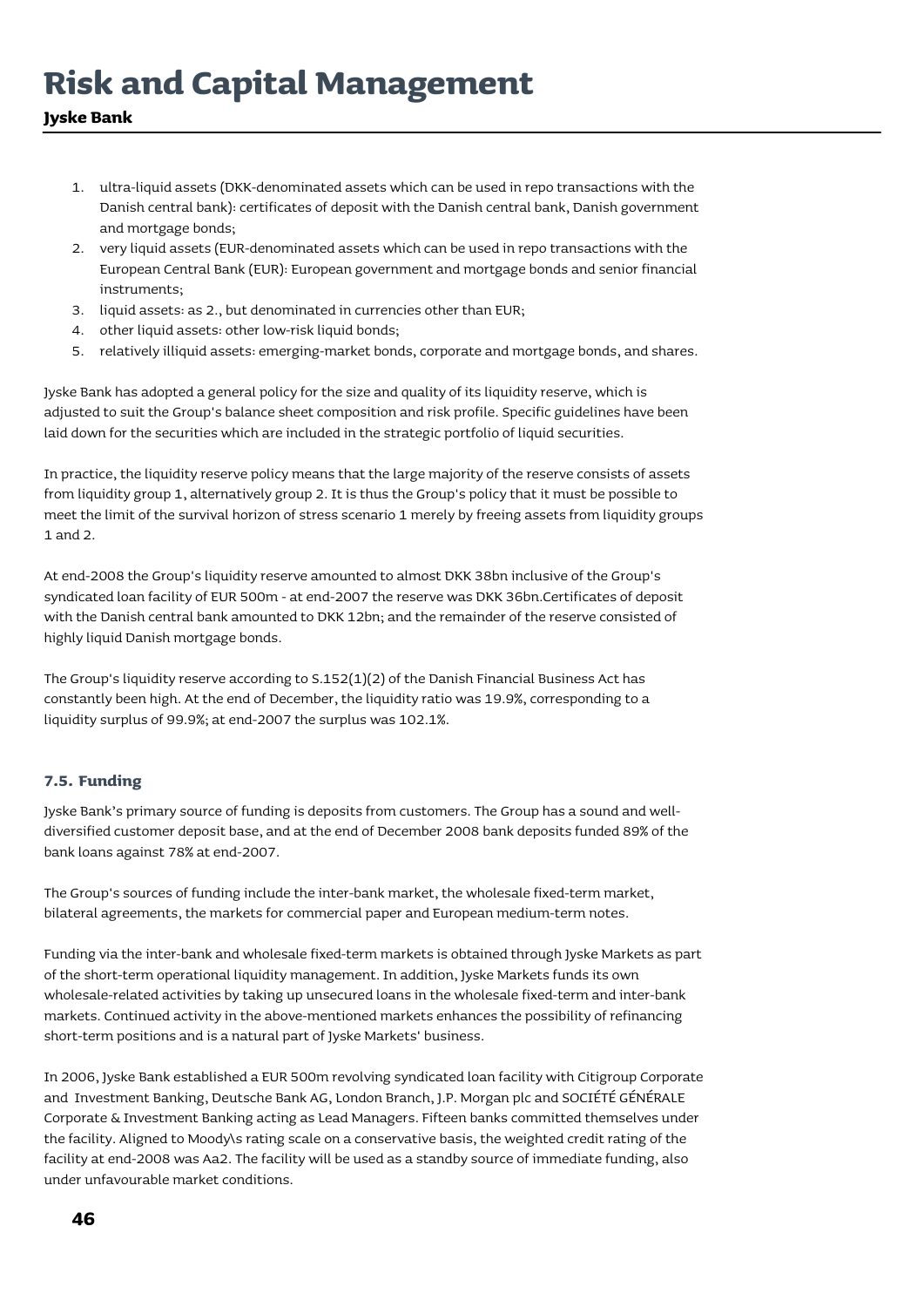#### **7.5.1. Capital market funding through capital market programmes**

Treasury is responsible for the Group's long-term structural liquidity risk profile, which includes the management of the Group's overall balance sheet structure. The Group's balance sheet is monitored daily by Treasury. So as to meet both the internal limits and the longer-term strategic guidelines, monitoring aims to prevent a build-up of funding mismatches in the balance sheet. To manage the long-term strategic risk profile, two capital market programmes are utilised, which ensure flexibility with regard to maturity, currency, interest rate (fixed/floating) and investor base.

#### **Capital market programmes - figures in billions**

| Capital market programmes        | Limit            |
|----------------------------------|------------------|
| French Commercial Paper (CP)     | FUR <sub>3</sub> |
| European Mediun Term Note (EMTN) | USD 8            |

The French-regulated CP programme was established to strengthen the diversification and depth of our short- and medium-term liquidity procurement so as to meet the Group's liquidity target. Funding under the facility will typically have a maturity of 3-6 months. The maximum maturity is one year. At end- 2008, funds drawn under the facility amounted to DKK 8.9bn (EUR 1.2bn). Since the programme was launched, Jyske Bank has generated a wide knowledge of the Group's CP programme among investors. The general CP market was hit by the crisis in the international financial and money markets. Even so, the Group's funding under the programme was maintained at a satisfactory level during 2008.



For long-term funding in the international capital markets, the Group has utilised a Euro Medium Term Note Programme (EMTN) since 1999. The typical maturity of senior debt is between two and ten years. At end-2008, the Group had issued notes for a total of DKK 30.6bn (USD 5.6bn) under the programme. The primary investor segment for bonds issued under the Bank's EMTN programme is well diversified throughout Europe. The Group works continuously to maintain its investor base and to increase investor awareness of Jyske Bank well in advance of a possible need to raise funds. At end-2008, Jyske Bank had five outstanding benchmark bonds in the market: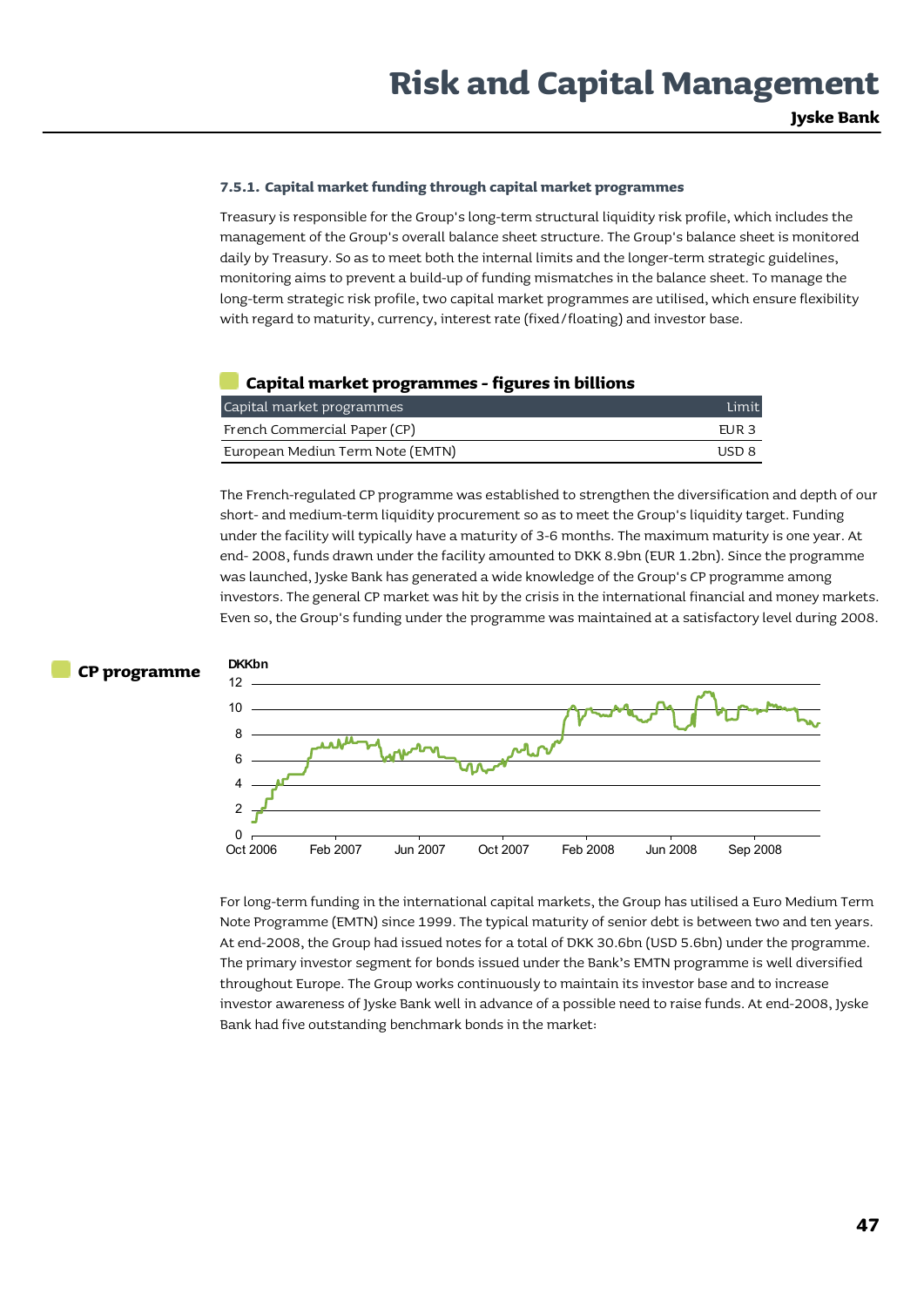**Jyske Bank** 

## **Benchmark issues at 31.12.2008**

| Currency and issue size | Maturity   |
|-------------------------|------------|
| USD 750m                | 16.12.2009 |
| <b>USD 500m</b>         | 06.06.2011 |
| <b>USD 500m</b>         | 04.04.2012 |
| <b>EUR 500m</b>         | 06.06.2013 |
| EUR 600m                | 31.03.2014 |

Despite the money-market crisis in 2008, Jyske Bank has been able to use the EMTN programme for long- and medium-term funding in the international capital markets. In 2008, the Group's funding requirement in the international capital markets was fully covered by means of minor private placements.

### **7.5.2. Credit ratings**

The Group's credit ratings are material to the price of liquidity and capital as well as to funding flexibility in the form of access to a broad investor base. Standard and Poor's as well as Moody's left the Group's ratings unchanged in 2008, although they changed the outlook from stable to negative in September and November, respectively, mainly as a result of their view on the Danish economy.

| <b>Credit ratings</b>        |                |                 |            |  |  |  |
|------------------------------|----------------|-----------------|------------|--|--|--|
|                              | Long-term debt | Short-term debt | Individual |  |  |  |
| Moody's                      |                |                 |            |  |  |  |
| 1993                         | A3             | $P - 2$         |            |  |  |  |
| 1997                         | A <sub>2</sub> | $P-1$           | $C+$       |  |  |  |
| 1999                         | A1             | $P-1$           | $C+$       |  |  |  |
| 2001                         | A1             | $P-1$           | $B -$      |  |  |  |
| 2007                         | Aa2            | $P-1$           | $B -$      |  |  |  |
| 2008                         | Aa2            | $P-1$           | B-         |  |  |  |
| <b>Standard &amp; Poor's</b> |                |                 |            |  |  |  |
| 2006                         | A              | $A-1$           |            |  |  |  |
| 2007                         | $A+$           | $A-1$           |            |  |  |  |
| 2008                         | $A +$          | $A-1$           | -          |  |  |  |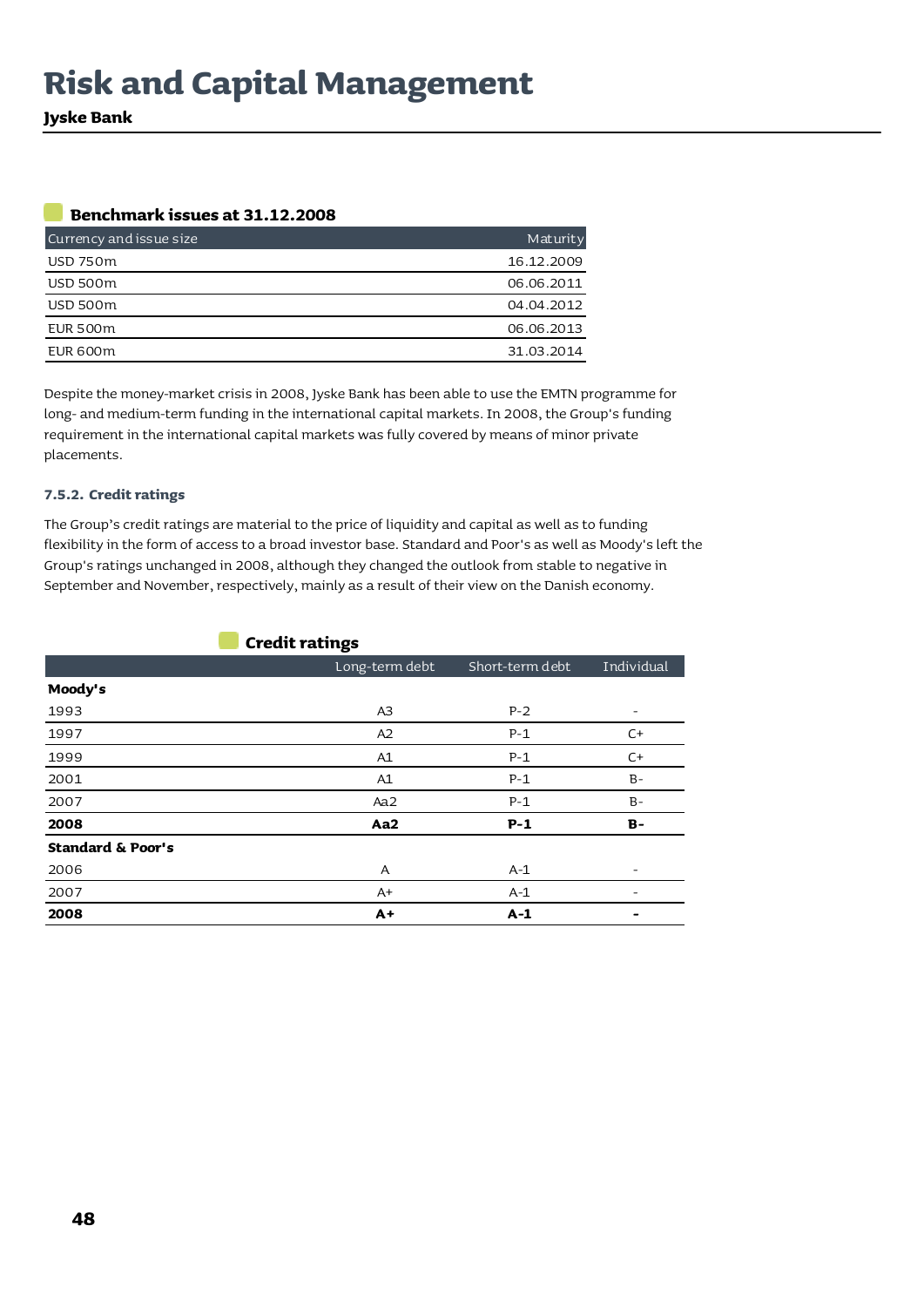## **8. Operational risk**

Jyske Bank monitors and actively manages operational risk to reduce the risk of operational events resulting in material loss. Focus is mainly on the Group's largest risks involving high potential losses.

Operational risk is defined as the risk of loss caused by

- inadequate or failed internal processes;
- human errors or system failure;
- external events.

#### **8.1. Identification, assessment and monitoring of risk**

Jyske Bank has adopted a scenario-based method of analysis. Analyses are prepared by a function under Risk Management that is separate from customer-oriented functions.

Scenario analyses chart the Group's largest operational risks by analysing central processes and events that could cause loss. An assessment of the effectiveness of the control environment will reveal risks which are insufficiently covered by existing controls. Moreover, the scenario analyses propose ways in which operational risks can be reduced, and they are therefore efficient tools which management and the responsible units can use in risk management.

All the risk scenarios which may cause direct or indirect loss of more than DKK 5m or which could materially damage the Group's image are analysed. The scenarios are identified in cooperation with management, with reference to internal and external events.

Currently 50-60 scenarios have been defined, which cover all the Group's business areas. The scenarios cover a broad range of risks such as the provision of incorrect advice, trading errors, errors in models or in internal and external reporting. Also, the risk of internal fraud including rogue trading and external fraud is analysed. Operational risks at important business partners are also covered, including the risk of discontinuation of IT operations at JN Data or breakdown at clearing partners.

Developments in operational risk are monitored continuously to ensure the best possible basis for risk management, including the calculation of the appropriate economic capital. Monitoring rests on the following elements:

- on-going dialogue with management to ensure that all the material operational risks of the Group are reflected in the risk scenarios;
- evaluation of existing risk scenarios, risk exposure and control environments in co-operation with experts from the business units;
- monitoring of risk indicators which reflect developments in individual risk scenarios;
- losses exceeding DKK 5,000 caused by operational errors or events are registered, monitored, analysed and reported regularly for the purpose of optimising processes and reducing future losses.

Extraordinary evaluations of existing risk scenarios are made at the request of management or when deemed relevant because of extraordinary internal or external events.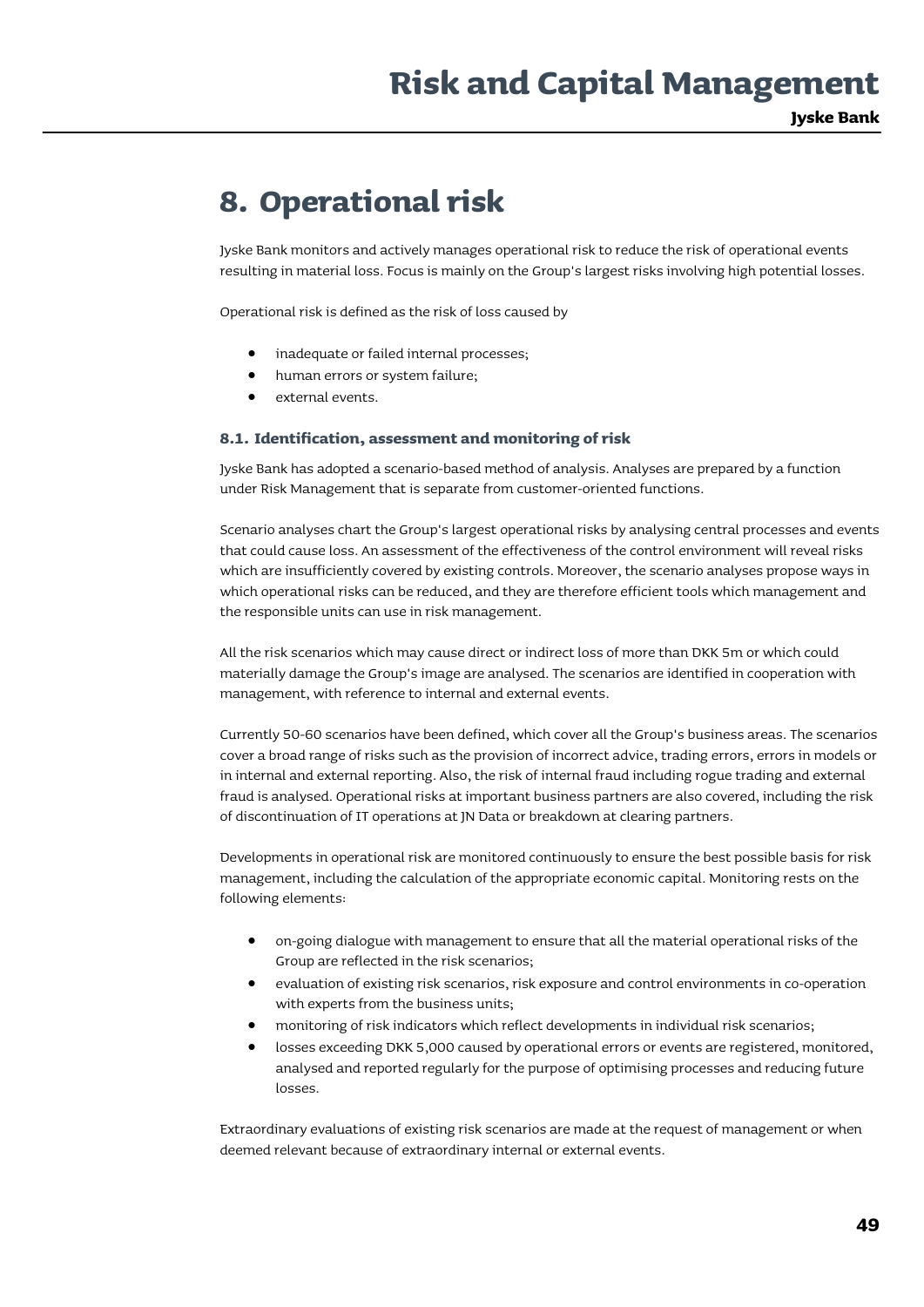**Jyske Bank** 

### **8.2. Management of operational risk**

The Executive Board and the relevant business unit directors are in charge of operational risk management, which is an integral part of daily operations and proceeds through a system of comprehensive policies and controls established with the object of securing the best possible processing environment. On the basis of regular scenario reporting of the Group's operational risks, management considers the Group's exposure on an ongoing basis and decides whether to introduce initiatives to reduce operational risks.

In addition to in-depth scenario reports, management receives six-monthly evaluations of the risk scenarios accompanied by error statistics and a description of relevant internal and external events. Extraordinary evaluations are reported as required.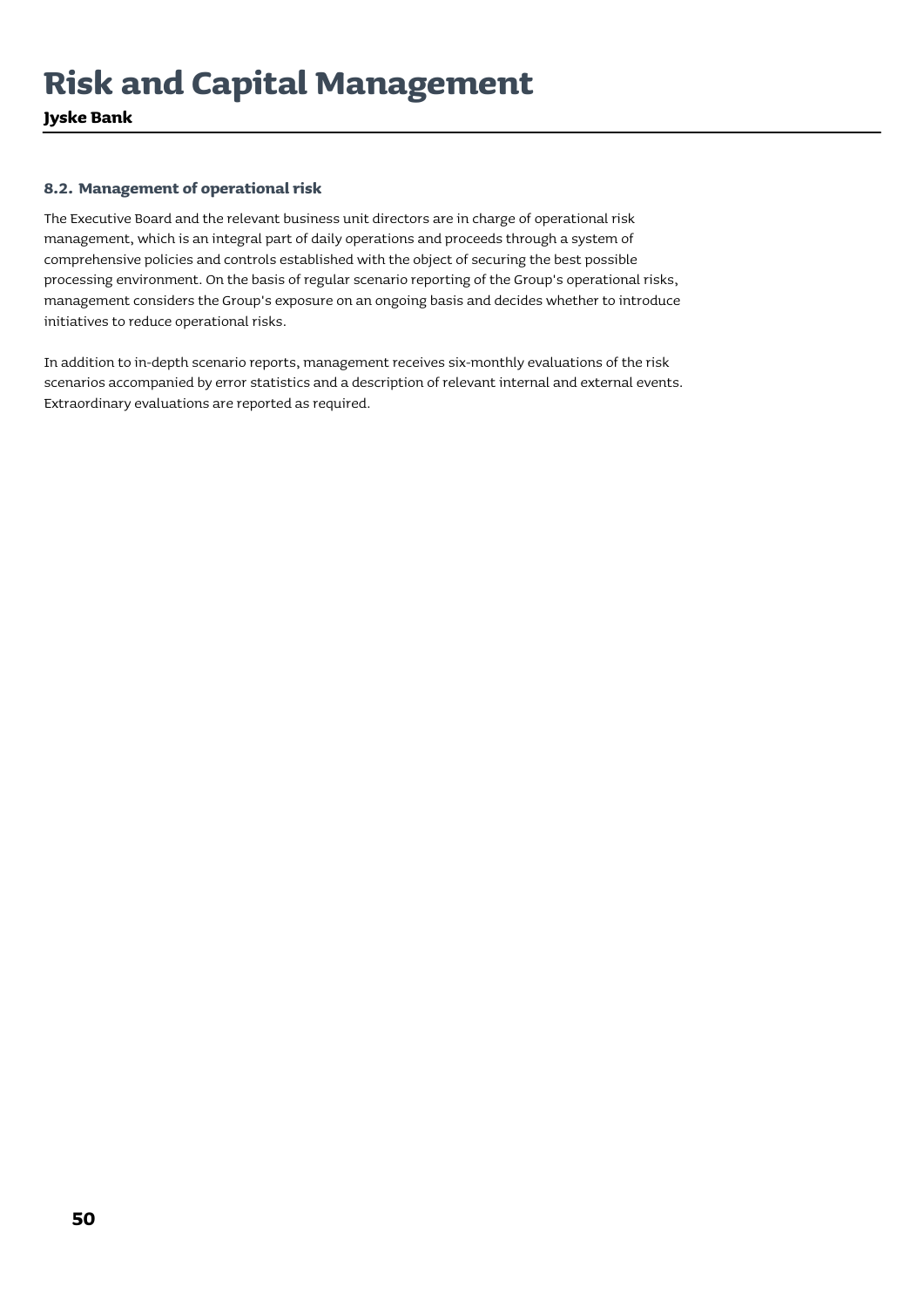**Jyske Bank** 

## **Appendix 1: Glossary**

| AIRB                  | The Advanced Internal Rating Based approach.                                                                                                                                                                                     |
|-----------------------|----------------------------------------------------------------------------------------------------------------------------------------------------------------------------------------------------------------------------------|
| Advanced IRB approach | See AIRB.                                                                                                                                                                                                                        |
| Back-testing          | An ex-post comparison of forecast and realised values with the object<br>of assessing the absolute precision of the relevant models.                                                                                             |
| Benchmarking          | A management tool used for comparing the accuracy of the model<br>under review with the accuracy of alternative models.                                                                                                          |
| CAD                   | The Capital Adequacy Directive. The capital adequacy directive<br>applied to credit risk until 31 December 2007 when Jyske Bank<br>became subject to the CRD.                                                                    |
| Calibration           | Adjustment of a given model to bring it to an intended level.                                                                                                                                                                    |
| <b>CLS</b>            | Continuous Linked Settlement is a settlement system linking<br>"payment to payment", which reduces the settlement risk of FX<br>transactions made between participants of the CLS system. Jyske<br>Bank is a third-party member. |
| Commodity risk        | The risk of loss caused by changing commodity prices.                                                                                                                                                                            |
| Country risk          | The risk of loss due to the economic and political conditions in a given<br>country.                                                                                                                                             |
| CRD                   | The Capital Requirement Directive.                                                                                                                                                                                               |
| <b>CSA</b>            | Credit support Annex - an annex to an ISDA contract, under which<br>Jyske Bank is entitled to collateral if a counterparty's negative market<br>values exceed an agreed maximum.                                                 |
| Currency risk         | The risk of loss caused by changing exchange rates.                                                                                                                                                                              |
| Default               | An exposure is termed 'defaulted' if the borrower is expected not to<br>meet all his obligations towards the Group (risk categories 2 and 3 -<br>high and full risk).                                                            |
| EAD                   | Exposure at Default reflects the expected exposure, should the<br>customer default in the course of the next twelve months.                                                                                                      |
| EPE                   | Expected Positive Exposure - a method for estimating EAD for<br>derivatives.                                                                                                                                                     |
| Equity risk           | The risk of loss caused by changing equity prices.                                                                                                                                                                               |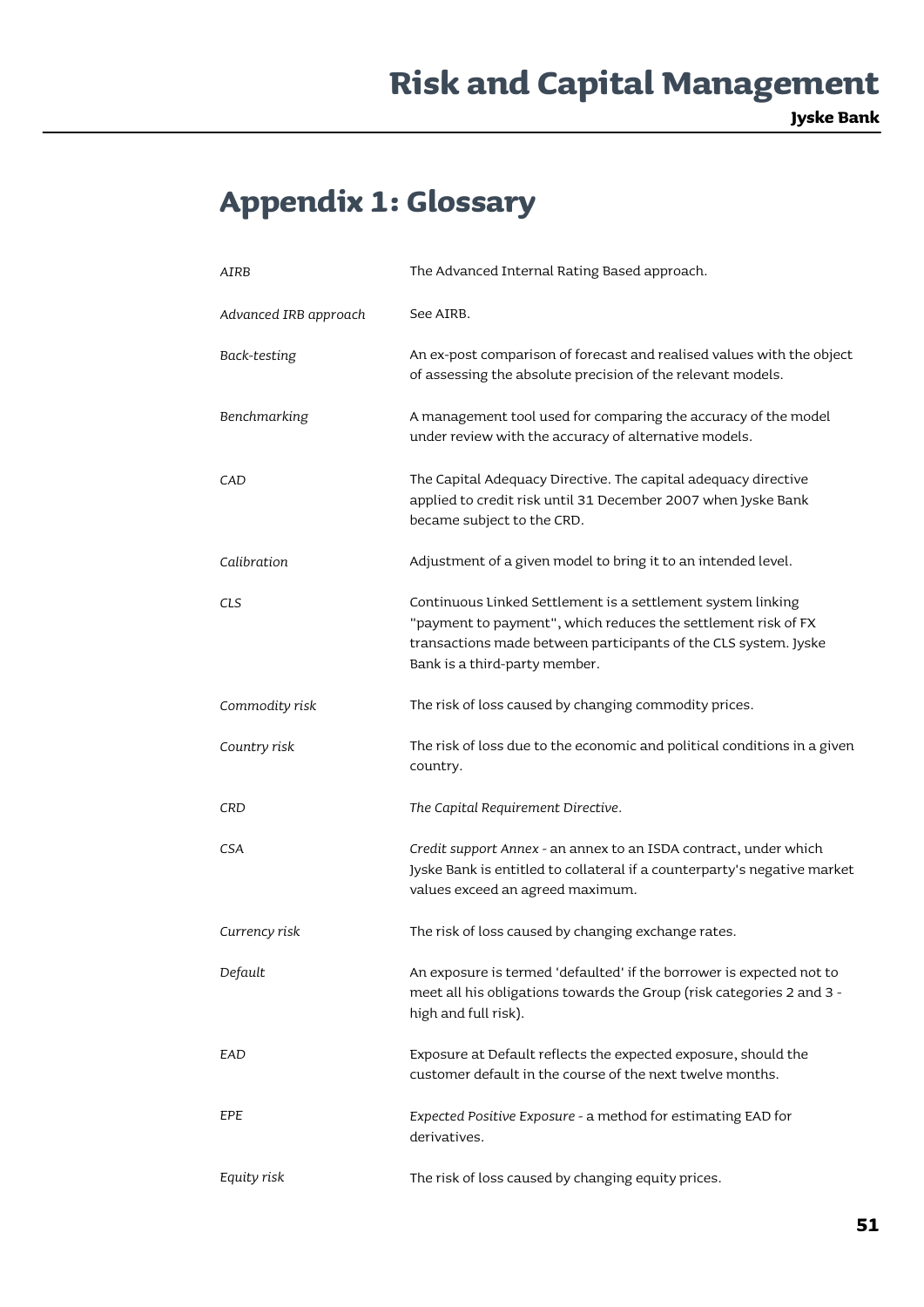## **Jyske Bank**

| <b>ICAAP</b>       | Internal Capital Adequacy Assessment Process.                                                                                                                                                                                                               |
|--------------------|-------------------------------------------------------------------------------------------------------------------------------------------------------------------------------------------------------------------------------------------------------------|
| IFRS               | International Financial Reporting Standards.                                                                                                                                                                                                                |
| Interest-rate risk | The risk of loss caused by changing market rates.                                                                                                                                                                                                           |
| JB credit rating   | A rating on a scale from 1 to 14, where 1 is the highest credit quality<br>(the lowest PD) and 14 the lowest credit quality (the highest PD).                                                                                                               |
| LGD                | Loss Given Default - the proportion of a given exposure which is<br>expected to be lost if the customer defaults in the course of the next<br>twelve months.                                                                                                |
| Market Risk        | The risk of loss arising out of a change in the market value of the<br>Group's assets and liabilities caused by price changes in the financial<br>markets.                                                                                                  |
| OEI                | Objective Evidence of Impairment - a concept used in the calculation<br>of impairment charges under IFRS.                                                                                                                                                   |
| Past Due           | Exposures which have been in default for 90 days on end or more.                                                                                                                                                                                            |
| PD                 | Probability of Default - the probability of a given customer defaulting<br>with the next year.                                                                                                                                                              |
| RAROC              | Risk Adjusted Return on Capital.                                                                                                                                                                                                                            |
| Retail             | In relation to the CRD, the customer category 'Retail' covers personal<br>customers and small corporates. The latter must meet certain criteria<br>to rank as retail customers.                                                                             |
| Risk category      | Jyske Bank's exposures at risk are broken down into three categories:<br>low (1), high (2) and full (3) risk. Exposures in risk categories 2 and 3<br>are regarded as defaulted. The risk categories are also included in the<br>Group's impairment set-up. |
| RW                 | Risk weighting according to the capital adequacy regulations in force.<br>Risk weightings are applied to reach the risk-weighted assets.                                                                                                                    |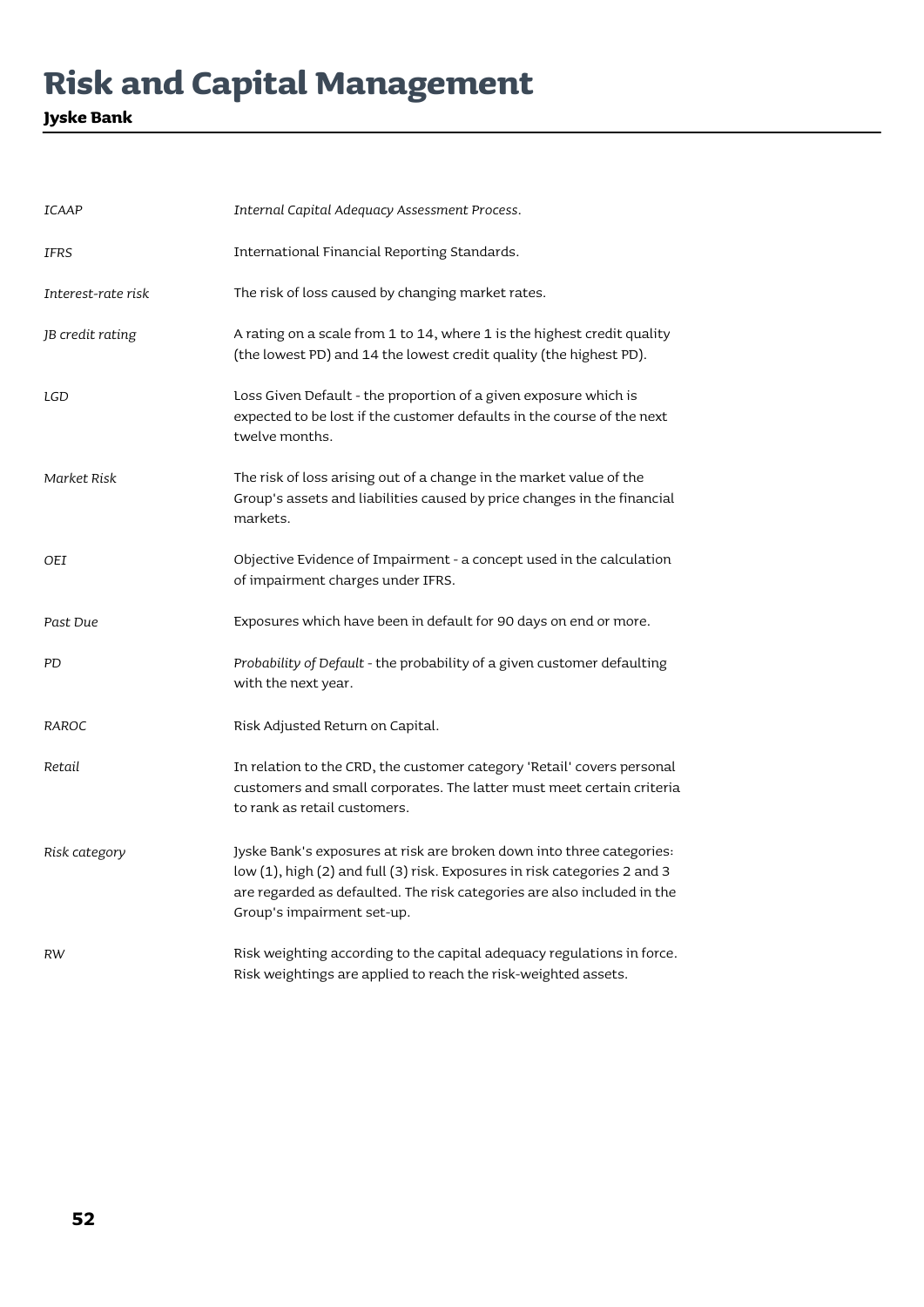**Jyske Bank** 

| <b>RWA</b>  | Risk-weighted assets calculated in accordance with the capital<br>adequacy regulations in force. Jyske Bank's capital base must at all<br>times correspond to at least 8% of this amount. |
|-------------|-------------------------------------------------------------------------------------------------------------------------------------------------------------------------------------------|
| Value added | A risk-adjusted return measurement where earnings are reduced by<br>expenses to the expected loss and economic capital.                                                                   |
| VaR         | Value at Risk expresses the anticipated maximum risk of loss over a<br>period based on historical price and correlation developments                                                      |

.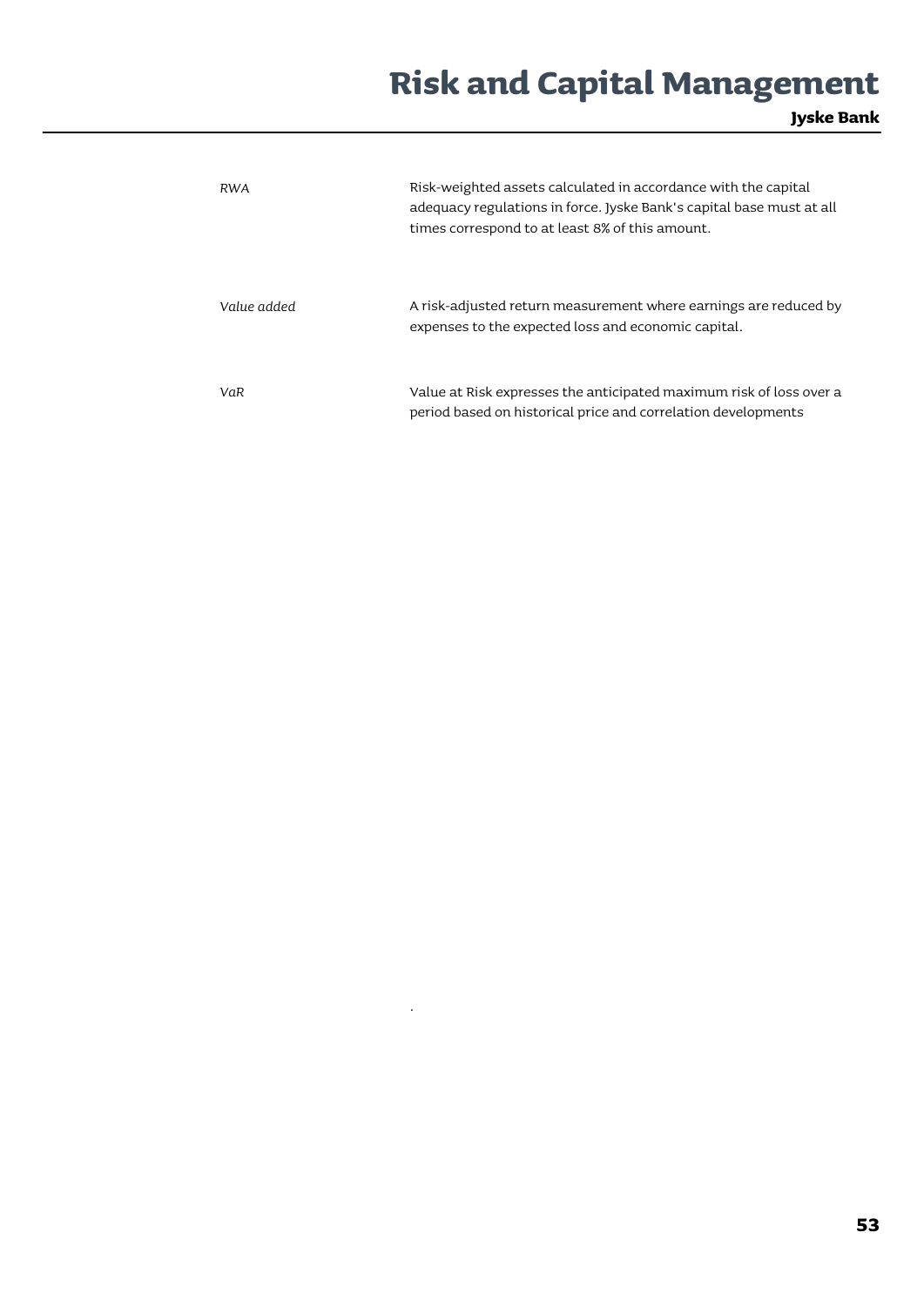## **Appendix 2: supplementary tables**

## **Specification of exposure to unrated counterparties and counterparties under the standard approach (2008) - DKKm**

|                              | 31/12/08   |         |               |            |  |
|------------------------------|------------|---------|---------------|------------|--|
| Exposure category            | <b>EAD</b> | Undrawn | Average LGD % | Average RW |  |
| Central governments          | 14,756     | 77      |               | 0.00       |  |
| Institutions                 | 36,849     | 11,083  |               | 0.12       |  |
| Corporate customers          | 13,993     | 996     |               | 0.80       |  |
| Retail customers, total      | 9,011      | 47      | ∩             | 0.55       |  |
| Equities                     | 458        |         | O             | 1.00       |  |
| Securitisations              | 2,592      |         |               | 0.58       |  |
| Assets without counterpartie | 3,330      |         |               | 1.00       |  |
| <b>Total</b>                 | 80,989     | 12,203  |               |            |  |

#### $\blacksquare$ **Specification of exposure to unrated counterparties and counterparties under the standard approach (2007) - DKKm**

|                               | 31/12/2007 |               |            |      |
|-------------------------------|------------|---------------|------------|------|
| Exposure category             | <b>EAD</b> | Average LGD % | Average RW |      |
| Central governments           | 24,164     | 180           |            | 0.00 |
| In stitu tions                | 19,178     | 12,410        |            | 0.19 |
| Corporate customers           | 25,770     | 10,701        |            | 0.47 |
| Retail customers, total       | 11,040     | 44            |            | 0.43 |
| Equities                      | 438        | Ω             | ∩          | 1.00 |
| Securitisations               | Ω          | O             |            | 0.00 |
| Assets without counter partie | 3,162      |               |            | 1.00 |
| <b>Total</b>                  | 83,752     | 23,335        |            |      |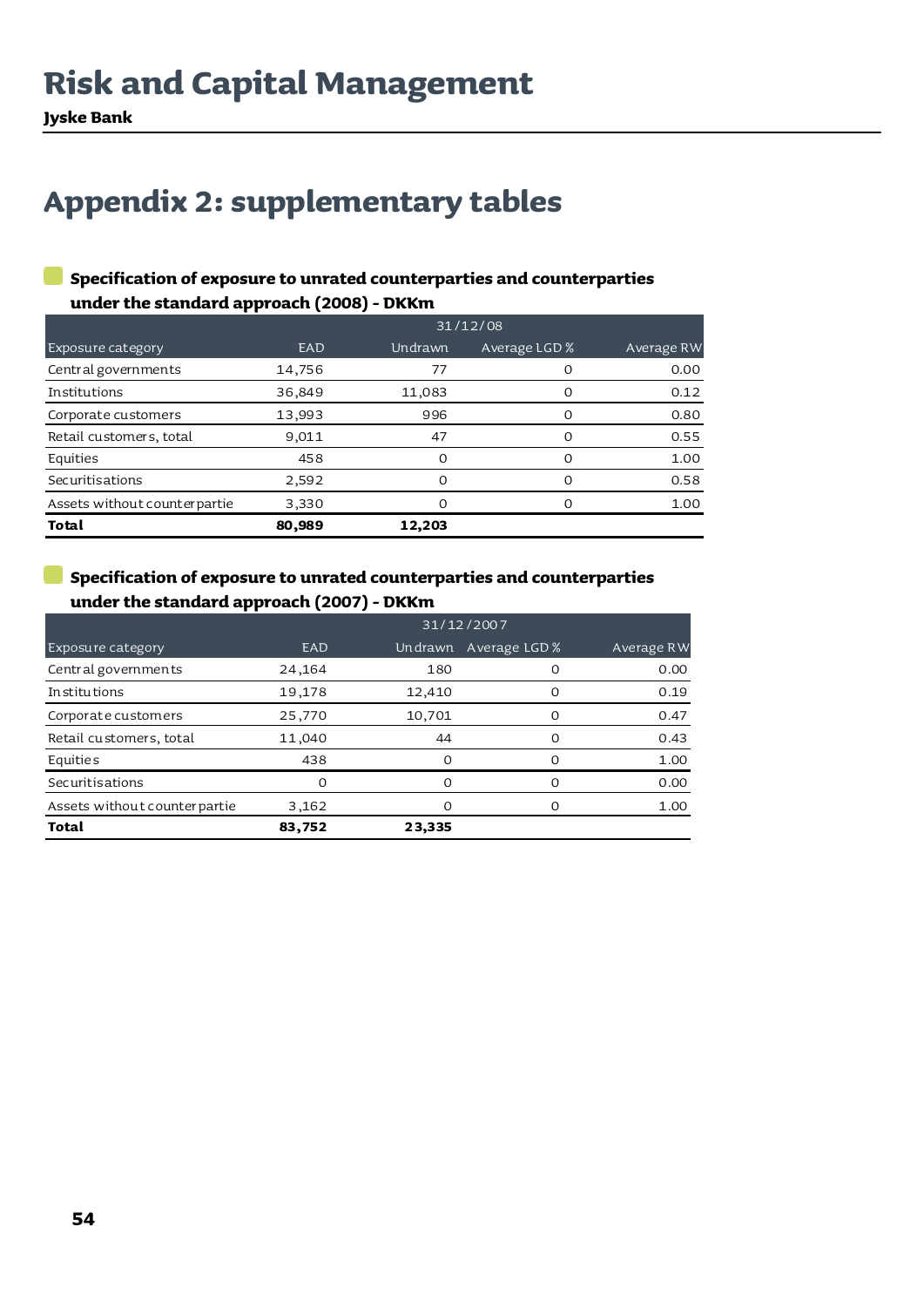| Specification of exposure to defaulted counterparties (2008) - DKKm |              |         |               |            |  |  |
|---------------------------------------------------------------------|--------------|---------|---------------|------------|--|--|
|                                                                     |              |         | 31/12/2008    |            |  |  |
| Exposure category                                                   | <b>EAD</b>   | Undrawn | Average LGD % | Average RW |  |  |
| Central governments                                                 | O            |         |               | 0.36       |  |  |
| Institutions                                                        |              |         |               | 0.00       |  |  |
| Corporate customers                                                 | 2,658        | 62      | 39            | 1.67       |  |  |
| Retail customers, total                                             | 987          | 38      | 35            | 1.94       |  |  |
| Equities                                                            |              | ი       |               | 0.00       |  |  |
| Securitisations                                                     |              |         |               | 0.00       |  |  |
| Assets without counterpartie                                        |              |         |               | 0.00       |  |  |
| <b>Total</b>                                                        | 3,645<br>100 |         |               |            |  |  |

## **Specification of exposure to defaulted counterparties (2008) - DKKm**

## **Specification of exposure to defaulted counterparties (2007) - DKKm**

|                              | 31/12/2007 |         |               |            |
|------------------------------|------------|---------|---------------|------------|
| Exposure category            | <b>EAD</b> | Undrawn | Average LGD % | Average RW |
| Central governments          | ∩          |         |               | 1.50       |
| Institutions                 | 142        |         |               | 1.50       |
| Corporate customers          | 1,458      | 74      | 57            | 2.95       |
| Retail customers, total      | 779        | 82      | 42            | 3.92       |
| Equities                     |            |         |               | 0.00       |
| Securitisations              | ∩          | റ       |               | 0.00       |
| Assets without counterpartie |            |         |               | 0.00       |
| <b>Total</b>                 | 2,379      | 156     |               |            |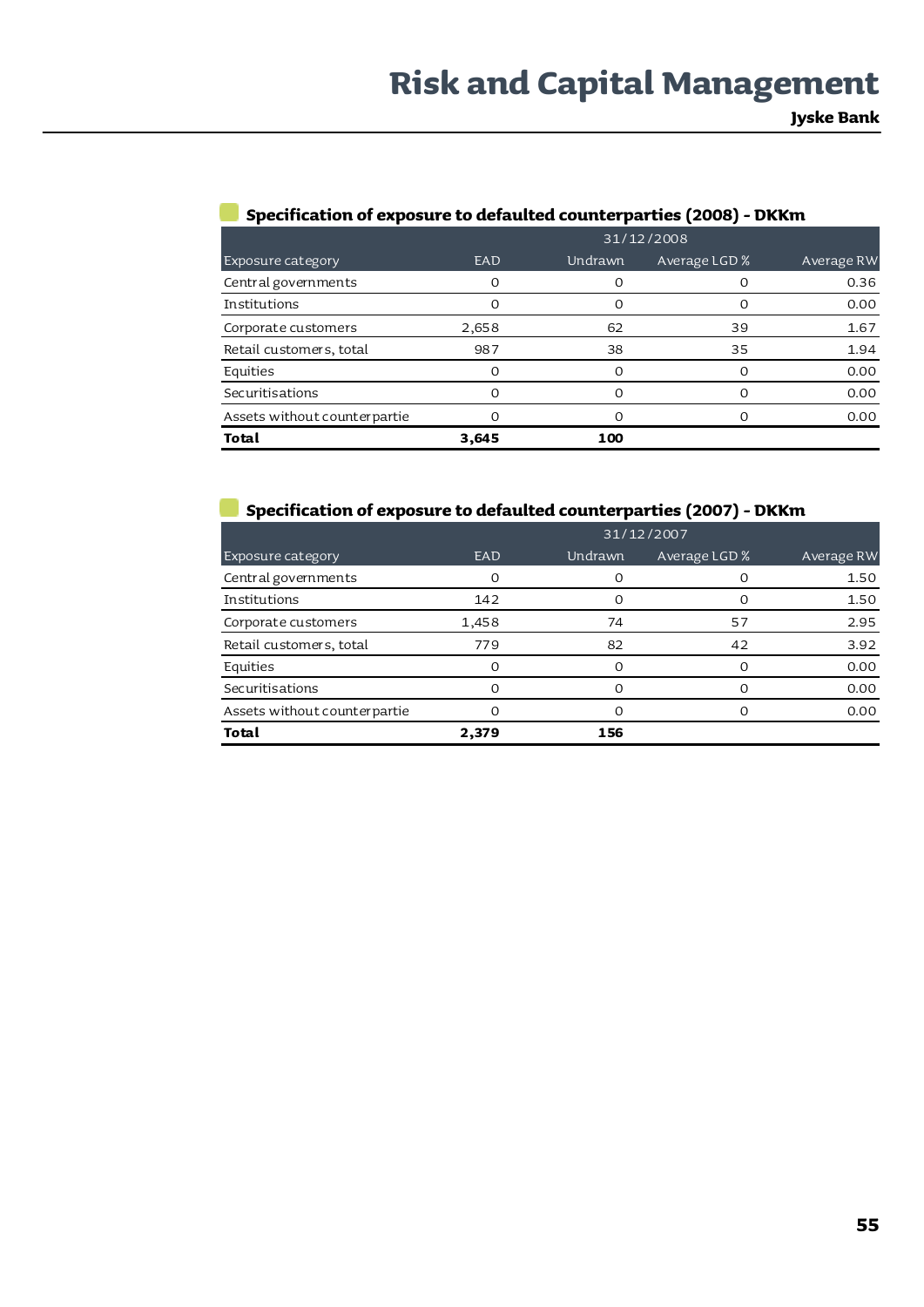## **Jyske Bank**

| Geographical exposure by sector - DNNIII |          |            |             |            |          |              |                             |
|------------------------------------------|----------|------------|-------------|------------|----------|--------------|-----------------------------|
|                                          |          | 31/12/2008 |             |            |          |              |                             |
|                                          |          |            | Other Euro- | The $US +$ | Other    |              |                             |
|                                          | Denmark  | The EU     | pean zone A | Canada     | zone A   | South        | Rest of                     |
| Exposure category                        | (zone A) | (zone A)   | countries   | (zone A)   |          |              | countries America the world |
| Central governments                      | 14,702   | 4          | 50          | O          | 0        | $\circ$      | $\circ$                     |
| Institutions                             | 23,020   | 10,795     | 727         | 1,826      | 267      | $\circ$      | 215                         |
| Corporate customers                      | 94,372   | 6,973      | 1,671       | 122        | 18       | 10           | 834                         |
| Retail customers, total                  | 59,211   | 4,206      | 343         | 152        | 43       | 41           | 325                         |
| $(1)$ Real property                      | 30,653   | 509        | 80          | 30         | 9        | 29           | 64                          |
| (2) Qualified revolving                  | 5,833    | 46         | 10          | 8          | 2        | $\mathbf{1}$ | 8                           |
| (3) Other retail                         | 22,725   | 3,651      | 253         | 115        | 32       | 11           | 253                         |
| Equities                                 | 458      | 0          | 0           | O          | 0        | $\circ$      | 0                           |
| Securitisations                          | 0        | 1,778      | 21          | 428        | $\circ$  | 0            | 365                         |
| Assets without counterparties            | 3,216    | 97         | 16          | $\Omega$   | $\Omega$ | $\Omega$     | $\circ$                     |
| Total at 31 December 2008                | 194,979  | 23,853     | 2,828       | 2,529      | 328      | 51           | 1,739                       |
| Total at 31 December 2007                | 192,752  | 21,565     | 3,091       | 2,801      | 194      | 73           | 2,730                       |

## **Geographical exposure by sector - DKKm**

The above geographical breakdown of exposure also applies to the geographical breakdown of defaulted exposures. However, the value adjustment for exposure abroad is proportionately smaller, since exposure abroad is widely covered by collateral.

## **Geographical breakdown of defaulted exposures - DKKm**

|                                   | 31/12/2008    |                                 |  |  |
|-----------------------------------|---------------|---------------------------------|--|--|
|                                   | Value adjust- |                                 |  |  |
|                                   |               | EAD on default ment/impair-ment |  |  |
|                                   | customers     | charges                         |  |  |
| Denmark (zone A)                  | 3,046         | 1,139                           |  |  |
| The EU (zone A)                   | 579           | 28                              |  |  |
| Other European zone A - countries | 7             | 1                               |  |  |
| The US $+$ Canada (zone A)        |               | 1                               |  |  |
| Other zone A countries            | Ω             | $\Omega$                        |  |  |
| South America                     | 0             | 0                               |  |  |
| Rest of the world                 | 6             | 0                               |  |  |
| Total at 31 December 2008         | 3,645         | 1,169                           |  |  |
| Total at 31 December 2007         | 2,379         | 685                             |  |  |